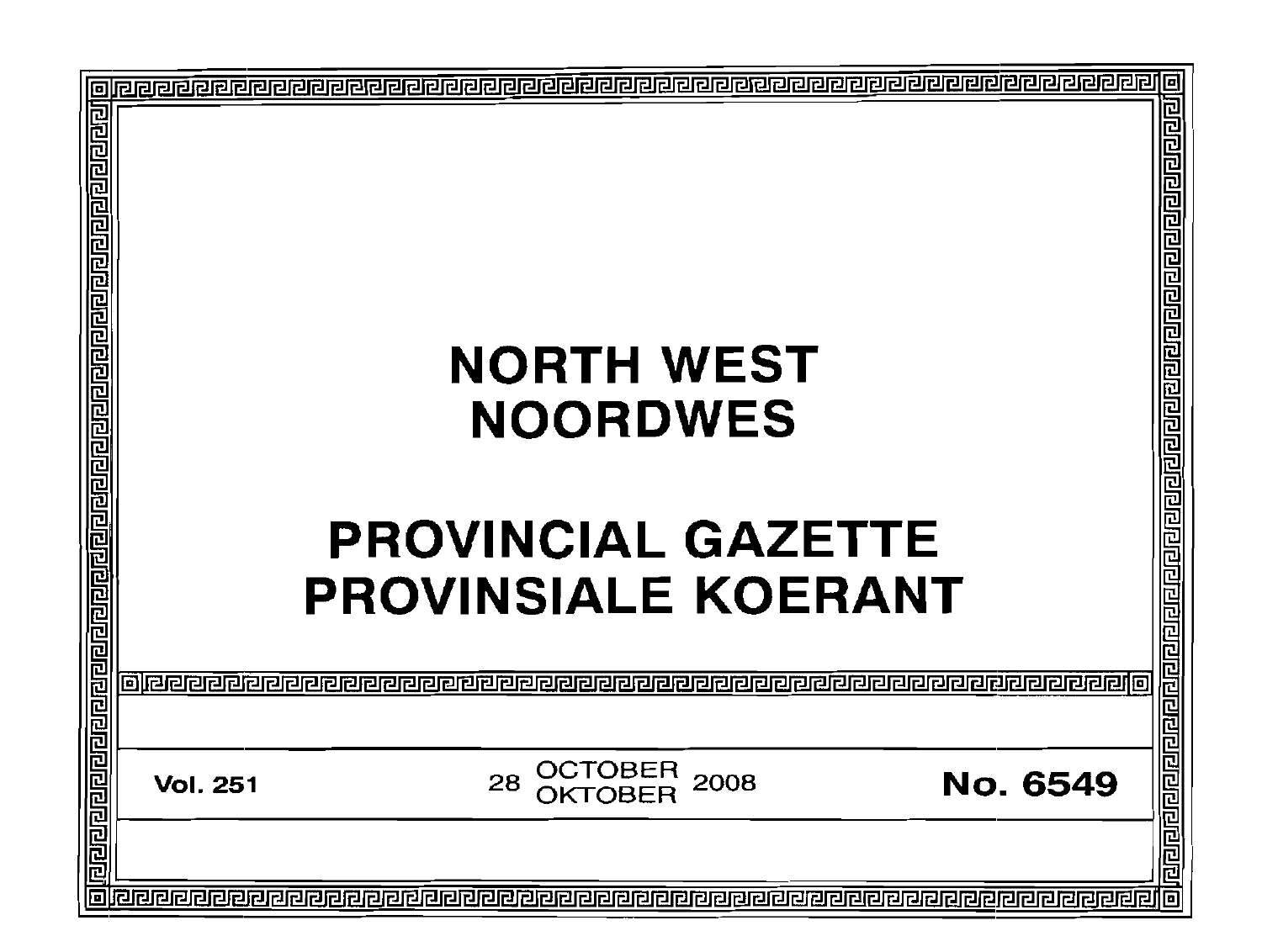## **CONTENTS**

| No.         |                                                                                        | Page<br>No. | Gazette<br>No. | No.  |                                                                                | Bladsy<br>No. | Koeran<br>No.   |
|-------------|----------------------------------------------------------------------------------------|-------------|----------------|------|--------------------------------------------------------------------------------|---------------|-----------------|
|             | <b>GENERAL NOTICES</b>                                                                 |             |                |      | <b>ALGEMENE KENNISGEWINGS</b>                                                  |               |                 |
| 590         | Town-planning and Townships Ordi-<br>nance (15/1986). Madibeng Peri-Urban              |             |                | 590  | Ordonnansie op Dorpsbeplanning en<br>Dorpe (15/1986): Madibeng Buiteste-       |               |                 |
|             | Amendment Scheme 2113                                                                  | 8           | 6549           |      | delike Gebiede Wysigingskema 2113                                              | 8             | 65              |
| 591         | do.: Rustenburg Amendment Scheme                                                       |             |                | 591  | do.: Rustenburg-wysigingskema 535                                              | 9             | 65              |
|             |                                                                                        | 8           | 6549           | 592  | do.: Brits-wysigingskema 1/551                                                 | 9             | 65              |
| 592         | do.: Brits Amendment Scheme 1/551                                                      | 9           | 6549           | 593  | do.: Ditsobotla-wysigingskema 35                                               | 10            | 65              |
| 593.        | do.: Ditsobotla Amendment Scheme 35                                                    | 10          | 6549           | 594  | do.: Ditsobotla-wysigingskema 36                                               | 11            | 65              |
| 594.        | do.: Ditsobotla Amendment Scheme 36.                                                   | 10          | 6549           | 595  | do.: Brits-wysigingskema 1/549                                                 | 11            | 65              |
| 595<br>596. | do.: Brits Amendment Schieme 1/549                                                     | 11          | 6549           | 596  | do.: Brits-wysigingskema 1/550                                                 | 12            | 65              |
| 597         | do.: Brits Amendment Scheme 1/550<br>do.: Piet Retief Amendment Scheme 177             | 12<br>12    | 6549           | 597  | do.: Piet Retief-wysigingskema 177                                             | 13            | 65              |
| 598         | do.: Establishment of township: Brits                                                  |             | 6549           |      |                                                                                |               |                 |
|             |                                                                                        | 20          | 6549           | 598  | do Stigting van dorp: Brits-uitbreiding                                        |               |                 |
| 599         | do.: do.: Bapong Township                                                              | 21          | 6549           |      |                                                                                | 20            | 65.             |
| 600         | do.: Hartbeespoort Amendment Scheme                                                    |             |                | 599  | do.: do.: Bapong Woongebied                                                    | 21            | 65              |
|             |                                                                                        | 13          | 6549           | 600  | do.: Hartbeespoort-wysigingskema 368                                           | 13            | 65              |
| 601         | do.: Amendment Scheme 477                                                              | 14          | 6549           | 601  |                                                                                | 14            | 65.             |
|             | 602 do.: Establishment of township: Freedom                                            |             |                | 602  | Stigting van dorp: Freedom Park-uitbrei                                        |               |                 |
|             |                                                                                        | 14          | 6549           |      |                                                                                | 15            | 65              |
| 603.        | do.: do.: Danville Extension 3                                                         | 16          | 6549           | 603  | do.: do.: Danville-uitbreiding 3                                               | 16            | 65.             |
| 604         | Development Facilitation Act, 1995:                                                    |             |                | 604  | Wet op Ontwikkelingsfasilitering, 1995:                                        |               |                 |
|             | Establishment of land development area:                                                |             |                |      | Stigting van grondontwikkelingsgebied:                                         | 17            | 65.             |
|             | Portion 1, Erf 1191, Potchefstroom                                                     | 16          | 6549           | 605  | Gedeelte 1, Erf 1191, Potchefstroom<br>do.: do.: Resterende Gedeelte van Erf   |               |                 |
| 605         | do.: do.: Remaining Portion of Erf 1181,                                               |             |                |      |                                                                                | 18            | 654             |
|             |                                                                                        | 17          | 6549           | 606  | Development Facilitation Act, 1995:                                            |               |                 |
| 606         | do.; do.; Portion 9, farm Kromdraai 420                                                |             |                |      | Establishment of land development area:                                        |               |                 |
|             | I.P. and farm Kiepersol 481 IP                                                         | 18          | 6549           |      | Portion 9, farm Kromdraai 420 I.P. and                                         |               |                 |
| 607         | Division of Land Ordinance (20/1986).                                                  |             |                |      |                                                                                | 18            | 654             |
|             | Notice in connection with mineral rights<br>and division of land: Portion 9, farm Foch |             |                | 607  | Ordonnansie op die Verdeling van Grond                                         |               |                 |
|             |                                                                                        | 19          | 6549           |      | (20/1986): Kennisgewing in verband met                                         |               |                 |
|             |                                                                                        |             |                |      | minerale regte en verdeling van grond:                                         |               |                 |
|             | <b>LOCAL AUTHORITY NOTICES</b>                                                         |             |                |      | Gedeelte 9, plaas Foch No. 149 IQ                                              | 19            | 654             |
| 442.        | Removal of Restrictions Act (84/1967):                                                 |             |                |      |                                                                                |               |                 |
|             | Removal of conditions: Farm Paarde-                                                    |             |                |      | PLAASLIKE BESTUURSKENNISGEWINGS                                                |               |                 |
|             |                                                                                        | 23          | 6549           |      | 442 Wet op Opheffing van Beperkings                                            |               |                 |
| 443.        | Town-planning<br>and<br>Townships                                                      |             |                |      | (84/1967): Ophetfing van voorwaardes:                                          |               |                 |
|             | Ordinance (15/1986): Merafong City                                                     |             |                |      | Plaas Paardekraal 279 JQ                                                       | 22            | 654             |
|             | Local Municipality: Establishment of                                                   |             |                | 443  | Ordonnansie op Dorpsbeplanning en                                              |               |                 |
|             |                                                                                        | 31          | 6549           |      | Dorpe (15/1986): Plaaslike Munisipaliteit                                      |               |                 |
| 444         | do.: Rustenburg Amendment Scheme                                                       |             |                |      | van Merafong Stad: Stigting van dorp:                                          |               |                 |
|             |                                                                                        | 32          | 6549           |      | Fochville-uitbreiding 8                                                        | 31            | 654             |
| 452 -       | and<br>Town-planning<br>Townships                                                      |             |                |      |                                                                                | 32            | 654             |
|             | Ordinance (15/1986): Maquassi Hills                                                    |             |                | 444  | do.: Rustenburg-wysigingskema 491                                              |               |                 |
| 453         | Local Municipality: Amendment<br>do.: Establishment of township: Klipgat               | 32          | 6549           | 452  | Ordonnansie op Dorpsbeplanning en                                              |               |                 |
|             |                                                                                        | 33          | 6549           |      | (15/1986): Maguassi Hills<br>Dorpe                                             |               |                 |
| 454         | do.: Rustenburg Amendment Scheme                                                       |             |                |      | Plaaslike Munisipaliteit: Wysiging                                             | 33            | 654             |
|             |                                                                                        | 34          | 6549           | 453  | do.: Stigting van dorp: Klipgat Village                                        | 33            | 654             |
| 455.        | do.: Amendment Scheme 2066                                                             | 35          | 6549           | 454  | do.: Rustenburg-wysigingskema 489                                              | 34            | 65              |
| 456 -       | do.: Madibeng Municipality: Rezoning:                                                  |             |                | 455  |                                                                                | 35            | 654             |
|             |                                                                                        | 35          | 6549           | 456  | do.: Madibeng Munisipaliteit: Hersone-                                         | 36            | 65              |
| 457         | do.: do.: do.: Portion 163, Roodekopjes                                                |             |                |      |                                                                                |               |                 |
|             | 417 JQ………………………………………………                                                               | 36          | 6549           | 457  | do.: do.: do.: Gedeelte 163, Roode-                                            | 36            | 654             |
| 458.        | do.: do.: do.: Erf 40, Schoemansville                                                  | 37          | 6549           | 458  | do.: do.: do.: Erf 40, Schoemansville                                          | 37            | 654             |
| 459         | do.: Rustenburg Amendment Scheme                                                       |             |                | 459  | do.: Rustenburg-wysigingskema 466                                              | 36            | 654             |
|             |                                                                                        | 38          | 6549           |      |                                                                                |               |                 |
| 460.        | do.: City of Matiosana: Declaration as                                                 |             |                | 460  | do.: City of Matiosana: Declaration as<br>approved township: Wilkoppies Exten- |               |                 |
|             | approved township: Wilkoppies Exten-                                                   |             |                |      |                                                                                | 25            | 65 <sup>′</sup> |
|             |                                                                                        | 25          | 6549           | 461. | do.: Local Municipality of Madibeng:                                           |               |                 |
| 461.        | do.: Local Municipality of Madibeng:                                                   |             |                |      | Declaration as approved township:                                              |               |                 |
|             | Declaration as approved township:                                                      |             |                |      | Zilkaatsnek Wildlife Estate                                                    | 28            | 65              |
|             | Zilkaatsnek Wildlife Estate                                                            | 28<br>39    | 6549<br>6549   | 462  | do.: do.: Amendment Scheme                                                     | 39            | 65.             |
| 462.        | do.: do.: Amendment Scheme                                                             |             |                |      |                                                                                |               |                 |

## **INHOUD**

|                                                |                                                                                                                                                                                                                                                                                                                                                                                                                                                                                                                                                                                                                               | ru.                                                                                                                                                                                                                                                                                                                                                                                                                                                                                                                                                                                                                                                                                                                                                                                                                                                                                    |
|------------------------------------------------|-------------------------------------------------------------------------------------------------------------------------------------------------------------------------------------------------------------------------------------------------------------------------------------------------------------------------------------------------------------------------------------------------------------------------------------------------------------------------------------------------------------------------------------------------------------------------------------------------------------------------------|----------------------------------------------------------------------------------------------------------------------------------------------------------------------------------------------------------------------------------------------------------------------------------------------------------------------------------------------------------------------------------------------------------------------------------------------------------------------------------------------------------------------------------------------------------------------------------------------------------------------------------------------------------------------------------------------------------------------------------------------------------------------------------------------------------------------------------------------------------------------------------------|
| <b>ALGEMENE KENNISGEWINGS</b>                  |                                                                                                                                                                                                                                                                                                                                                                                                                                                                                                                                                                                                                               |                                                                                                                                                                                                                                                                                                                                                                                                                                                                                                                                                                                                                                                                                                                                                                                                                                                                                        |
|                                                |                                                                                                                                                                                                                                                                                                                                                                                                                                                                                                                                                                                                                               |                                                                                                                                                                                                                                                                                                                                                                                                                                                                                                                                                                                                                                                                                                                                                                                                                                                                                        |
|                                                |                                                                                                                                                                                                                                                                                                                                                                                                                                                                                                                                                                                                                               |                                                                                                                                                                                                                                                                                                                                                                                                                                                                                                                                                                                                                                                                                                                                                                                                                                                                                        |
|                                                |                                                                                                                                                                                                                                                                                                                                                                                                                                                                                                                                                                                                                               | 6549                                                                                                                                                                                                                                                                                                                                                                                                                                                                                                                                                                                                                                                                                                                                                                                                                                                                                   |
|                                                | 9                                                                                                                                                                                                                                                                                                                                                                                                                                                                                                                                                                                                                             | 6549                                                                                                                                                                                                                                                                                                                                                                                                                                                                                                                                                                                                                                                                                                                                                                                                                                                                                   |
|                                                | 9                                                                                                                                                                                                                                                                                                                                                                                                                                                                                                                                                                                                                             | 6549                                                                                                                                                                                                                                                                                                                                                                                                                                                                                                                                                                                                                                                                                                                                                                                                                                                                                   |
|                                                | 10                                                                                                                                                                                                                                                                                                                                                                                                                                                                                                                                                                                                                            | 6549                                                                                                                                                                                                                                                                                                                                                                                                                                                                                                                                                                                                                                                                                                                                                                                                                                                                                   |
| do.: Ditsobotla-wysigingskema 36               | 11                                                                                                                                                                                                                                                                                                                                                                                                                                                                                                                                                                                                                            | 6549                                                                                                                                                                                                                                                                                                                                                                                                                                                                                                                                                                                                                                                                                                                                                                                                                                                                                   |
| do.: Brits-wysigingskema 1/549                 | 11                                                                                                                                                                                                                                                                                                                                                                                                                                                                                                                                                                                                                            | 6549                                                                                                                                                                                                                                                                                                                                                                                                                                                                                                                                                                                                                                                                                                                                                                                                                                                                                   |
| do.: Brits-wysigingskema 1/550                 | 12                                                                                                                                                                                                                                                                                                                                                                                                                                                                                                                                                                                                                            | 6549                                                                                                                                                                                                                                                                                                                                                                                                                                                                                                                                                                                                                                                                                                                                                                                                                                                                                   |
| do.: Piet Retief-wysigingskema 177             | 13                                                                                                                                                                                                                                                                                                                                                                                                                                                                                                                                                                                                                            | 6549                                                                                                                                                                                                                                                                                                                                                                                                                                                                                                                                                                                                                                                                                                                                                                                                                                                                                   |
| do.: Stigting van dorp: Brits-uitbreiding      |                                                                                                                                                                                                                                                                                                                                                                                                                                                                                                                                                                                                                               |                                                                                                                                                                                                                                                                                                                                                                                                                                                                                                                                                                                                                                                                                                                                                                                                                                                                                        |
|                                                | 20                                                                                                                                                                                                                                                                                                                                                                                                                                                                                                                                                                                                                            | 6549                                                                                                                                                                                                                                                                                                                                                                                                                                                                                                                                                                                                                                                                                                                                                                                                                                                                                   |
|                                                | 21                                                                                                                                                                                                                                                                                                                                                                                                                                                                                                                                                                                                                            | 6549                                                                                                                                                                                                                                                                                                                                                                                                                                                                                                                                                                                                                                                                                                                                                                                                                                                                                   |
| do.: Hartbeespoort-wysigingskema 368           | 13                                                                                                                                                                                                                                                                                                                                                                                                                                                                                                                                                                                                                            | 6549                                                                                                                                                                                                                                                                                                                                                                                                                                                                                                                                                                                                                                                                                                                                                                                                                                                                                   |
|                                                | 14                                                                                                                                                                                                                                                                                                                                                                                                                                                                                                                                                                                                                            | 6549                                                                                                                                                                                                                                                                                                                                                                                                                                                                                                                                                                                                                                                                                                                                                                                                                                                                                   |
|                                                |                                                                                                                                                                                                                                                                                                                                                                                                                                                                                                                                                                                                                               |                                                                                                                                                                                                                                                                                                                                                                                                                                                                                                                                                                                                                                                                                                                                                                                                                                                                                        |
|                                                |                                                                                                                                                                                                                                                                                                                                                                                                                                                                                                                                                                                                                               | 6549                                                                                                                                                                                                                                                                                                                                                                                                                                                                                                                                                                                                                                                                                                                                                                                                                                                                                   |
|                                                |                                                                                                                                                                                                                                                                                                                                                                                                                                                                                                                                                                                                                               | 6549                                                                                                                                                                                                                                                                                                                                                                                                                                                                                                                                                                                                                                                                                                                                                                                                                                                                                   |
|                                                |                                                                                                                                                                                                                                                                                                                                                                                                                                                                                                                                                                                                                               |                                                                                                                                                                                                                                                                                                                                                                                                                                                                                                                                                                                                                                                                                                                                                                                                                                                                                        |
|                                                |                                                                                                                                                                                                                                                                                                                                                                                                                                                                                                                                                                                                                               | 6549                                                                                                                                                                                                                                                                                                                                                                                                                                                                                                                                                                                                                                                                                                                                                                                                                                                                                   |
|                                                |                                                                                                                                                                                                                                                                                                                                                                                                                                                                                                                                                                                                                               |                                                                                                                                                                                                                                                                                                                                                                                                                                                                                                                                                                                                                                                                                                                                                                                                                                                                                        |
|                                                | 18                                                                                                                                                                                                                                                                                                                                                                                                                                                                                                                                                                                                                            | 6549                                                                                                                                                                                                                                                                                                                                                                                                                                                                                                                                                                                                                                                                                                                                                                                                                                                                                   |
|                                                |                                                                                                                                                                                                                                                                                                                                                                                                                                                                                                                                                                                                                               |                                                                                                                                                                                                                                                                                                                                                                                                                                                                                                                                                                                                                                                                                                                                                                                                                                                                                        |
| Establishment of land development area:        |                                                                                                                                                                                                                                                                                                                                                                                                                                                                                                                                                                                                                               |                                                                                                                                                                                                                                                                                                                                                                                                                                                                                                                                                                                                                                                                                                                                                                                                                                                                                        |
| Portion 9, farm Kromdraai 420 I.P. and         |                                                                                                                                                                                                                                                                                                                                                                                                                                                                                                                                                                                                                               |                                                                                                                                                                                                                                                                                                                                                                                                                                                                                                                                                                                                                                                                                                                                                                                                                                                                                        |
| farm Kiepersol 481 I.P                         | 18                                                                                                                                                                                                                                                                                                                                                                                                                                                                                                                                                                                                                            | 6549                                                                                                                                                                                                                                                                                                                                                                                                                                                                                                                                                                                                                                                                                                                                                                                                                                                                                   |
|                                                |                                                                                                                                                                                                                                                                                                                                                                                                                                                                                                                                                                                                                               |                                                                                                                                                                                                                                                                                                                                                                                                                                                                                                                                                                                                                                                                                                                                                                                                                                                                                        |
|                                                |                                                                                                                                                                                                                                                                                                                                                                                                                                                                                                                                                                                                                               |                                                                                                                                                                                                                                                                                                                                                                                                                                                                                                                                                                                                                                                                                                                                                                                                                                                                                        |
|                                                |                                                                                                                                                                                                                                                                                                                                                                                                                                                                                                                                                                                                                               |                                                                                                                                                                                                                                                                                                                                                                                                                                                                                                                                                                                                                                                                                                                                                                                                                                                                                        |
|                                                |                                                                                                                                                                                                                                                                                                                                                                                                                                                                                                                                                                                                                               | 6549                                                                                                                                                                                                                                                                                                                                                                                                                                                                                                                                                                                                                                                                                                                                                                                                                                                                                   |
|                                                |                                                                                                                                                                                                                                                                                                                                                                                                                                                                                                                                                                                                                               |                                                                                                                                                                                                                                                                                                                                                                                                                                                                                                                                                                                                                                                                                                                                                                                                                                                                                        |
|                                                |                                                                                                                                                                                                                                                                                                                                                                                                                                                                                                                                                                                                                               |                                                                                                                                                                                                                                                                                                                                                                                                                                                                                                                                                                                                                                                                                                                                                                                                                                                                                        |
|                                                |                                                                                                                                                                                                                                                                                                                                                                                                                                                                                                                                                                                                                               |                                                                                                                                                                                                                                                                                                                                                                                                                                                                                                                                                                                                                                                                                                                                                                                                                                                                                        |
| Plaas Paardekraal 279 JQ                       | 22                                                                                                                                                                                                                                                                                                                                                                                                                                                                                                                                                                                                                            | 6549                                                                                                                                                                                                                                                                                                                                                                                                                                                                                                                                                                                                                                                                                                                                                                                                                                                                                   |
|                                                |                                                                                                                                                                                                                                                                                                                                                                                                                                                                                                                                                                                                                               |                                                                                                                                                                                                                                                                                                                                                                                                                                                                                                                                                                                                                                                                                                                                                                                                                                                                                        |
|                                                |                                                                                                                                                                                                                                                                                                                                                                                                                                                                                                                                                                                                                               |                                                                                                                                                                                                                                                                                                                                                                                                                                                                                                                                                                                                                                                                                                                                                                                                                                                                                        |
|                                                |                                                                                                                                                                                                                                                                                                                                                                                                                                                                                                                                                                                                                               |                                                                                                                                                                                                                                                                                                                                                                                                                                                                                                                                                                                                                                                                                                                                                                                                                                                                                        |
| Fochville-uitbreiding 8                        | 31                                                                                                                                                                                                                                                                                                                                                                                                                                                                                                                                                                                                                            | 6549                                                                                                                                                                                                                                                                                                                                                                                                                                                                                                                                                                                                                                                                                                                                                                                                                                                                                   |
|                                                | 32                                                                                                                                                                                                                                                                                                                                                                                                                                                                                                                                                                                                                            | 6549                                                                                                                                                                                                                                                                                                                                                                                                                                                                                                                                                                                                                                                                                                                                                                                                                                                                                   |
|                                                |                                                                                                                                                                                                                                                                                                                                                                                                                                                                                                                                                                                                                               |                                                                                                                                                                                                                                                                                                                                                                                                                                                                                                                                                                                                                                                                                                                                                                                                                                                                                        |
| $(15/1986)$ :<br>Hills<br>Dorpe                |                                                                                                                                                                                                                                                                                                                                                                                                                                                                                                                                                                                                                               |                                                                                                                                                                                                                                                                                                                                                                                                                                                                                                                                                                                                                                                                                                                                                                                                                                                                                        |
|                                                | 33                                                                                                                                                                                                                                                                                                                                                                                                                                                                                                                                                                                                                            | 6549                                                                                                                                                                                                                                                                                                                                                                                                                                                                                                                                                                                                                                                                                                                                                                                                                                                                                   |
| do.: Stigting van dorp: Klipgat Village        | 33                                                                                                                                                                                                                                                                                                                                                                                                                                                                                                                                                                                                                            | 6549                                                                                                                                                                                                                                                                                                                                                                                                                                                                                                                                                                                                                                                                                                                                                                                                                                                                                   |
| do.: Rustenburg-wysigingskema 489              | 34                                                                                                                                                                                                                                                                                                                                                                                                                                                                                                                                                                                                                            | 6549                                                                                                                                                                                                                                                                                                                                                                                                                                                                                                                                                                                                                                                                                                                                                                                                                                                                                   |
| do.: Wysigingskema 2066                        | 35                                                                                                                                                                                                                                                                                                                                                                                                                                                                                                                                                                                                                            | 6549                                                                                                                                                                                                                                                                                                                                                                                                                                                                                                                                                                                                                                                                                                                                                                                                                                                                                   |
|                                                |                                                                                                                                                                                                                                                                                                                                                                                                                                                                                                                                                                                                                               |                                                                                                                                                                                                                                                                                                                                                                                                                                                                                                                                                                                                                                                                                                                                                                                                                                                                                        |
|                                                |                                                                                                                                                                                                                                                                                                                                                                                                                                                                                                                                                                                                                               | 6549                                                                                                                                                                                                                                                                                                                                                                                                                                                                                                                                                                                                                                                                                                                                                                                                                                                                                   |
|                                                |                                                                                                                                                                                                                                                                                                                                                                                                                                                                                                                                                                                                                               |                                                                                                                                                                                                                                                                                                                                                                                                                                                                                                                                                                                                                                                                                                                                                                                                                                                                                        |
|                                                |                                                                                                                                                                                                                                                                                                                                                                                                                                                                                                                                                                                                                               | 6549<br>6549                                                                                                                                                                                                                                                                                                                                                                                                                                                                                                                                                                                                                                                                                                                                                                                                                                                                           |
|                                                |                                                                                                                                                                                                                                                                                                                                                                                                                                                                                                                                                                                                                               | 6549                                                                                                                                                                                                                                                                                                                                                                                                                                                                                                                                                                                                                                                                                                                                                                                                                                                                                   |
|                                                |                                                                                                                                                                                                                                                                                                                                                                                                                                                                                                                                                                                                                               |                                                                                                                                                                                                                                                                                                                                                                                                                                                                                                                                                                                                                                                                                                                                                                                                                                                                                        |
|                                                |                                                                                                                                                                                                                                                                                                                                                                                                                                                                                                                                                                                                                               |                                                                                                                                                                                                                                                                                                                                                                                                                                                                                                                                                                                                                                                                                                                                                                                                                                                                                        |
|                                                | 25                                                                                                                                                                                                                                                                                                                                                                                                                                                                                                                                                                                                                            | 6549                                                                                                                                                                                                                                                                                                                                                                                                                                                                                                                                                                                                                                                                                                                                                                                                                                                                                   |
|                                                |                                                                                                                                                                                                                                                                                                                                                                                                                                                                                                                                                                                                                               |                                                                                                                                                                                                                                                                                                                                                                                                                                                                                                                                                                                                                                                                                                                                                                                                                                                                                        |
| Declaration<br>approved township:<br><b>as</b> |                                                                                                                                                                                                                                                                                                                                                                                                                                                                                                                                                                                                                               |                                                                                                                                                                                                                                                                                                                                                                                                                                                                                                                                                                                                                                                                                                                                                                                                                                                                                        |
| Zilkaatsnek Wildlife Estate                    | 28                                                                                                                                                                                                                                                                                                                                                                                                                                                                                                                                                                                                                            | 6549                                                                                                                                                                                                                                                                                                                                                                                                                                                                                                                                                                                                                                                                                                                                                                                                                                                                                   |
| do.: do.: Amendment Scheme                     | 39                                                                                                                                                                                                                                                                                                                                                                                                                                                                                                                                                                                                                            | 6549                                                                                                                                                                                                                                                                                                                                                                                                                                                                                                                                                                                                                                                                                                                                                                                                                                                                                   |
|                                                | 1181, Potchefstroom<br>minerale regte en verdeling van grond:<br>Gedeelte 9, plaas Foch No. 149 IQ<br>Wet op Opheffing van Beperkings<br>(84/1967): Opheffing van voorwaardes:<br>Ordonnansie op Dorpsbeplanning en<br>van Merafong Stad: Stigting van dorp:<br>do.: Rustenburg-wysigingskema 491<br>Ordonnansie op Dorpsbeplanning en<br>Maquassi<br>Plaaslike Munisipaliteit: Wysiging<br>do.: Madibeng Munisipaliteit: Hersone-<br>ring: Erf 377, Elandsrand<br>do.: do.: do.: Gedeelte 163, Roode-<br>do.: Rustenburg-wysigingskema 466<br>do.: City of Matiosana: Declaration as<br>approved township: Wilkoppies Exten- | Ordonnansie op Dorpsbeplanning en<br>Dorpe (15/1986): Madibeng Buiteste-<br>delike Gebiede Wysigingskema 2113<br>8<br>do.: Rustenburg-wysigingskema 535<br>do.: Brits-wysigingskema 1/551<br>do.: Ditsobotla-wysigingskema 35<br>do.: do.: Bapong Woongebied<br>do.: Wysigingskema 477<br>Stigting van dorp: Freedom Park-uitbrei<br>15<br>do.: do.: Danville-uitbreiding 3<br>16<br>Wet op Ontwikkelingsfasilitering, 1995:<br>Stigting van grondontwikkelingsgebied:<br>Gedeelte 1, Erf 1191, Potchefstroom<br>17<br>do.: do.: Resterende Gedeelte van Erf<br>Development Facilitation Act, 1995:<br>Ordonnansie op die Verdeling van Grond<br>(20/1986): Kennisgewing in verband met<br>19<br>PLAASLIKE BESTUURSKENNISGEWINGS<br>Dorpe (15/1986): Plaaslike Munisipaliteit<br>36<br>36<br>do.: do.: do.: Erf 40, Schoemansville<br>37<br>36<br>do.: Local Municipality of Madibeng: |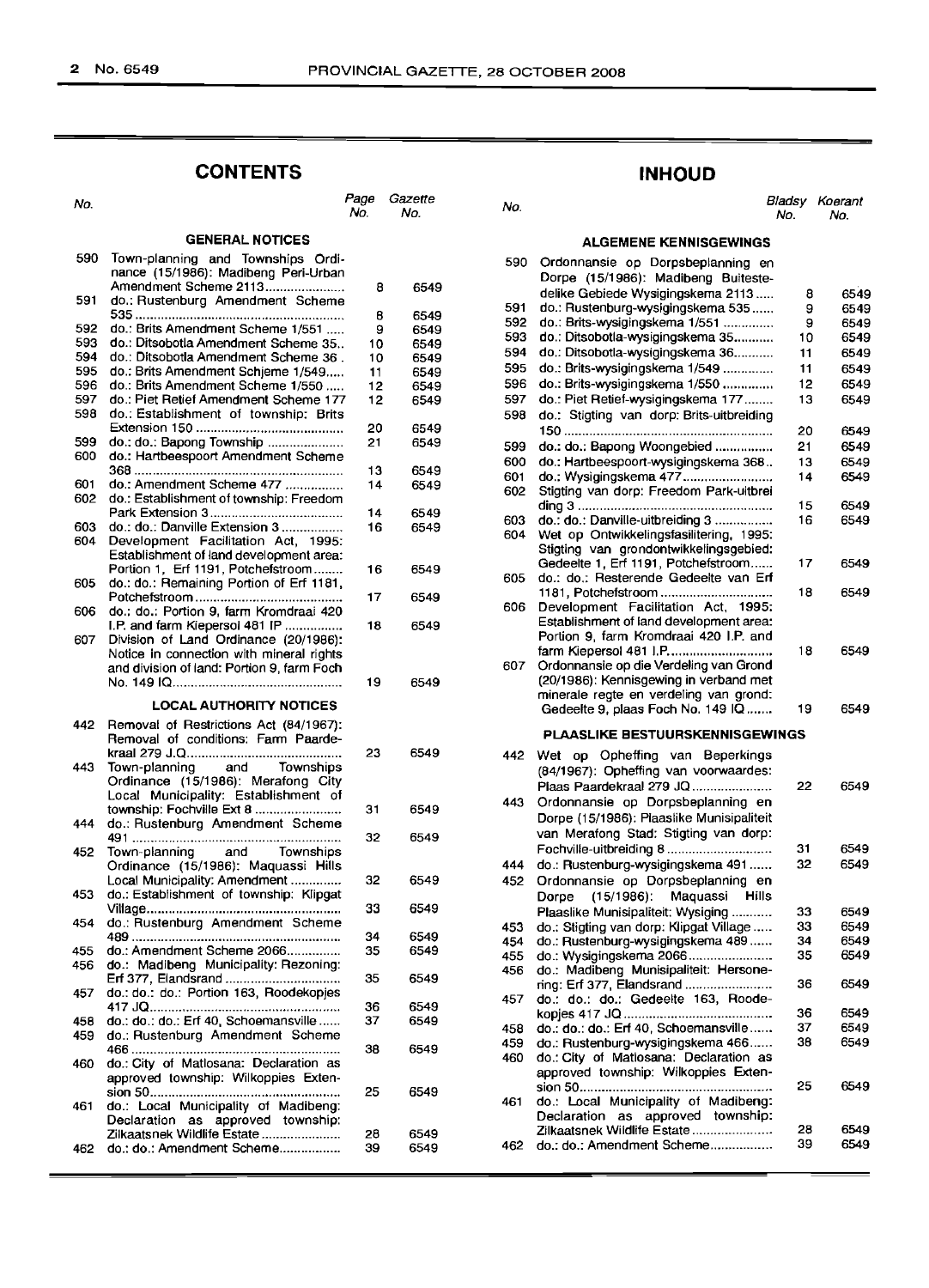| <b>IMPORTANT NOTICE</b>                                                                                                                                       |  |  |  |  |
|---------------------------------------------------------------------------------------------------------------------------------------------------------------|--|--|--|--|
| The                                                                                                                                                           |  |  |  |  |
| <b>North West Province Provincial Gazette Function</b>                                                                                                        |  |  |  |  |
| will be transferred to the                                                                                                                                    |  |  |  |  |
| <b>Government Printer in Pretoria</b>                                                                                                                         |  |  |  |  |
| as from 1 February 2006                                                                                                                                       |  |  |  |  |
| <b>NEW PARTICULARS ARE AS FOLLOWS:</b>                                                                                                                        |  |  |  |  |
| <b>Postal address:</b><br><b>Physical address:</b>                                                                                                            |  |  |  |  |
| <b>Government Printing Works</b><br>Private Bag X85<br>149 Bosman Street<br>Pretoria<br>Pretoria<br>0001                                                      |  |  |  |  |
| <b>New contact persons:</b> Louise Fourie Tel.: (012) 334-4686<br>Mrs H. Wolmarans Tel.: (012) 334-4591                                                       |  |  |  |  |
| Fax number:<br>$(012)$ 323–8805                                                                                                                               |  |  |  |  |
| E-mail addresses:<br>hester.wolmarans@gpw.gov.za<br>louis.fourie@gpw.gov.za                                                                                   |  |  |  |  |
| <b>Contact persons for subscribers:</b>                                                                                                                       |  |  |  |  |
| Mrs S. M. Milanzi Tel.: (012) 334-4734                                                                                                                        |  |  |  |  |
| Mrs J. Wehmeyer Tel.: (012) 334-4753                                                                                                                          |  |  |  |  |
| Fax.: (012) 323-9574                                                                                                                                          |  |  |  |  |
| This phase-in period is to commence from 1 February 2006 (suggest date of advert)<br>and notice comes into operation as from 1 February 2006.                 |  |  |  |  |
| Subscribers and all other stakeholders are advised to send their advertisements<br>directly to the Government Printing Works, 7 days before publication date. |  |  |  |  |
| In future, adverts have to be paid in advance<br>before being published in the Gazette.                                                                       |  |  |  |  |

AWIE VAN ZVL Advertising Manager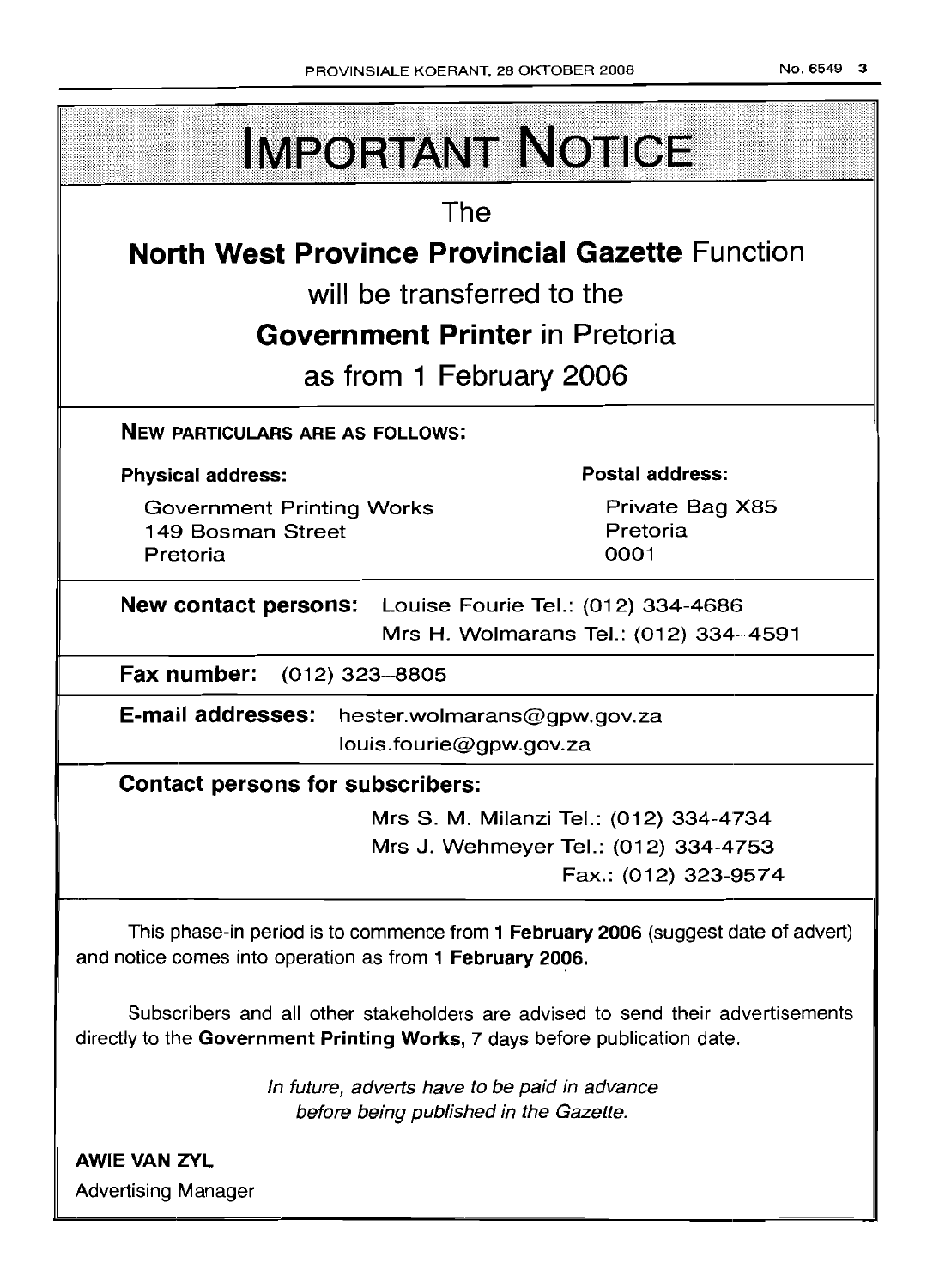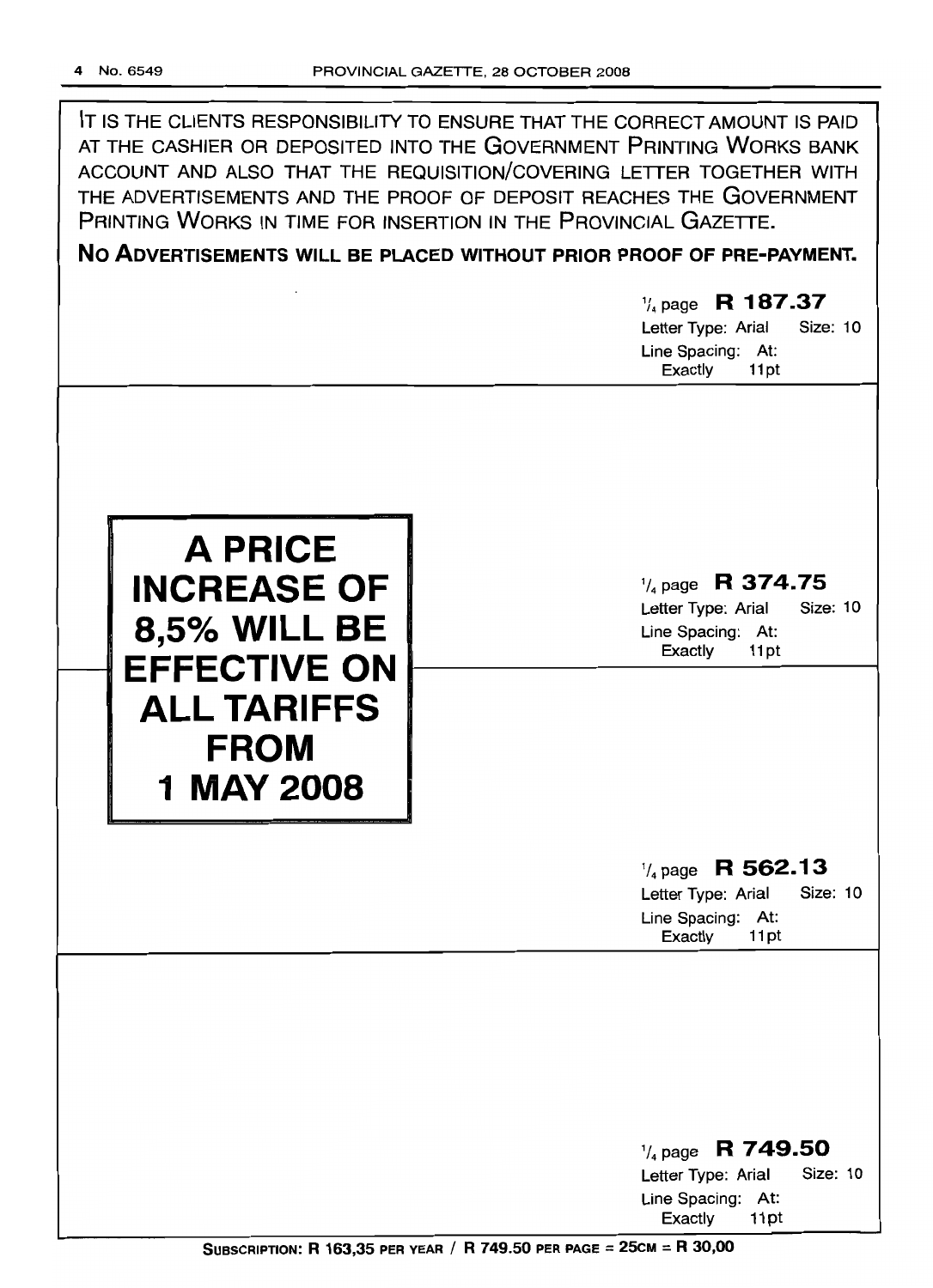

(2) erroneous classification of a notice, or the placement of such notice in any section or under any heading other than the section or heading stipulated by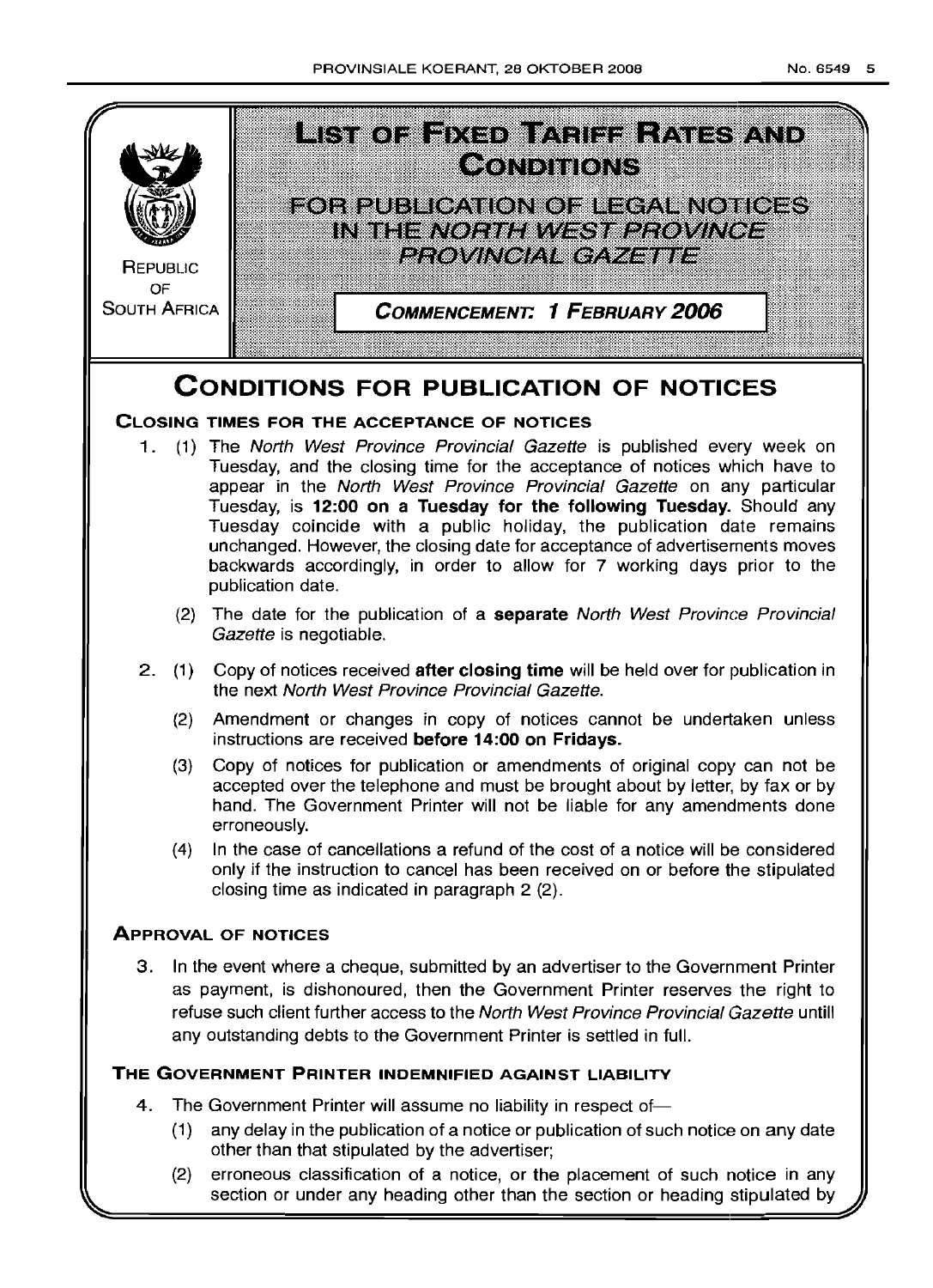- (3) any editing, revision, omission, typographical errors or errors resulting from faint or indistinct copy.
- (4) The Government Printing Works is not responsible for any amendments.

### LIABILITY OF ADVERTISER

5. Advertisers will be held liable for any compensation and costs arising from any action which may be instituted against the Government Printer in consequence of the publication of any notice.

## **COPY**

- 6. Copy of notices must be typed on one side of the paper only and may not constitute part of any covering letter or document.
- 7. At the top of any copy, and set well apart from the notice, the following must be stated:

Where applicable

- (1) The heading under which the notice is to appear.
- (2) The cost of publication applicable to the notice, in accordance with the "Word Count Table".

## PAYMENT OF COST

- 9. With effect from 1 April 2005 no notice will be accepted for publication unless the cost of the insertion(s) is prepaid in CASH or by CHEQUE or POSTAL ORDERS. It can be arranged that money can be paid into the banking account of the Government Printer, in which case the deposit slip accompanies the advertisement before publication thereof.
- 10. (1) The cost of a notice must be calculated by the advertiser in accordance with the word count table.
	- (2) Where there is any doubt about the cost of publication of a notice, and in the case of copy, an enquiry, accompanied by the relevant copy, should be addressed to the Advertising Section, Government Printing Works, Private Bag X85, Pretoria, 0001 [Fax: (012) 323-8805], before publication.
- 11. Overpayment resulting from miscalculation on the part of the advertiser of the cost of publication of a notice will not be refunded, unless the advertiser furnishes adequate reasons why such miscalculation occurred. In the event of underpayments, the difference will be recovered from the advertiser, and the notice(s) will not be published until such time as the full cost of such publication has been duly paid in cash or by cheque or postal orders, or into the banking account.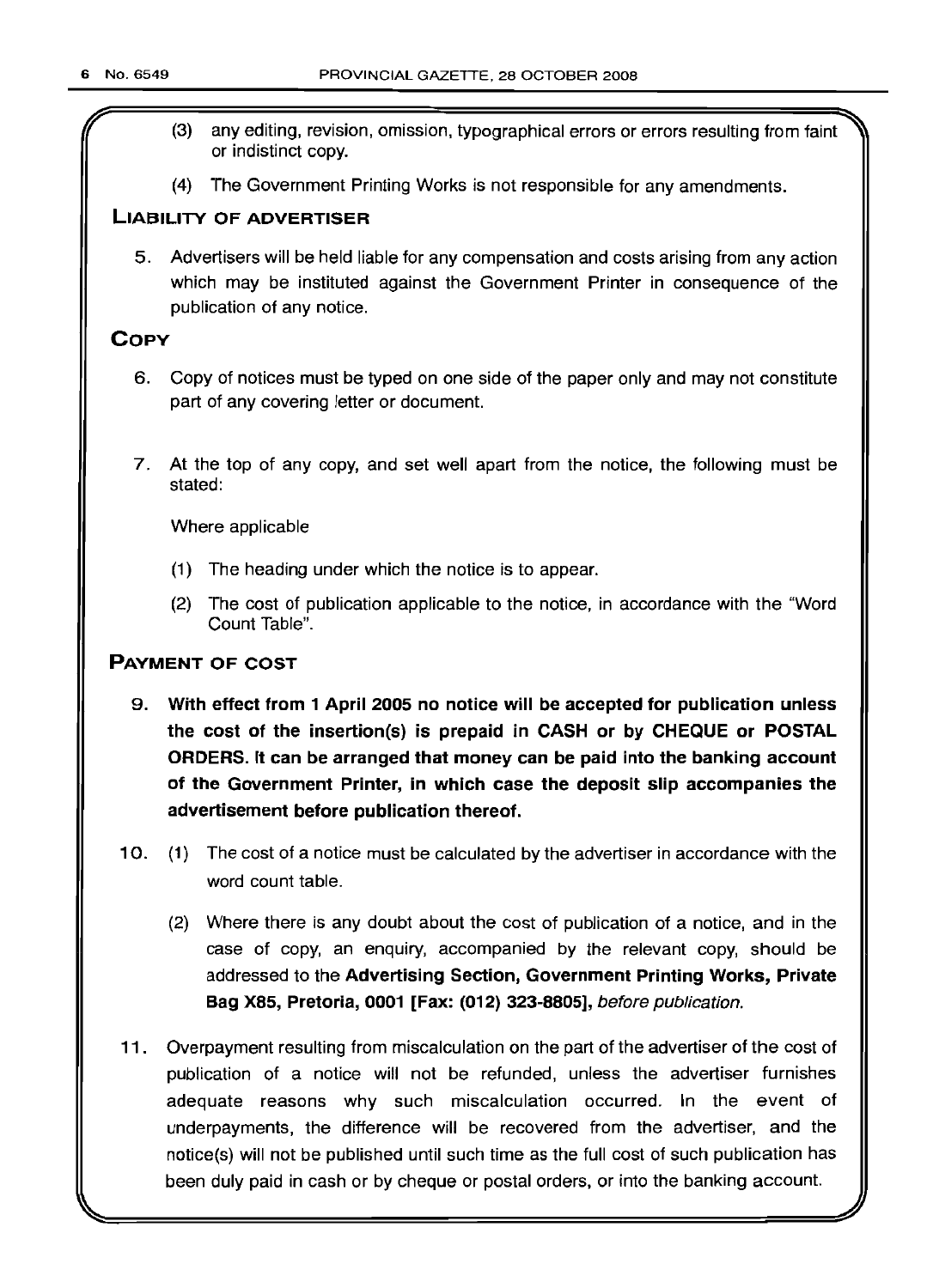- 12. In the event of a notice being cancelled, a refund will be made only if no cost regarding the placing of the notice has been incurred by the Government Printing Works.
- 13. The Government Printer reserves the right to levy an additional charge in cases where notices, the cost of which has been calculated in accordance with the Word Count Table, are subsequently found to be excessively lengthy or to contain overmuch or complicated tabulation.

## PROOF OF PUBLICATION

14. Copies of the North West Province Provincial Gazette which may be required as proof of publication, may be ordered from the Government Printer at the ruling price. The Government Printer will assume no liability for any failure to post such North West Province Provincial Gazette(s) or for any delay in despatching it/them.

# **GOVERNMENT PRINTERS BANK ACCOUNT PARTICULARS**

Bank:

ABSA

BOSMAN STREET

Account No.: 4057114016

Branch code: 632005

Reference No.: 00000050

Fax No.: (012) 323 8805 and (012) 323 0009

## Enquiries:

| Mrs. L. Fourie    | Tel.: (012) 334-4686 |
|-------------------|----------------------|
| Mrs. H. Wolmarans | Tel.: (012) 334-4591 |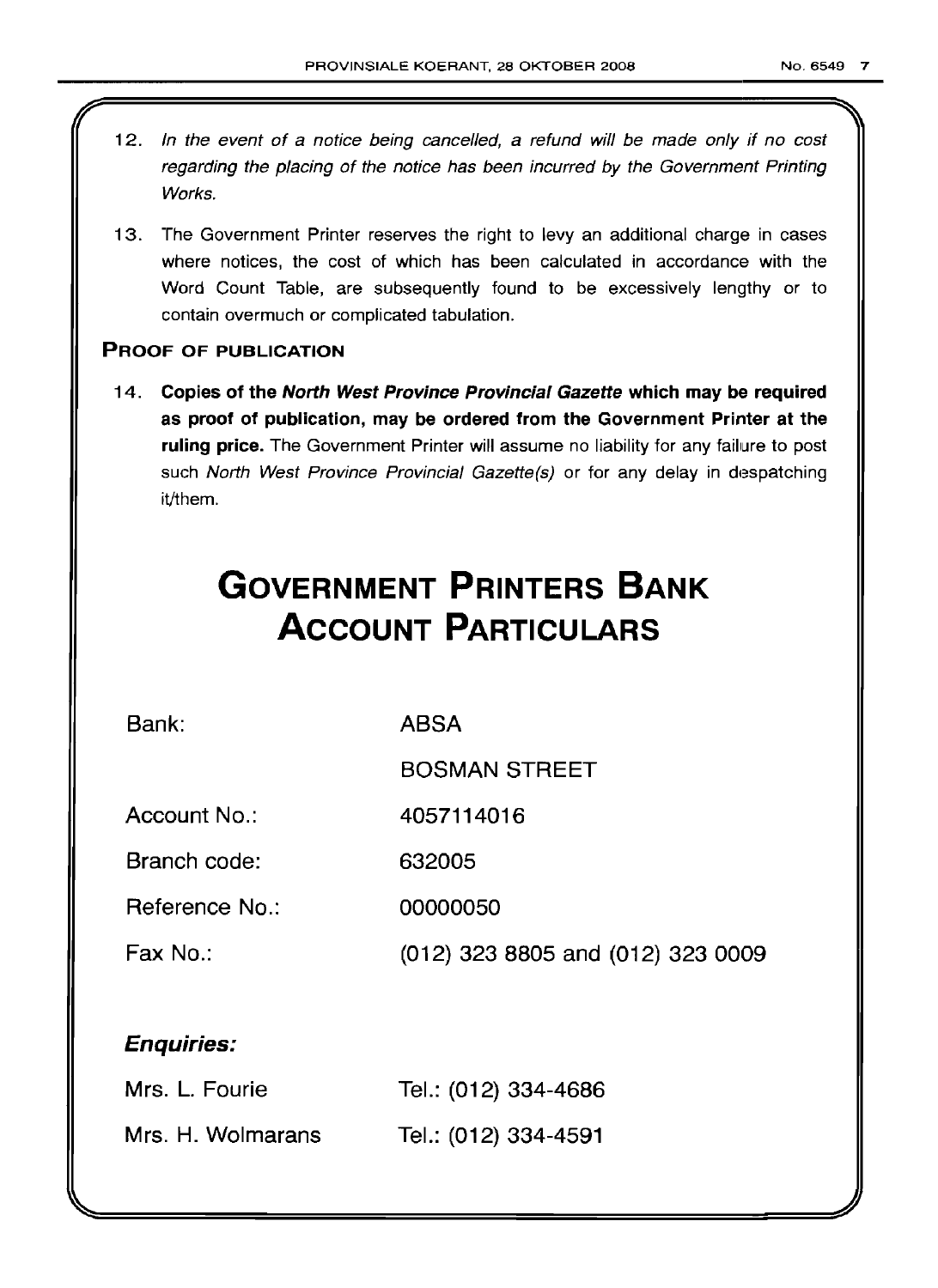## **GENERAL NOTICES • ALGEMENE KENNISGEWINGS**

#### **NOTICE 590 OF 2008**

NOTICE OF APPLICATION FOR AMENDMENT OF TOWN-PLANNING SCHEME IN TERMS OF SECTION 56 (1) (b) (i) OF THE TOWN-PLANNING AND TOWNSHIPS ORDINANCE, 1986 (ORDINANCE 15 OF 1986)

#### **MADIBENG PERI-URBAN AMENDMENT SCHEME** 2113

I, Jan-Nolte Ekkerd of the firm EPS, being the authorised agent of the owner of Portions 25 to 44 of Erf 1046, Mooinooi Extension 3, hereby give notice in terms of section 56 (1) (b) (i) of the Town-planning and Townships Ordinance, 1986, that I have applied to the Madibeng Local Municipality for the amendment of the town-planning scheme known as Peri-Urban Areas Town-planning Scheme, 1975, by the rezoning of properties described above, situated on Oleander Avenue, Mooinooi Extension 3 from "Residential 1" to "Residential 3".

Particulars of the application will lie for inspection during normal office hours at the Municipal Offices of the Madibeng Local Municipality, Van Velden Street, Brits, for the period of 28 days from 21 October 2008.

Objections to or representations in respect of the application must be lodged with or made in writing to the Municipal Manager at the above address or at P.O. Box 106, Brits, 0250, within a period of 28 days from 21 October 2008.

Address of owner: *Pia* EPS Consulting Engineers, P.O. Box 5002, Rustenburg, 0300. Tel: (014) 597-2001. Fax: (014) 597-4956. .**- .**

#### **KENNISGEWING 590 VAN 2008**

KENNISGEWING VAN MNSOEK OM WYSIGING VAN DORPSBEPLANNINGSKEMA INGEVOLGE ARTIKEL 56 (1) (b) (i) VAN DIE ORDONNANSIE OP DORPSBEPLANNING EN DORPE, 1986 (ORDONNANSIE 15 VAN 1986)

#### **MADIBENG BUITESTEDELIKE-WYSIGINGSKEMA** 2113

Ek, Jan-Nolte Ekkerd van die firma EPS, synde die gemagtigde agent van die eienaar van Gedeeltes 25 tot 44 van Erf 1046, Mooinooi Uitbreiding 3, gee hiermee ingevolge artikel 56 (1) (b) (i) van die Ordonnansie op Dorpsbeplanning en Dorpe, 1986, kennis dat ek by Madibeng Plaaslike Munisipaliteit aansoek gedoen het om wysiging van die dorpsbeplanningskema bekend as Buitestedelike Gebiede Dorpsbeplanningskema, 1975, deur die hersonering van die eiendomme hierbo beskryf, geleë te Oleanderlaan, Mooinooi Uitbreiding 3, vanaf "Residensieel 1" na "Residensieel 3".

Besonderhede van die aansoek lê ter insae gedurende gewone kantoorure by die Madibeng Munisipale Kantore, Van Veldenstraat, Brits, vir 'n tydperk van 28 dae vanaf 21 Oktober 2008.

Besware teen of vertoë ten opsigte van die aansoek moet binne 'n tydperk van 28 dae vanaf 21 Oktober 2008 skriftelik by of tot die Munisipale Bestuurder by bovermelde adres of by Posbus 106, Brits, 0250, ingedien of gerig word.

Adres van eienaar: *Pia* EPS Raadgewende Ingenieurs, Posbus 5002, Rustenburg, 0300. Tel: (014) 597-2001. Faks: (014) 597-4956.

21-28

#### **NOTICE 591 OF 2008**

NOTICE OF APPLICATION FOR AMENDMENT OF TOWN-PLANNING SCHEME IN TERMS OF SECTION 56 (1) (b) (i) OF THE TOWN-PLANNING AND TOWNSHIPS ORDINANCE, 1986 (ORDINANCE 15 OF 1986)

#### **RUSTENBURG AMENDMENT SCHEME** 535

I, Jan-Nolte Ekkerd of the firm EPS, being the authorised agent of the owner of Portion1 of Erf 381, Rustenburg, hereby give notice in terms of section 56 (1) (b) (i) of the Town-planning and Townships Ordinance, 1986, that I have applied to the Rustenburg Local Municipality for the amendment of the town-planning scheme known as Rustenburg Land Use Management Scheme, 2005, by the rezoning of property described above, situated on 55A Burns Street, Rustenburg from "Residential 1" to "Residential 2".

Particulars of the application will lie for inspection during normal office hours at the office of the Municipal Manager, Room 319, at the Missionary Mpheni House, cnr of Nelson Mandela and Beyers Naude Drives, Rustenburg, for the period of 28 days from 21 October 2008.

Objections to or representations in respect of the application must be lodged with or made in writing to the Municipal Manager at the above address or at P.O. Box 16, Rustenburg, 0300, within a period of 28 days from 21 October 2008.

Address of owner: Pia EPS Consultinq Engineers, P.O. Box 5002, Rustenburg, 0300. Tel: (014) 597-2001. Fax: (014) 597-4956.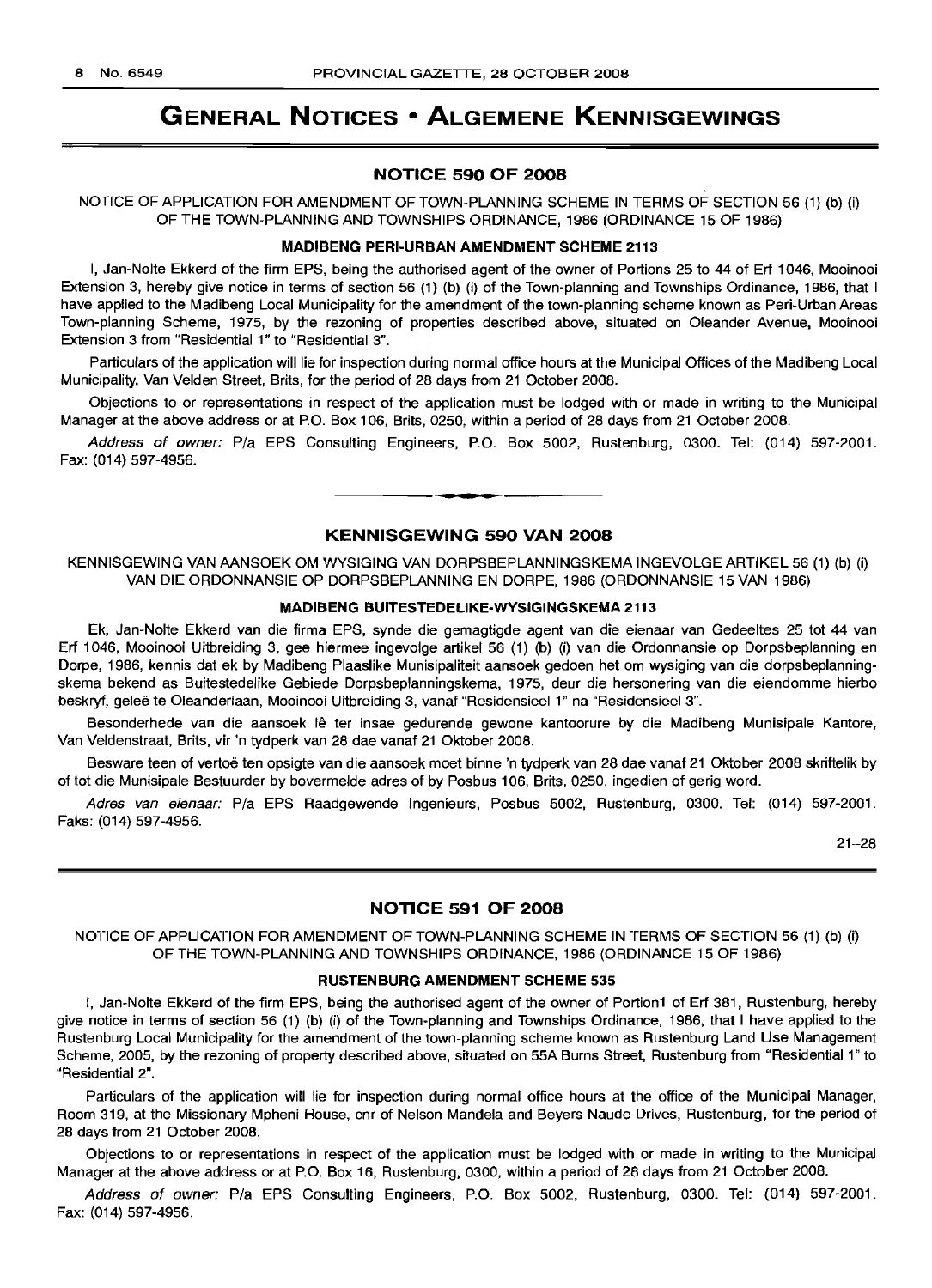#### **KENNISGEWING 591 VAN 2008**

KENNISGEWING VAN AANSOEK OM WYSIGING VAN DORPSBEPLANNINGSKEMA INGEVOLGE ARTIKEL 56 (1) (b) (i) VAN DIE ORDONNANSIE OP DORPSBEPLANNING EN DORPE, 1986 (ORDONNANSIE 15 VAN 1986)

#### **RUSTENBURG-WYSIGINGSKEMA** 535

Ek, Jan-Nolte Ekkerd van die firma EPS, synde die gemagtigde agent van die eienaar van Gedeelte 1 van Erf 381, Rustenburg, gee hiermee ingevolge artikel 56 (1) (b) (i) van die Ordonnansie op Dorpsbeplanning en Dorpe, 1986, kennis dat ek by Rustenburg Plaaslike Munisipaliteit aansoek gedoen het om wysiging van die dorpsbeplanningskema bekend as Rustenburg Grondgebruiksbestuursskema, 2005, deur die hersonering van die eiendom hierbo beskryf, geleë te Burnsstraat 55A, Rustenburg, vanaf "ResidensieeI1" na "Residensieel 2".

Besonderhede van die aansoek lê ter insae gedurende gewone kantoorure by die kantoor van die Munisipale Bestuurder, Karner 319, Missionary Mpheni House, h/v Nelson Mandela- en Beyers Naudelaan, Rustenburg, vir 'n tydperk van 28 dae vanaf 21 Oktober 2008.

Besware teen of vertoe ten opsigte van die aansoek moet binne 'n tydperk van 28 dae vanaf 21 Oktober 2008 skriftelik by of tot die Munisipale Bestuurder by bovermelde adres of by Posbus 16, Rustenburg, 0300, ingedien of gerig word.

Adres van eienaar: P/a EPS Raadgewende Ingenieurs, Posbus 5002, Rustenburg, 0300. Tel: (014) 597-2001. Faks: (014) 597-4956.

 $21 - 28$ 

#### **NOTICE 592 OF 2008**

NOTICE OF APPLICATION FOR AMENDMENT OF TOWN-PLANNING SCHEME IN TERMS OF SECTION 56 (1) (b) (i) OF THE TOWN-PLANNING AND TOWNSHIPS ORDINANCE, 1986 (ORDINANCE 15 OF 1986)

#### **BRITS AMENDMENT SCHEME** 1/551

I, Michael Johan Janse van Rensburg, being the authorised agent of the owner of Erf 3786, Brits Extension 96, hereby give notice in terms of section 56 (1) (b) (i) of the Town-planning and Townships Ordinance, 1986, that I have applied to the Madibeng Local Municipality for the amendment of the town-planning scheme known as Brits Town-planning Scheme, 1/1958, by the rezoning of part of the property described above from "Special" for dwelling units to "Special" for essential services. The property is situated in Tuscanny Village at Boerboon Street, Brits.

Particulars of the application will lie for inspection during normal office hours at the office of the Municipal Manager, Van Velden Street, Brits, for a period of 28 days from 21 October 2008.

Objections in respect of the application must be lodged with or made in writing to the Municipal Manager, Brits, at the above address or at PO Box 106, Brits, 0250, within a period of 28 days from 21 October 2008.

Address of agent: Calcuplan Town Planners, PO Box 598, Hartbeespoort, 0216. Tel: (012) 504-1938. Fax: 086 647 2640. .**-.**

#### **KENNISGEWING 592 VAN 2008**

KENNISGEWING VAN AANSOEK OM WYSIGING VAN DORPSBEPLANNINGSKEMA INGEVOLGE AHTIKEL 56 (1) (b) (i) VAN DIE ORDONNANSIE OP DORPSBEPLANNING EN DORPE, 1986 (ORDONNANSIE 15 VAN 1986)

#### **BRITS-WYSIGINGSKEMA** 1/551

Ek, Michael Johan Janse van Rensburg, synde die gemagtigde agent van die eienaar van Erf 3786. Brits Uitbreiding 96, gee hiermee ingevolge artikel 56 (1) (b) (i) van die Ordonnansie op Dorpsbeplanning en Dorpe, 1986, kennis dat ek by die Plaaslike Munisipaliteit van Madibeng aansoek gedoen het om die wysiging van die dorpsbeplanningskema bekend as Britsdorpsaanlegskema, 1/1958, deur die hersonering van 'n deel van die eiendom hierbo beskryf van "Spesiaal" vir wooneenhede na "Spesiaal" vir noodsaaklike dienste. Die eiendom is geleë in Tuscanny Village te Boerboonstraat, Brits.

Besonderhede van die aansoek lê ter insae gedurende gewone kantoorure by die kantoor van die Munisipale Bestuurder, Van Veldenstraat, Brits, vir 'n tydperk van 28 dae vanaf 21 Oktober 2008.

Besware of vertoë ten opsigte van die aansoek moet binne 'n tydperk van 28 dae vanaf 21 Oktober 2008 skriftelik by die Munisipale Bestuurder, Brits, by bovermelde adres of by Posbus 106, Brits, 0250, ingedien of gerig word.

Adres van agent: Calcuplan Stadsbeplanners, Posbus 598, Hartbeespoort, 0216. Tel: (012) 504-1938. Faks: 086 647 2640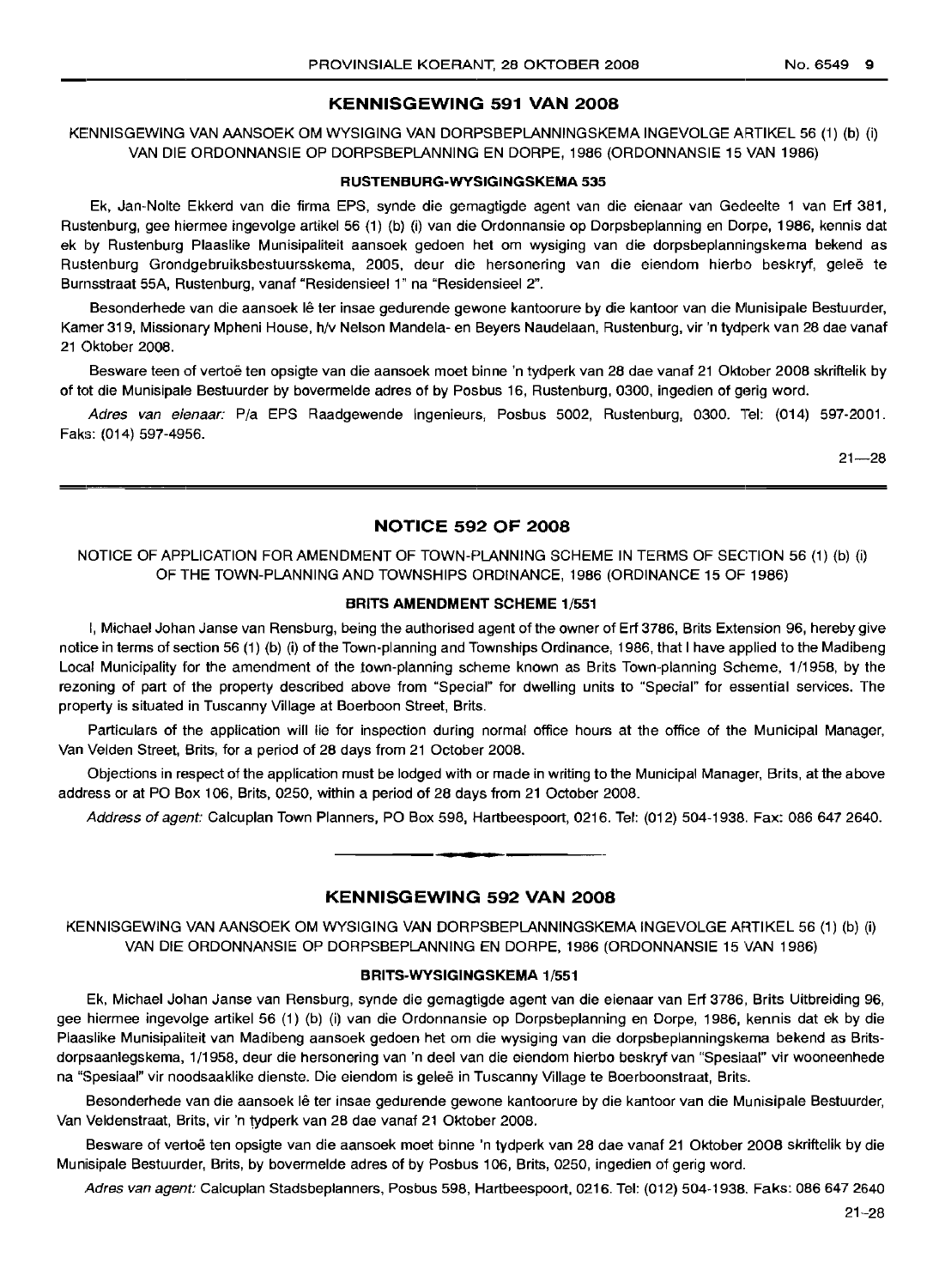#### **NOTICE 593 OF 2008**

NOTICE OF APPLICATION FOR AMENDMENT OF TOWN-PLANNING SCHEME IN TERMS OF SECTION 56 (1) (b) (i) OF THE TOWN-PLANNING AND TOWNSHIPS ORDINANCE, 1986 (ORDINANCE 15 OF 1986)

#### **DITSOBOTLA AMENDMENT SCHEME 35**

I, H.J. Swart, the owner of Portion 4 of Erf 193, Lichtenburg, hereby give notice in terms of section 56 (1) (b) (i) of the Townplanning and Townships Ordinance, 1986, that I have applied to the Ditsobotla Local Municipality for the amendment of the town-planning scheme known as Ditsobotla Town-planning Scheme, 2007, by the rezoning of the property described above, situated at the c/o Lang Street and Bergsma Street, Lichtenburg, from "Residential 1" to "Residential 3", for the development of residential buildings.

Particulars of the application will lie for inspection during normal office hours at the office of the Municipal Manager, Room 4, from 21 October 2008.

Objections to or representations in respect of the application must be lodged with or made in writing to the Municipal Manager at the above address or at P.O. Box 7, Lichtenburg, 2740, within a period of 28 days from 21 October 2008.

Address of applicants: P.O. Box 10019, Lichtenburg, 2740.

#### **KENNISGEWING 593 VAN 2008**

• **• •**

KENNISGEWING VAN AANSOEK OM WYSIGING VAN DORPSBEPLANNINGSKEMA INGEVOLGE ARTIKEL 56 (1) (b) (i) VAN DIE ORDONNANSIE OP DORPSBEPLANNING EN DORPE, 1986 (ORDONNANSIE 15 VAN 1986)

#### **DITSOBOTLA-WYSIGINGSKEMA 35**

Ek, H.J. Swart, die eienaar van Gedeelte 4 van Erf 193, Lichtenburg, gee hiermee ingevolge artikel 56 (1) (b) (i) van die Ordonnansie op Dorpsbeplanning en Dorpe, 1986, kennis dat ek by die Ditsobotla Plaaslike Munisipaliteit aansoek gedoen het om die wysiging van die dorpsbeplanningskema bekend as Ditsobotla-dorpsbeplanningskema, 2007, deur die hersonering van die eiendom hierbo beskryf, gelee h/v Langstraat en Bergsmastraat, Lichtenburg, van "Residensieel 1" na "Residensieel 3" vir die ontwikkeling van 'n residensiële geboue.

Besonderhede van die aansoek lê ter insae gedurende gewone kantoorure by die kantoor van die Munisipale Bestuurder, Kamer 4, Eerste Vloer, Burgersentrum, h/v Dr. Nelson Mandelaweg en Transvaalstraat, Lichtenburg, Tel: (018) 632-5051 vir 'n tydperk van 28 dae vanaf 21 Oktober 2008.

Besware teen of vertoë ten opsigte van die aansoek moet binne 'n tydperk van 28 dae vanaf 21 Oktober 2008 skriftelik by of tot die Munisipale Bestuurder by bovermelde adres of by Posbus 7, Lichtenburg, 2740, ingedien of gerig word.

Adres van applikante: Posbus 10019, Lichtenburg, 2740.

21-28

#### **NOTICE 594 OF 2008**

NOTICE OF APPLICATION FOR AMENDMENT OF TOWN-PLANNING SCHEME IN TERMS OF SECTION 56 (1) (b) (i) OF THE TOWN-PLANNING AND TOWNSHIPS ORDINANCE, 1986 (ORDINANCE 15 OF 1986)

#### **DITSOBOTLA AMENDMENT SCHEME 36**

We, H.T. Steyn and C.W. Stevenson, the owners of Erf 712, hereby give notice in terms of section 56 (1) (b) (i) of the Townplanning and Townships Ordinance, 1986, that we have applied to the Ditsobotla Local Municipality for the amendment of the town-planning scheme known as Ditsobotla Town-planning Scheme, 2007, by the rezoning of the property desribed above, situated at the c/o Eighth Avenue and Third Street, Lichtenburg, from "Residential 2" to "Residential 3" for the development of residential buildings/flats.

Particulars of the application will lie for inspection during normal office hours at the office of the Municipal Manager, Room 4, from 21 October 2008.

Objections to or representations in respect of the application must be lodged with or made in writing to the Municipal Manager at the above address or at P.O. Box 7, Lichtenburg, 2740, within a period of 28 days from 21 October 2008.

Address of applicant: Private Bag X12055, Lichtenburg, 2740.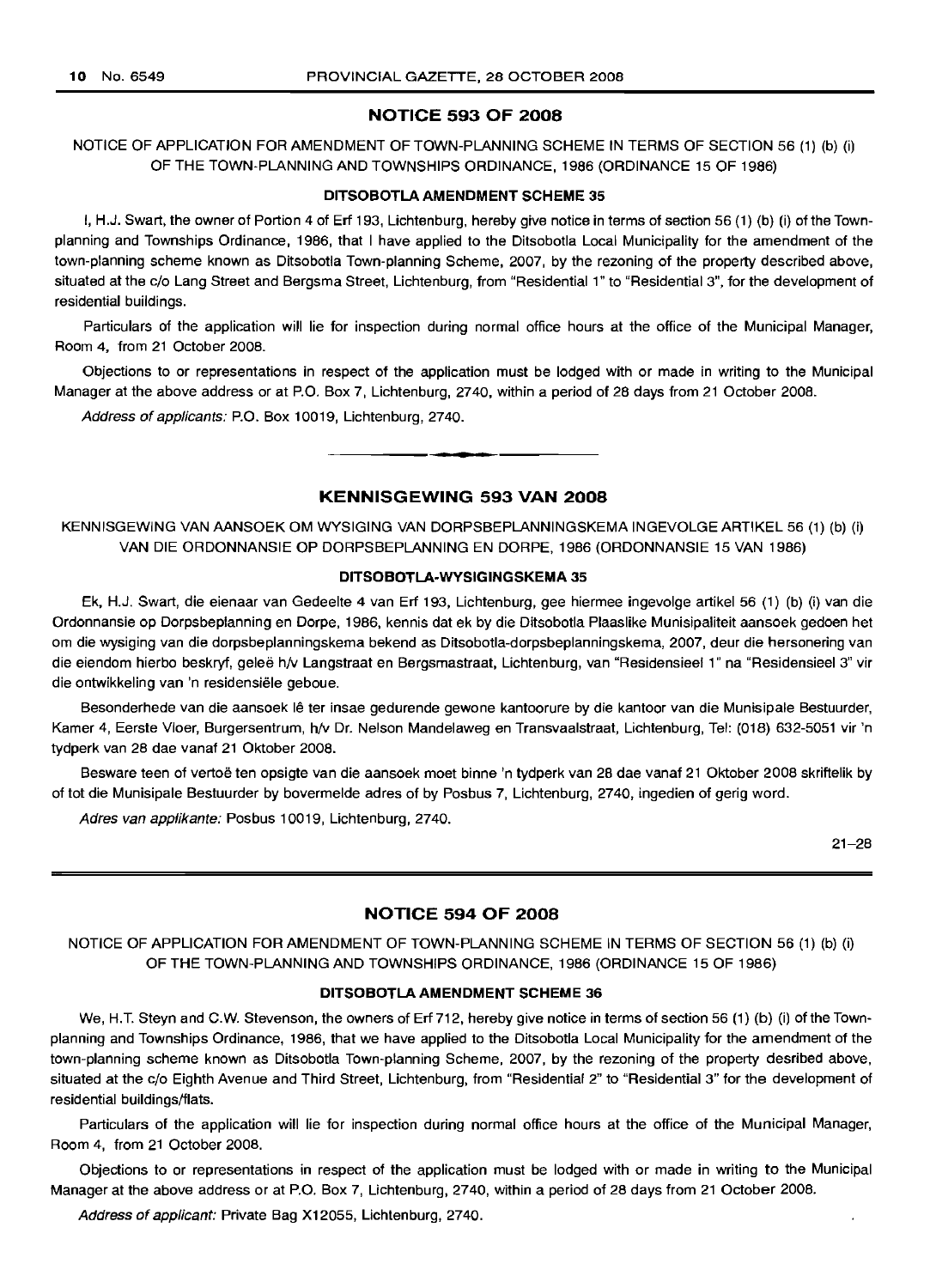#### **KENNISGEWING 594 VAN 2008**

KENNISGEWING VAN AANSOEK OM WYSIGING VAN DORPSBEPLANNINGSKEMA INGEVOLGE ARTIKEL 56 (1) (b) (i) VAN DIE ORDONNANSIE OP DORPSBEPLANNING EN DORPE, 1986 (ORDONNANSIE 15 VAN 1986)

#### **DITSOBOTLA-WYSIGINGSKEMA 36**

Ons, H.T. Steyn en C.W. Stevenson, die eienaars van Erf 712, gee hiermee ingevolge artikel 56 (1) (b) (i) van die Ordonnansie op Dorpsbeplanning en Dorpe, 1986, kennis dat ons by die Ditsobotla Plaaslike Munisipaliteit aansoek gedoen het om die wysiging van die dorpsbeplanningskema bekend as Ditsobotla-dorpsbeplanningskema, 2007, deur die hersonering van die eiendom hierbo beskryf, geleë te h/v Agtstelaan en Derdestraat, Lichtenburg, van "Residensieel 2" na "Residensieel 3" vir die ontwikkeling van residensiele geboue/woonstelle.

Besonderhede van die aansoek lê ter insae gedurende gewone kantoorure by die kantoor van die Munisipale Bestuurder, Kamer 4, Eerste Vloer, Burgersentrum, h/v Dr. Nelson Mandelaweg en Transvaalstraat, Lichtenburg, Tel: (018) 632-5051 vir 'n tydperk van 28 dae vanaf 21 Oktober 2008.

Besware teen of vertoe ten opsigte van die aansoek moet binne 'n tydperk van 28 dae vanaf 21 Oktober 2008 skriftelik by of tot die Munisipale Bestuurder by bovermelde adres of by Posbus 7, Lichtenburg, 2740, ingedien of gerig word.

Adres van applikant: Privaatsak X12055, Lichtenburg, 2740.

21-28

### **NOTICE 595 OF 2008**

NOTICE OF APPLICATION FOR AMENDMENT OF TOWN-PLANNING SCHEME IN TERMS OF SECTION 56 (1) (b) (ii) OF THE TOWN-PLANNING AND TOWNSHIPS ORDINANCE, 1986 (ORDINANCE No. 15 OF 1986)

#### **BRITS AMENDMENT SCHEME No.** 1/549

I, Dirk Johannes Myburgh, being the authorised owner of Erf 416, Brits, hereby give notice in terms of section 56 (1) (b) (ii) of the Town-planning and Townships Ordinance, 1986, that I have applied to the Local Municipality of Madibeng for the amendment of the town-planning scheme known as Brits Town-planning Scheme 1/1958, by the rezoning of the property described above, situated at 76 Ludorf Street, Brits, from "Special Residential" to "Special" for dwelling units attached or detached.

Particulars of the application will lie for inspection during normal office hours at the Municipal Offices, Van Velden Street, Brits, for a period of 28 days from 10 October 2008.

Objections to or representations in respect of the application must be lodged with or made in writing to the Municipal Manager, at the above address or at PO Box 106, Brits, 0250, within a period of 28 days from 10 October 2008.

Address of applicant: PO Box 2850, Pretoria, 0043.

#### **KENNISGEWING 595 VAN 2008**

**• •**

KENNISGEWING VAN AANSOEK OM WYSIGING VAN DORPSBEPLANNINGSKEMA INGEVOLGE ARTIKEL 56 (1) (b) (ii) VAN DIE ORDONNANSIE OP DORPSBEPLANNING EN DORPE, 1986 (ORDONNANSIE No. 15 van 1986)

#### **BRITS-WYSIGINGSKEMA No.** 1/549

Ek, Dirk Johannes Myburgh, synde die gemagtigde eienaar van Erf 416, Brits, gee hiermee ingevolge artikel 56 (1) (b) (ii) van die Ordonnansie op Dorpsbeplanning en Dorpe, 1986, kennis dat ek by die Plaaslike Munisipaliteit van Madibeng aansoek gedoen het om die wysiging van die dorpsbeplanningskema bekend as Brits-dorpsaanlegskema 1/1958, deur die hersonering van die eiendom hierbo beskryf, geleë te Ludorfstraat 76, Brits, vanaf "Spesiale Woon" tot "Spesiaal" vir wooneenhede vas- of losstaande.

Besonderhede van die aansoek lê ter insae gedurende gewone kantoorure by die Munisipale Kantore, Van Veldenstraat, Brits, vir 'n tydperk van 28 dae vanaf 10 Oktober 2008.

Besware of vertoë ten opsigte van die aansoek moet binne 'n tydperk van 28 dae vanaf 10 Oktober 2008 skriftelik by of tot die Munisipale Bestuurder by bovermelde adres of by Posbus 106, Brits, 0250, ingedien word.

Adres van applikant: Posbus 2580, Pretoria, 0043.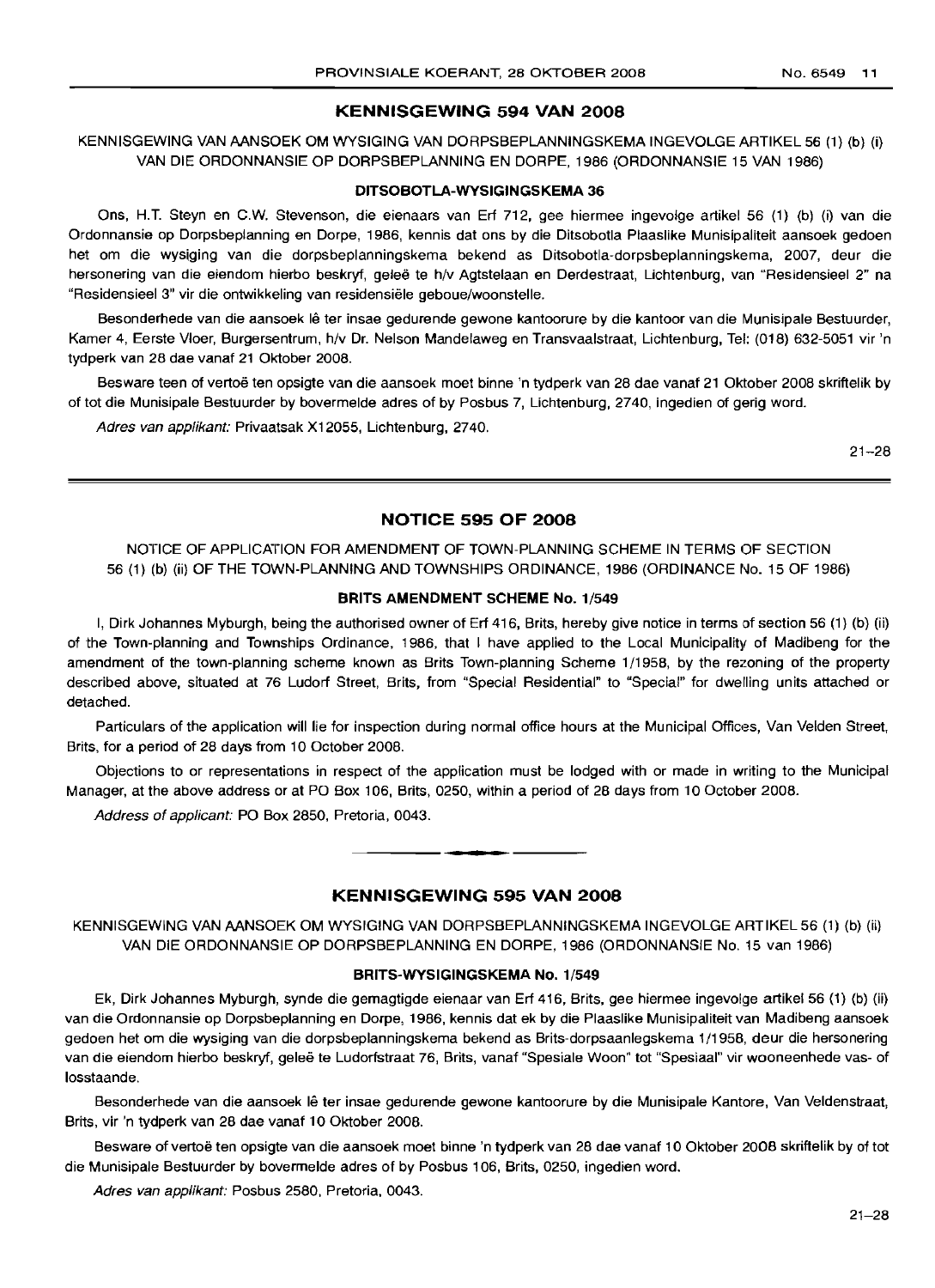#### **NOTICE 596 OF 2008**

NOTICE OF APPLICATION FOR AMENDMENT OF TOWN-PLANNING SCHEME IN TERMS OF SECTION 56 (1) (b) (ii) OF THE TOWN-PLANNING AND TOWNSHIPS ORDINANCE, 1986 (ORDINANCE No. 15 OF 1986)

#### **BRITS AMENDMENT SCHEME** 1/550

We, Jurgens, Johannes and Dorothea Petronella Hanekom being the authorised owners of Erf 1140, Brits X4, hereby give notice in terms of section 56 (1) (b) (ii) of the Town-planning and Townships Ordinance, 1986, that we have applied to the Local Municipality of Madibeng for the amendment of the town-planning scheme known as Brits Town-planning Scheme 1/1958, by the rezoning of the property described above, situated at 17 Carel de Wet Streets, Brits from "Special Residential" to "General Business".

Particulars of the application will lie for inspection during normal office hours at the Municipal Offices, Van Velden Street, Brits, for a period of 28 days from 10 October 2008.

Objections to or representations in respect of the application must be lodged with or made in writing to the Municipal Manager, at the above address or at PO Box 106, Brits, 0250, within a period of 28 days from 10 October 2008.

Address of applicant: PO Box 2465, Brits, 0250.

#### **KENNISGEWING 596 VAN 2008**

**-**

KENNISGEWING VAN AANSOEK OM WYSIGING VAN DORPSBEPLANNINGSKEMA INGEVOLGE ARTIKEL 56 (1) (b) (ii) VAN DIE ORDONNANSIE OP DORPSBEPLANNING EN DORPE, 1986 (ORDONNANSIE No. 15 van 1986)

#### **BRITS-WYSIGINGSKEMA** No. 1/550

Ons, Jurgens Johannes en Dorothea Petronella Hanekom, synde die gemagtigde eienaars van Erf 1140, Brits X4, gee hiermee ingevolge artikel 56 (1) (b) (ii) van die Ordonnansie op Dorpsbeplanning en Dorpe, 1986, kennis dat ons by die Plaaslike Munisipaliteit van Madibeng aansoek gedoen het om die wysiging van die dorpsbeplanningskema bekend as Britsdorpsaanlegskema 1/1958, deur die hersonering van die eiendom hierbo beskryf, geleë te Carel de Wetstraat 17, Brits, vanaf "Spesiale Woon" tot "Algemene Besigheid".

Besonderhede van die aansoek lê ter insae gedurende gewone kantoorure by die Munisipale Kantore, Van Veldenstraat, Brits, vir 'n tydperk van 28 dae vanaf 10 Oktober 2008.

Besware of vertoë ten opsigte van die aansoek moet binne 'n tydperk van 28 dae vanaf 10 Oktober 2008 skriftelik by of tot die Munisipale Bestuurder by bovermelde adres of by Posbus 106, Brits, 0250, ingedien word.

Adres van applikant: Posbus 2465, Brits, 0250.

21-26

#### **NOTICE 597 OF 2008**

#### **PIET RETIEF AMENDMENT SCHEME** 177

NOTICE OF APPLICATION FOR THE AMENDMENT OF THE PIET RETIEF TOWN-PLANNING SCHEME, 1980, IN TERMS OF SECTION 56 (1) (b) (i) OF THE TOWN-PLANNING AND TOWNSHIPS ORDINANCE, 1986 (ORDINANCE 15 OF 1986)

I, Pinkie Kuhne, being the authorised agent of the registered owner of the property mentioned below, hereby give notice in terms of the above ordinance, that I have applied to the Piet Retief Municipality for the amendment of the Town-planning Scheme, known as the Piet Retief Town-planning Scheme, 1980, by the rezoning of Remainder of Erf 466, situated at No. 21A Kotze Street, Piet Retief, from "Residential 1" to "Residential 3".

Particulars regarding the application will lie for inspection during normal office hours at the office of the Municipal Manager, Civic Centre, Mark Street, Piet Retief, for a period of 28 (twenty-eight) days from 17 October 2008.

Objections to this application must, within a period of 28 (twenty-eight) days from 17 October 2008, written and in duplicate, be submitted to the Municipal Manager to the above address, or be posted to P.O. Box 23, Piet Retief, 2380.

Agent: Pinkie Kühne, 76 Paterson Street, P.O. Box 22072, Newcastle, 2940.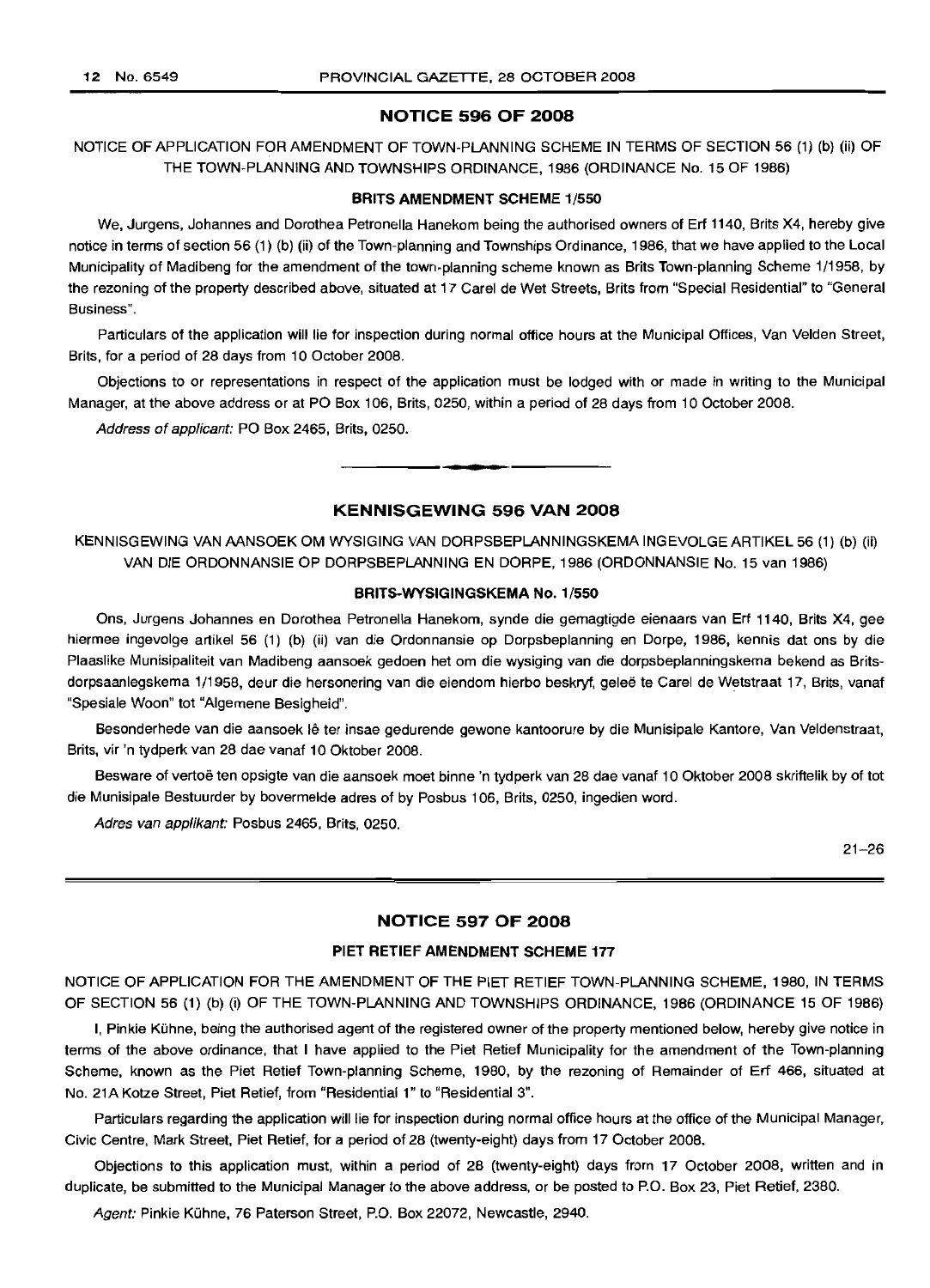#### **KENNISGEWING 597 VAN 2008**

#### **PIET RETIEF-WYSIGINGSKEMA 177**

KENNISGEWING VAN AANSOEK OM DIE WYSIGING VAN DIE PIET RETIEF-DORPSBEPLANNINGSKEMA, 1980, INGEVOLGE ARTIKEL 56 (1) (b) (i) VAN DIE ORDONNANSIE OP DORPSBEPLANNING EN DORPE, 1986 (ORDONNANSIE 15 VAN 1986)

Ek, Pinkie Kuhne, synde die gemagtigde agent van die geregistreerde eienaar van die ondergenoemde eiendom, gee hiermee ingevolge bogenoemde artikel, kennis dat ek by die Piet Retief Munisipaliteit aansoek gedoen het om die wysiging van die dorpsbeplanningskema, bekend as die Piet Retief-dorpsbeplanningskema, 1980, deur die hersonering van Restant van Erf 466, geleë te Kotzestraat No. 21A, Piet Retief, vanaf "Residensieel 1" na "Residential 3".

Besonderhede van die aansoek Ie ter insae gedurende gewone kantoorure by die kantoor van die Munisipale Bestuurder, Burgersentrum, Markstraat, Piet Retief, vir 'n tydperk van 28 (agt-en-twintig) dae vanaf 17 Oktober 2008.

Besware of vertoë teen die aansoek moet binne 'n tydperk van 28 (agt-en-twintig) dae vanaf 17 Oktober 2008, geskrewe en in tweevoud, ingehandig word by die Munisipale Bestuurder, by bovermelde adres, of gepos word aan Posbus 23, Piet Retief, 2380.

Agent: Pinkie Kühne, Patersonstraat 76, Posbus 22072, Newcastle, 2940.

21-28

#### **NOTICE 600 OF 2008**

NOTICE OF APPLICATION FOR AMENDMENT OF TOWN-PLANNING SCHEME IN TERMS OF SECTION 56 (1) (b) (ii) OF THE TOWN-PLANNING AND TOWNSHIPS ORDINANCE, 1986 (ORDINANCE 15 OF 1986)

#### **HARTBEESPOORT AMENDMENT SCHEME 368**

I, Jeff de Klerk, being the authorised agent of the owner of Erf 997, Schoemansville Extension 2, hereby give notice in terms of section 56 (1) (b) (ii) of the Town-planning and Townships Ordinance, 1986, that I have applied to the Local Municipality of Madibeng for the amendment of the town-planning scheme known as Hartbeespoort Town-planning Scheme, 1993, by the rezoning of the property described above, situated at 80 Marais Street, Schoemansville Extension 2, from "Residential 1" with a density of "One dwelling per erf" to "Residential 1" with a density of "One dwelling per 500 m<sup>2</sup>".

Particulars regarding the application will lie for inspection during normal office hours at the Municipal Offices, Van Velden Street, Brits, for a period of 28 days from 28 October 2008.

Objections to or representations in respect of the application must be lodged with or made in writing to the Municipal Manager, at the above address or at PO Box 106, Brits, 0250, within a period of 28 days from 28 October 2008.

Address of authorised agent: PO Box 105, Ifafi, 0260. Tel: (012) 259-1688.

#### **KENNISGEWING 600 VAN 2008**

.**- .**

KENNISGEWING VAN AANSOEK OM WYSIGING VAN DORPSBEPLANNINGSKEMA INGEVOLGE AFITIKEL 56 (1) (b) (ii) VAN DIE ORDONNANSIE OP DORPSBEPLANNING EN DORPE, 1986 (ORDONNANSIE 15 VAN 1986)

#### **HARTBEESPOORT-WYSIGINGSKEMA 368**

Ek, Jeff de Klerk, synde die gemagtigde agent van die eienaar van Erf 997, Schoemansville Uitbreiding 2, gee hiermee lnqevolqe artikel 56 (1) (b) (ii) van die Ordonnansie op Dorpsbeplanning en Dorpe, 1986, kennis dat ek by die Plaaslike Munisipaliteit van Madibeng aansoek gedoen het om die wysiging van die dorpsbeplanningskema bekend as Hartbeespoortdorpsbeplanningskema, 1993, deur die hersonering van die eiendom hierbo beskryf, gelee te Maraisstraat 80, Schoemansville Uitbreiding 2, vanaf "Residensieel 1" met 'n digtheid van "Een woonhuis per erf' na "Residensieel 1" met 'n digtheid van "Een woonhuis per 500  $m<sup>2</sup>$ .

Besonderhede van die aansoek Ie ter insae gedurende gewone kantoorure by die Munisipale Kantore, Van Veldenstraat, Brits, vir 'n tydperk van 28 dae vanaf 28 Oktober 2008.

Besware of vertoë ten opsigte van die aansoek moet binne 'n tydperk van 28 dae vanaf 28 Oktober 2008 skriftelik by of tot die Munisipale Bestuurder by bovermelde adres of by Posbus 106, Brits, 0250, ingedien word.

Adres van gemagtigde agent: Posbus 105, Ifafi, 0260. Tel: (012) 259-1688.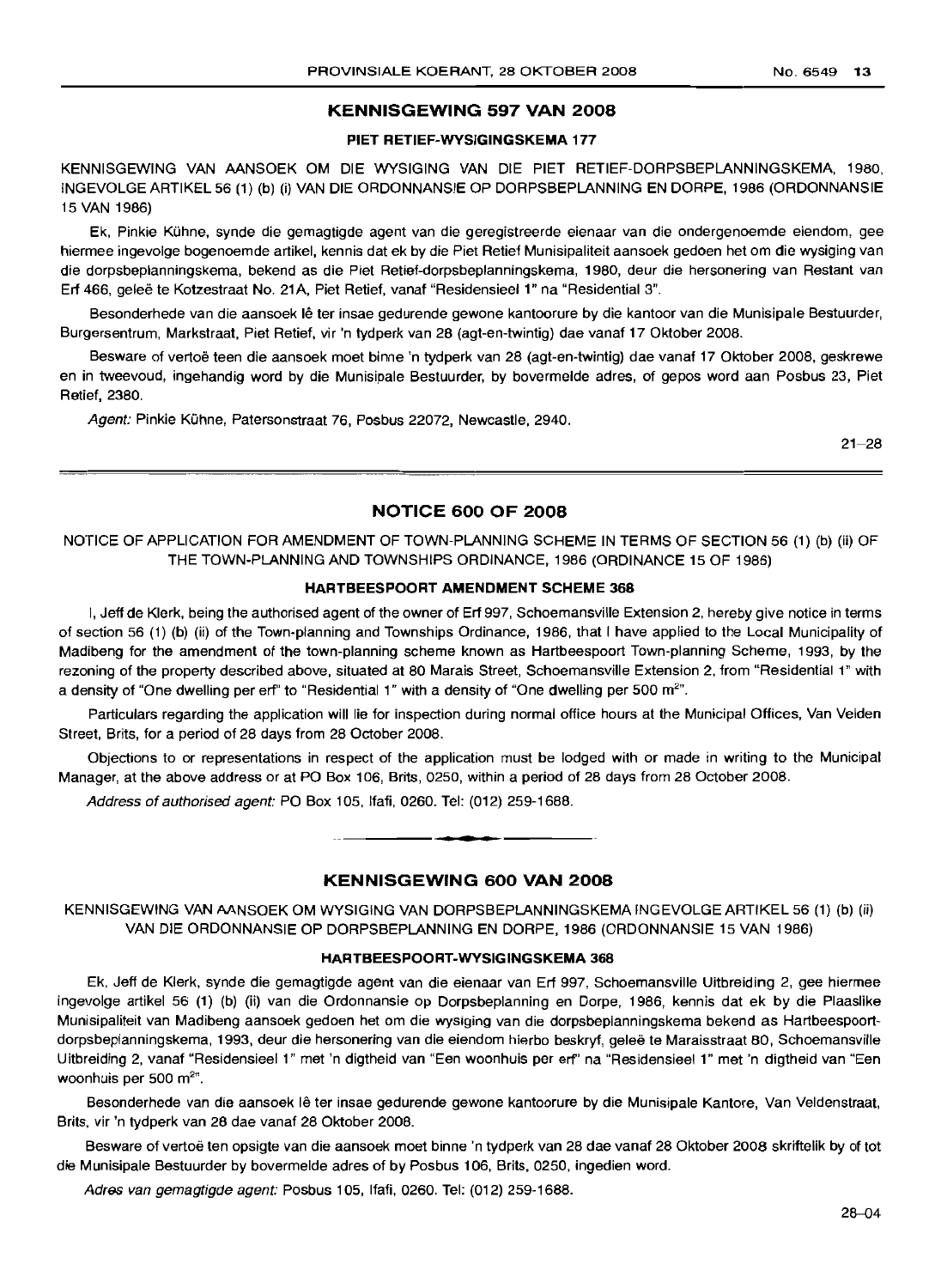#### **NOTICE 601 OF 2008**

NOTICE OF APPLICATION FOR THE AMENDMENT OF TOWN-PLANNING SCHEME IN TERMS OF SECTION 56 (1) (b) (i) OF THE TOWN-PLANNING AND TOWNSHIPS ORDINANCE, 1986 (ORDINANCE 15 OF 1986)

#### **KLERKSDORP LAND USE MANAGEMENT SCHEME, 2005**

#### **AMENDMENT SCHEME 477**

I, Anton Mitchell, authorized agent of the owner of the Remainder of Erf 1066, Wilkoppies X26, hereby give notice in terms of section 56 (1) (b) (i) of the Town-planning and Townships Ordinance, 1986, that I have applied to the City Council of Matlosana for the amendment of the town-planning scheme known as the Klerksdorp Land Use Management Scheme, 2005, by the rezoning of the property described above, situated adjacent to 62C William Street, from "Residential 1" to "Special" for purposes of a dwelling house and medical consulting rooms.

Particulars of the application will lie for inspection during normal office hours at the office of the Municipal Manager, Room 128, Municipal Building, Bram Fischer Street, Klerksdorp for the period of 28 days from 28 October 2008.

Objections to or representations in respect of the application must be lodged with or made in writing to the Municipal Manager, at the above address or at PO Box 99, Klerksdorp, 2570, or at PO Box 1237, Klerksdorp, 2570, within a period of 28 days from 28 October 2008.

Address of owner's agent: Mr A Mitchell, PO Box 1237, Klerksdorp, 2570. Tel: (018) 462-1122/55. Fax (018) 462-7077.

#### **KENNISGEWING 601 VAN 2008**

**• •**

KENNISGEWING VAN AANSOEK OM WYSIGING VAN DORPSBEPLANNINGSKEMA INGEVOLGE ARTIKEL 56 (1) (b) (i) VAN DIE ORDONNANSIE OP DORPSBEPLANNING EN DORPE, 1986 (ORDONNANSIE 15 VAN 1986)

#### **KLERKSDORP GRONDGEBRUIKBESTUURSKEMA, 2005**

#### **WYSIGINGSKEMA 477**

Ek, Anton Mitchell, gemagtigde agent van die eienaar van Erf 1066, Wilkoppies X26, gee hiermee ingevolge artikel 56 (1) (b) (i) van die Ordonnansie op Dorpsbeplanning en Dorpe, 1986, die dorpsbeplanningskema bekend as die Klerksdorp Grondgebruikbestuurskema, 2005, soos gewysig, deur die hersonering van die eiendom hierbo beskryf, qelee aanliggend tot Williamstraat 62C, vanaf "Residensieel 1" tot "Spesiaal" vir doeleindes vir woonhuis en mediese spreekkamers.

Besonderhede van die aansoek Ie ter insae gedurende gewone kantoorure by die kantoor van die Munisipale Bestuurder, Bram Fischerstraat, Burgersentrum, Kamer 128, Klerksdorp, vir 'n tydperk van 28 dae vanaf 28 Oktober 2008.

Besware teen of vertoë ten opsigte van die aansoek moet binne 'n tydperk van 28 dae vanaf 28 Oktober 2008 skriftelik by of tot die Munisipale Bestuurder by bovermelde adres of by Posbus 99, Klerksdorp, 2570 of Posbus 1237, Klerksdorp, 2570, ingedien of gerig word.

Adres van eienaar se agent: Mm. A Michell, Posbus 1237, Klerksdorp, 2570. Tel: (018) 462-1122/55. Faks: (018) 462-7077.

28-04

#### **NOTICE 602 OF 2008**

#### NOTICE OF APPLICATION FOR ESTABLISHMENT OF TOWNSHIP

The Rustenburg Local Municipality hereby gives notice in terms of section 69 (6) (a) of the Town-planning and Townships Ordinance, 1986 (Ordinance 15 of 1986), read together with the provisions of section 100 of the Ordinance, that an application to amend the approved township, Freedom Park Extension 3, referred to in the Annexure hereto, has been received.

Particulars of the application are open for inspection during normal office hours at the office of the Director: Planning and Development, Room 313, Missionary Mpheni House, c/o Beyers Naude and Nelson Mandela Drives, Rustenburg, for a period of 28 days from 28 October 2008 (date of first publication).

Objections to or representations in respect of the application must be lodged with or made in writing in duplicate with the Director Planning and Development at the above offices or posted to P.O. Box 16, Rustenburg, 0300, within a period of 28 days from 28 October 2008.

Date of first publication: 28 Oktober 2008.

Date of second publication: 4 November 2008.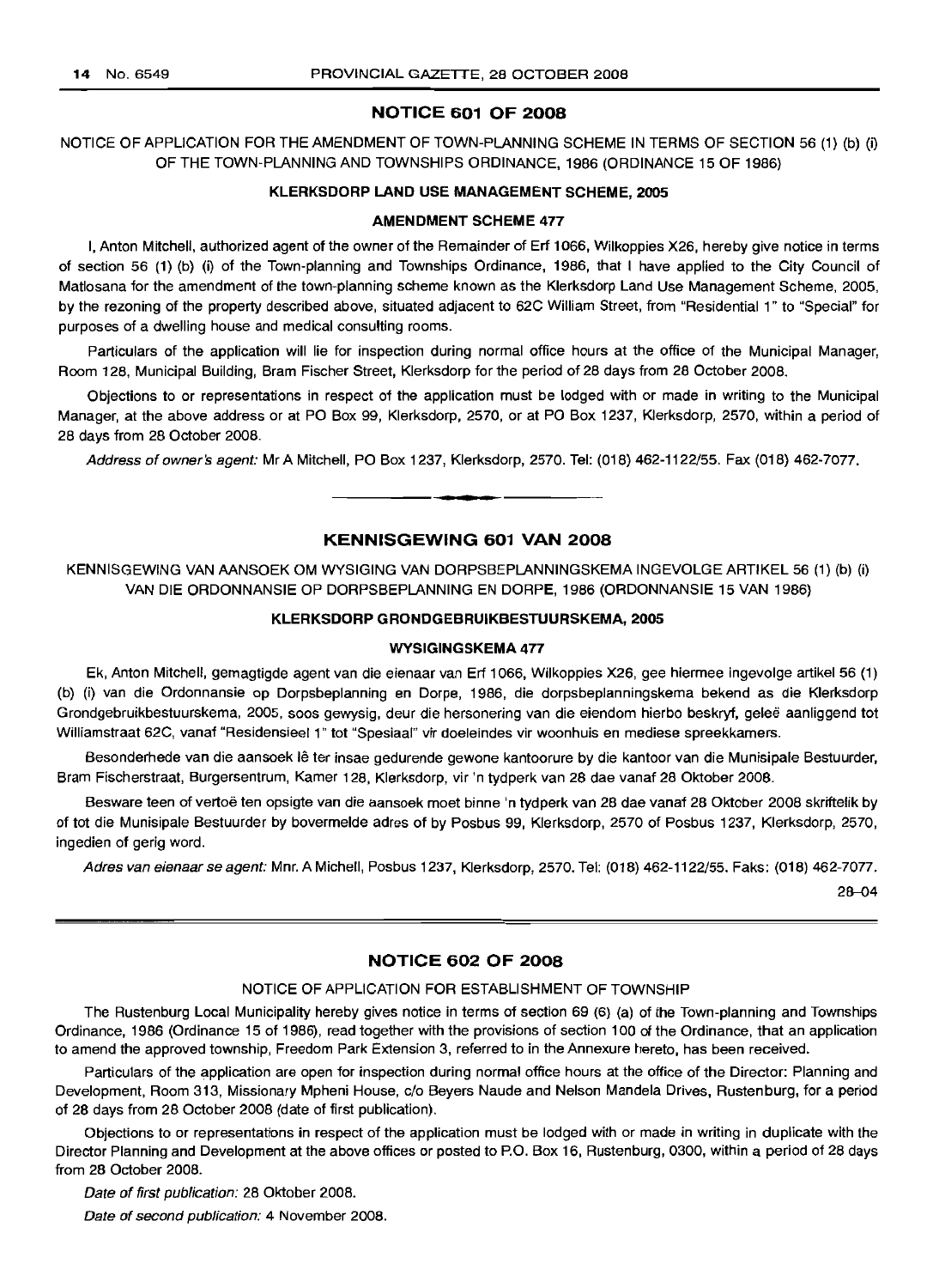#### **ANNEXURE**

Name of township: **Freedom Park Extension** 3.

Full name of applicant: Metroplan Town and Regional Planners. Number of erven in proposed township: Residential 1: 2121. Residential 2 (80 units per ha): 23. Institutional (School): 2. Institutional (Chreche): 4. Institutional (Community facilities): 2. Place of public worship: 4. Business 1 (Taxi Rank): 3. Business 1 (Business 2). Special for a public garage: 1. Municipal (Electrical substation): 1. Municipal (Clinic): 1. Municipal (Municipal): 14. Public Open Space: 9. Street.

Description of property on which the township will be established: Portion 8 (a portion of Portion 1) of the farm Wildebeestfontein 274 JQ.

Locality of the proposed township: The Portion 8 (a portion of Portion 1) of the farm Wildebeestfontein 274 JQ.

#### **KENNISGEWING 602 VAN 2008**

**• •**

#### KENNISGEWING VAN AANSOEK OM STIGTING VAN DORP

Die Rustenburg Plaaslike Munisipaliteit gee hiermee ingevolge artikel 69 (6) (a) van die Ordonnansie op Dorpe en Dorpsbeplanning, 1986 (Ordonnansie 15 van 1986), saamgelees met artikel 100 van die Ordonnansie dat 'n aansoek om die goedgekeurde dorp, Freedom Park Uitbreiding 3, te wysig, soos in die Bylae hierby genoem, ontvang is.

Besonderhede van die aansoek lê ter insae gedurende gewone kantoorure by die kantoor van die Direkteur Beplanning en Ontwikkeling, Kamer 313, Missionary Mpheni House, h/v Beyers Naude en Nelson Mandelarylaan, Rustenburg, vir 'n tydperk van 28 dae vanaf 28 Oktober 2008 (dag van eerste publikasie).

Besware teen of vertoë ten opsigte van die aansoek moet binne 'n tydperk van 28 dae vanaf 28 Oktober 2008 skriftelik by die Direkteur: Beplanning en Ontwikkeling by bovermelde kantoor of by Posbus 16, Rustenburg, 0300, ingedien of gepos word.

Datum van eerste publikasie: 28 October 2008.

Datum van tweede publikasie: 4 November 2008.

#### **BYLAE**

/lJaam van dorp: **Freedom Park Uitbreiding** 3. Volle naam van aansoeker: Metroplan Stads- en Streekbeplanners. Aantal erwe in dorp: Residensieel 1: 2121. Residensieel 2 (80 units per ha): 23. Institusioneel (Skool): 2. Institusioneel (Chreche): 4. Institusioneel (Gemeenskap fasiliteite): 2. Institusioneel (Plek van aanbidding): 4. Besigheid 1 (Taxi staanplek): 3. Besigheid 1 (Besigheid): 2. Spesiaal vir openbare garage: 1. Munisipaal (Elektrisiteit substasie): 1. Munisipaal (Kliniek): 1. Munisipaal: 14. Publieke oopruimte: 9. Straat.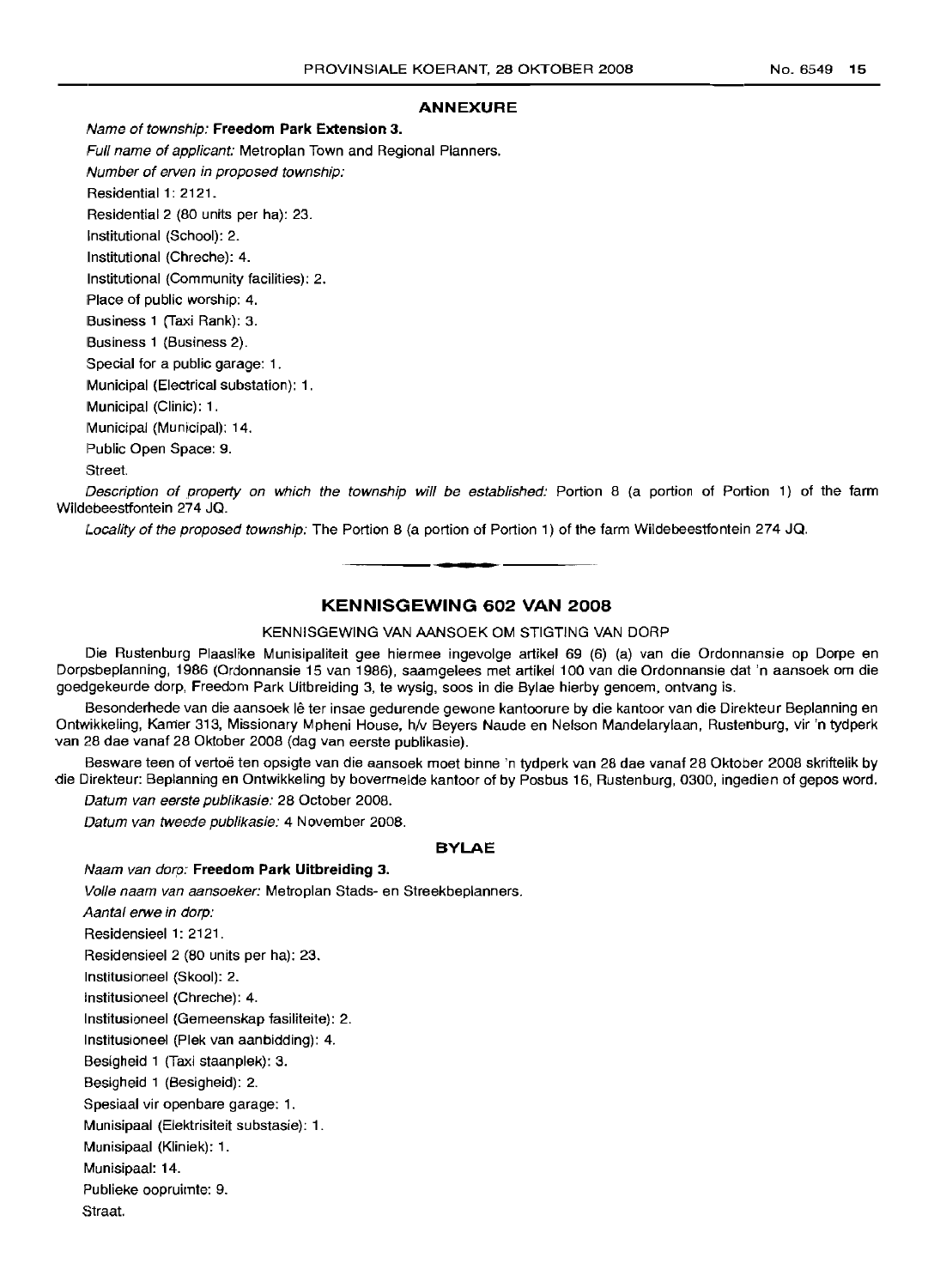Beskrywing van eiendom waarop dorp gestig gaan word: Gedeelte 8 ('n Gedeelte van Gedeelte 1) van die plaas Wildebeestfontein 274 IQ.

Ligging van die voorgestelde dorp: Die eiendom is geleë aanliggend tot en noord oos van die bestaande dorp Freedom Park Uitbreiding 1 en word beskou as die derde uitbreiding van die Freedom Park area, Rustenburg, is ongeveer 10 kilometer suid van die eiendom geleë.

28-04

#### **NOTICE 603 OF 2008**

#### NOTICE OF APPLICATION FOR TOWNSHIP ESTABLISHMENT

We, Proplan Technologies CC, being the authorized agent of Erf 9318, hereby give notice in terms of section 17 & 24 of the Land Use Planning Ordinance, 1985 (Ordinance 15 of 1985), that we have applied for township establishment (rezoning and subdivision) at the Mafikeng Local Municipality as mentioned in the annexure:

#### **ANNEXURE**

#### 1. Name of township: **Danville Extension** 3.

2. Number of erven in proposed township: 1443 x Residential 6, 1 x Residential 30, 9 x Institutional, 1 x Business, 9 x Parks.

3. Property description: Erf 9318, a portion of Erf 428, Mafikeng Commonage.

4. Property location: Erf 9318, is situated to the south of Mafikeng, it is situated adjacent to the R503, Mafikeng Lichtenburg Road.

Particulars of the application will lie for inspection during normal office hours at the office of the Municipal Manager, Municipal Offices, c/o University and Hector Pieterson Road within a period of 21 days from 30 September 2008.

Objections to or representations in respect of the application must be lodged with or made in writing to the Municipal Manager at the above address or at P.O. Box X 63, Mmabatho, 2735, within a period of 21 days from 30 September 2008.

Agent contact information: Postnet Suite 4080, Private Bag X82323, 0300. Tel: (014) 597-0972. Cell: 084 321 0041. Fax: 086 500 3596.

#### • **- I KENNISGEWING 603 VAN 2008**

#### KENNISGEWING VAN AANSOEK OM STIGTING VAN 'N DORP

Ons, Proplan Technologies CC, synde die gemagtigde agent van Erf 9318, Mafikeng, Registration Division JO, gee hiermee ingevolge artikel 17 en 24 van die Ordonnansie op Grondgebruikbeplanning, 1985, kennis dat ons by die Mafikeng Plaaslike Munisipaliteit aansoek gedoen het om stigting van 'n dorp (hersonering en onderverdeling) soos verwys word in die Bylae:

#### **BYLAE**

#### 1. Naam van dorp: **Danville Uitbreiding** 3.

2. Aantal erwe in voorgestelde dorp: 1443 x Residensieel 6, 1 x Residensieel 30, 9 x Institusioneel, 1 x Besigheid, 9 x Parke.

3. Beskrywing van grond waarop dorp gestig word: Erf 9318, 'n Gedeelte van Erf 428, Mafikeng Commonage.

4. Ligging van voorgestelde dorp: Erf 9318, is geleë aan die suide van Mafikeng, is aangrensend aan die R503, Mafikeng Lichtenburg Provinsiale Pad.

Besonderhede van die aansoek lê ter insae gedurende gewone kantoorure by die kantoor van die Munisipale Bestuurder, h/v University- en Hector Pietersonstraat, Munisipale Kantore, Mmabatho, vir 'n tydperk van 21 dae vanaf 30 September 2008.

Besware teen of vertoë ten opsigte van die aansoek moet binne 'n tydperk van 21 dae vanaf 30 September 2008 skriftelik by of tot die Munisipale Bestuurder by bovermelde adres of by Posbus X63, Mmabatho, 2735, ingedien of gerig word.

Agent kontak besonderhede: Postnet Suite 4080, Privaatsak X82323, 0300. Tel: (014) 597-0972. Sel: 084 321 0041. Faks: 086 500 3596.

 $3 - 10$ 

#### **NOTICE 604 OF 2008**

#### [REGULATION 17 (9) OF THE DEVELOPMENT FACILITATION REGULATIONS IN TERMS OF THE DEVELOPMENT FACILITATION ACT, 1995]

Welwyn Town and Regional Planners as consultants for Die Trustees van tyd tot tyd of The Eldapie Investment Trust, No. IT 6664/2006, has lodged an application in terms of the Development Facilitation Act for the establishment of a land development area rezoning of Portion 1 of Erf 1191, Potchefstroom, Registration Division I.Q., North West.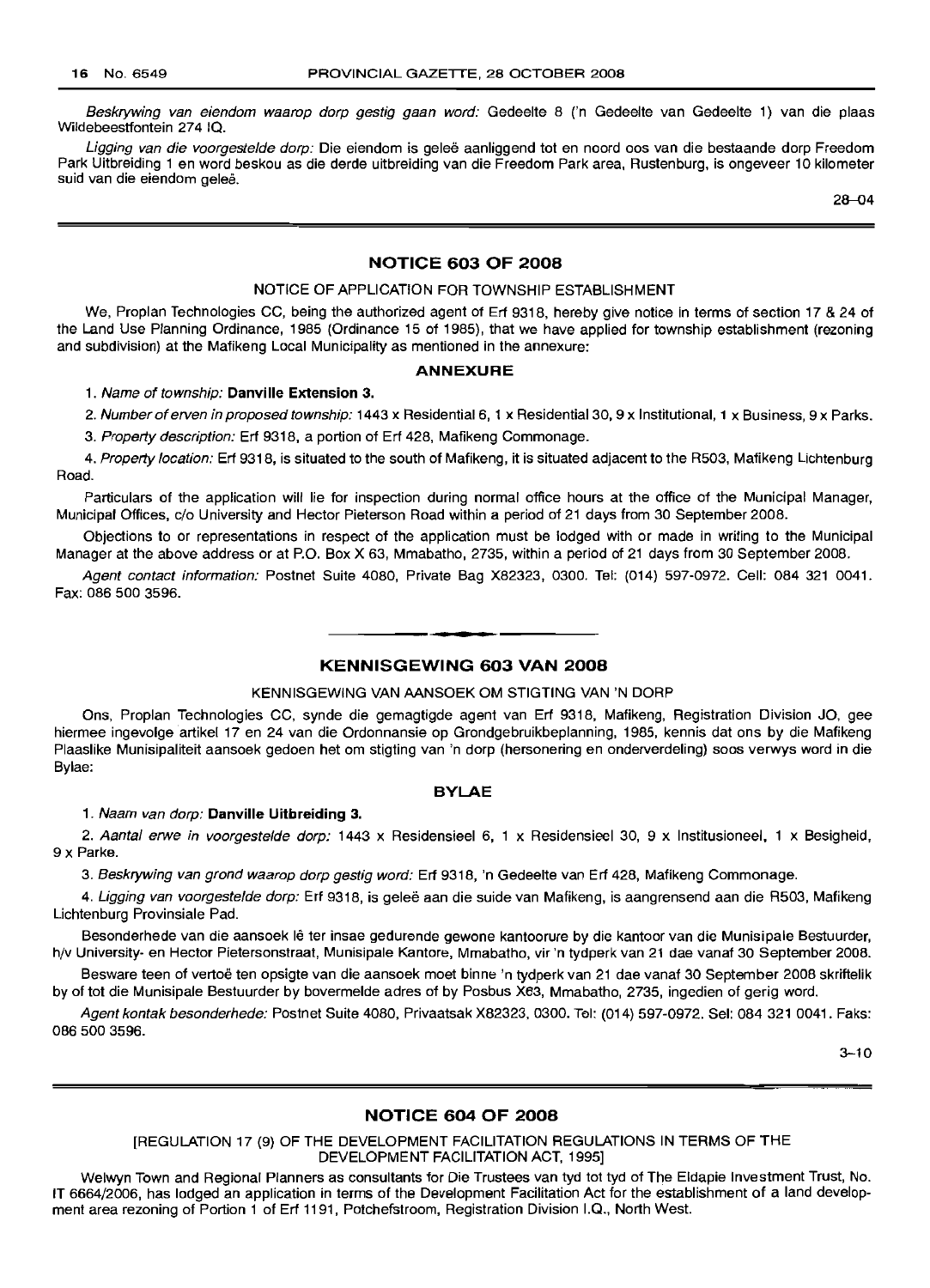The erf will be rezoned as follows: (i) The rezoning from "Residential 1" to "Residential 3" with Annexure 1109 for one person per 100 m<sup>2</sup>.

The relevant plan(s), document(s) and information are available for inspection at the office of the Designated Officer, Rarnosa Riekert Building, corner of Von Wielligh and Gerrit Maritz Streets, Dassierand, Potchefstroom, for a period of 21 days from 28 October 2008 (date of first publication).

The application will be considered at a Tribunal hearing to be held at the council chambers, Ramosa Riekert Building, corner of Von Wielligh and Gerrit Maritz Streets, Dassierand, Potchefstroom, on 27 January 2008 at 10:00 and if any objections are received, a pre-hearing will take place on 20 January 2008 at the abovementioned council chambers at 10:00.

Any person having an interest in the application should please note:

1. You may within a period of 21 days from the date of first publication of this notice, provide the designated officer with your written objections or representations.

OR

2. if your comments constitute an objection to any aspect of the land development application, you may but you are not obliged to, appear in person or through a representative before the Tribunal on the date mentioned above.

Any written objection or representation must be delivered to the designated officer at the offices of the Designated Officer, Rarnosa Riekert Building, corner of Von Wielligh and Gerrit Maritz Streets, Dassierand, Potchefstroom, or posted to Private Bag X1213, Potchefstroom, for attention Mr N.P. Claassen.

Any queries may be directed to the Designated Officer: Tel No. (018) 297-5011 and Fax No. (018) 297-7956. .**- .**

#### **KENNISGEWING 604 VAN 2008**

[REGULASIE 17 (9) VAN DIE REGULASIES OP ONTWIKKELlNGSFASILITERING INGEVOLGE DIE WET OP ONTWIKKELlNGSFASILITERING, 1995]

Welwyn Stads- en Streekbeplanners as konsultante van Die Trustees van tyd tot tyd van Eldapie Investment Trust, No. IT 6664/2006, het 'n aansoek ingevolge die Wet op Ontwikkelingsfasilitering, 1995, ingedien vir die hersonering van 'n grondontwikkelingsgebied op die Gedeelte 1 van Erf 1191, Potchefstroom, Registrasieafdeling I.Q., Noordwes.

Die erf sal as volg hersoneer word: (i) Die hersonering vanaf "Residensieel 1" na "Residensieel 3" met Bylae 1109 vir een persoon per 100 m $^2$ .

Die betrokke plan(ne), dokument(e) en inligting is ter insae beskikbaar by die Aangewese Beampte, Ramosa Riekertgebou, hoek van Von Wielligh- en Gerrit Maritzstraat, Dassierand, Potchefstroom, vir 'n tydperk van 21 dae vanaf 28 Oktober 2008 (datum van eerste publikasie).

Die aansoek sal oorweeg word op 'n sitting van die Tribunaal wat gehou word by die raadsaal, Ramosa Riekert Gebou, hoek van Von Wielligh- en Gerrit Maritzstraat, Dassierand, Potchefstroom op 27 Januarie 2008 om 10:00 en indien besware ontvang is, sal 'n voor-verhoor Tribunaal sitting gehou word op :20 Januarie 2008 by die raadsaal soos bo genoem om 10:00.

Enige persoon wat 'n belang in die aansoek bet, moet esseoliet daarop let dat:

1. U binne 'n tydperk van 21 dae vanaf die datum van eerste publikasie van hierdie kennisgewing die aangewese beampte van u geskrewe besware of vertoë kan voorsien.

OF

2. indien u kommentare 'n beswaar teen enige aspek van die grondontwikkelingsaansoek daarstel, u of u verteenwoordiger persoonlik voor die tribunaal kan verskyn op die datum hierbo vermeld, maar u is nie verplig nie.

Enige geskrewe beswaar of vertoe moet afgelewer word by die aangewese beampte by die kantore van die Aangewese Beampte, Ramosa Riekertgebou, hoek van Von Wielligh- en Gerrit Maritzstraat, Dassierand, Potchefstroom, of gepos word aan Privaatsak X1213, Potchefstroom, 2520, vir aandag mnr. N.P. Claassen.

Enige navrae kan gerig word aan die Aangewese Beampte by Tel: (018) 297-5011 en Faks: (018) 297-7956.

28-04

#### **NOTICE 605 OF 2008**

#### [REGULATION 17 (9) OF THE DEVELOPMENT FACILITATION REGULATIONS IN TERMS OF THE DEVELOPMENT FACILITATION ACT, 1995]

Welwyn Town and Regional Planners as consultants for Clifton Dunes Investments 397 Proprietary Limited No. 200E,/010714/07, has lodged an application in terms of the Development Facilitation Act for the establishment of a land development area rezoning of the Remaining Portion of Erf 1181, situated on 55 Wilgen Street, Potchefstroom, Registration Division I.Q., North West.

The erf will be rezoned as follows: (i) The rezoning from ''Residential 1" to "Residential 3" with Annexure 1110 for one person per 100 m<sup>2</sup>.

The relevant plan(s), document(s) and information are available for inspection at the office of the Designated Officer, Rarnosa Riekert Building, corner of Von Wielligh and Gerrit Maritz Streets, Dassierand, Potchefstroom, for a period of 21 days from 28 October 2008 (date of first publication).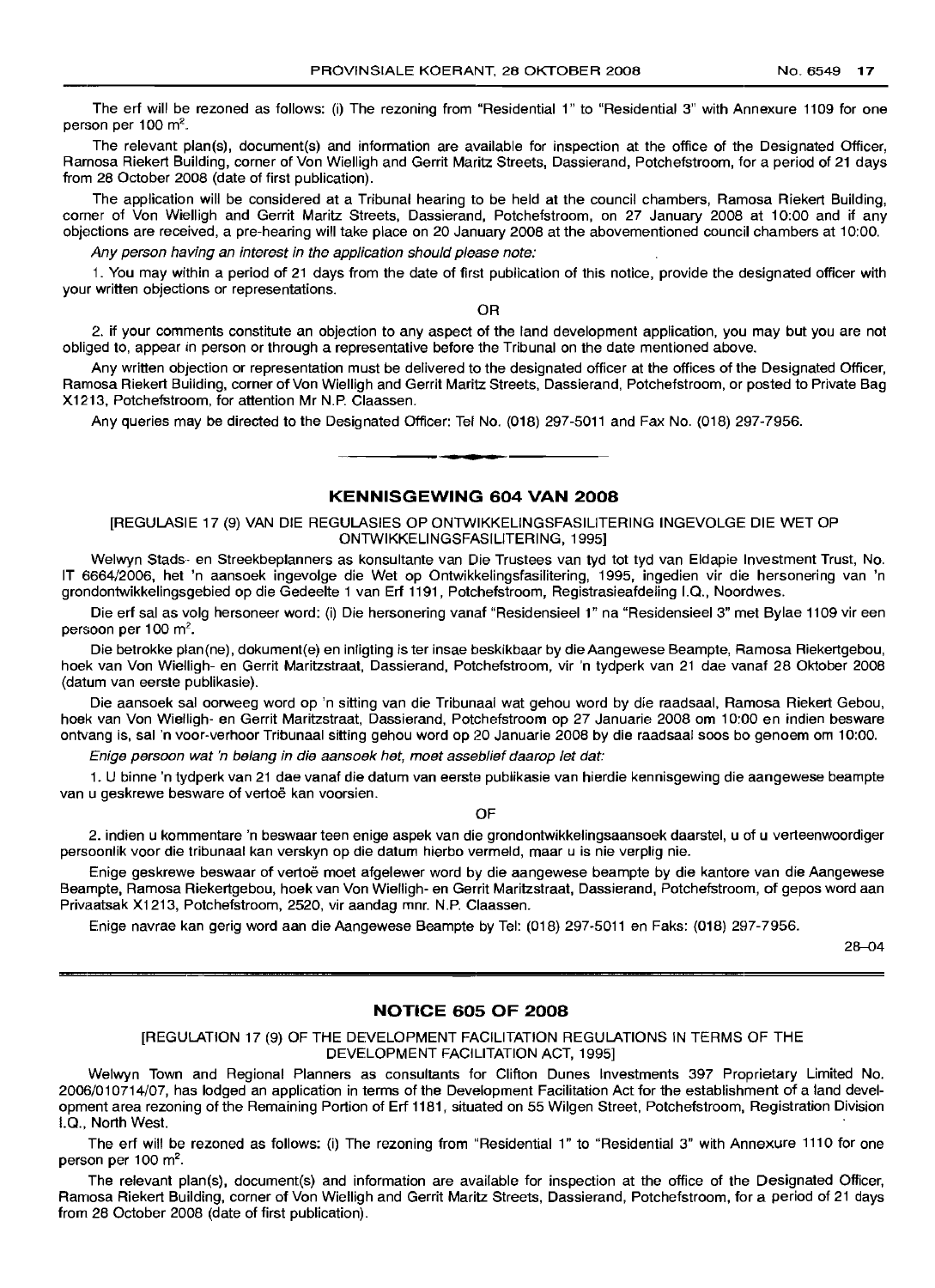The application will be considered at a Tribunal hearing to be held at the council chambers, Ramosa Riekert Building, corner of Von Wielligh and Gerrit Maritz Streets, Dassierand, Potchefstroom, on 27 January 2008 at 10:00 and if any objections are received, a pre-hearing will take place on 20 January 2008 at the abovementioned council chambers at 10:00.

Any person having an interest in the application should please note:

1. You may within a period of 21 days from the date of first publication of this notice, provide the designated officer with your written objections or representations.

OR

2. if your comments constitute an objection to any aspect of the land development application, you may but you are not obliged to, appear in person or through a representative before the Tribunal on the date mentioned above.

Any written objection or representation must be delivered to the designated officer at the offices of the Designated Officer, Ramosa Riekert Building, corner of Von Wielligh and Gerrit Maritz Streets, Dassierand, Potchefstroom, or posted to Private Bag X1213, Potchefstroom, for attention Mr N.P. Claassen.

Any queries may be directed to the Designated Officer: Tel No. (018) 297-5011 and Fax No. (018) 297-7956.

**•**

#### **KENNISGEWING 605 VAN 2008**

[REGULASIE 17 (9) VAN DIE REGULASIES OP ONTWIKKELlNGSFASILITERING INGEVOLGE DIE WET OP ONTWIKKELlNGSFASILITERING, 1995]

Welwyn Stads- en Streekbeplanners as konsultante van Clifton Dunes Investments 397 Proprietary Limited, No. 2006/010714/07, het 'n aansoek ingevolge die Wet op Ontwikkelingsfasilitering, 1995, ingedien vir die hersonering van 'n grondontwikkelingsgebied op die Resterende Gedeelte van Erf 1181, geleë te Wilgenstraat 55, Potchefstroom, Registrasieafdeling I.Q., Noordwes.

Die erf sal as volg hersoneer word: (i) Die hersonering vanaf "Residensieel 1" na "Residensieel 3" met Bylae 1110 vir een persoon per 100 m<sup>2</sup>.

Die betrokke plan(ne), dokument(e) en inligting is ter insae beskikbaar by die Aangewese Beampte, Ramosa Riekertgebou, hoek van Von Wielligh- en Gerrit Maritzstraat, Dassierand, Potchefstroom, vir 'n tydperk van 21 dae vanaf 28 Oktober 2008 (datum van eerste publikasie).

Die aansoek sal oorweeg word op 'n sitting van die Tribunaal wat gehou word by die raadsaal, Ramosa Riekert Gebou, hoek van Von Wielligh- en Gerrit Maritzstraat, Dassierand, Potchefstroom op 27 Januarie 2008 om 10:00 en indien besware ontvang is, sal 'n voor-verhoor Tribunaal sitting gehou word op 20 Januarie 2008 by die raadsaal soos bo genoem om 10:00.

Enige persoon wat 'n belang in die aansoek het, moet asseblief daarop let dat:

1. U binne 'n tydperk van 21 dae vanaf die datum van eerste publikasie van hierdie kennisgewing die aangewese beampte van u geskrewe besware of vertoë kan voorsien.

OF

2. indien u kommentare 'n beswaar teen enige aspek van die grondontwikkelingsaansoek daarstel, u of u verteenwoordiger persoonlik voor die Tribunaal kan verskyn op die datum hierbo vermeld, maar u is nie verplig nie.

Enige geskrewe beswaar of vertoë moet afgelewer word by die aangewese beampte by die kantore van die Aangewese Beampte, Ramosa Riekertgebou, hoek van Von Wielligh- en Gerrit Maritzstraat, Dassierand, Potchefstroom, of gepos word aan Privaatsak X1213, Potchefstroom, 2520, vir aandag mnr. N.P. Claassen.

Enige navrae kan gerig word aan die Aangewese Beampte by Tel: (018) 297-5011 en Faks: (018) 297-7956.

28-04

#### **NOTICE 606 OF 2008**

[Regulation 21 (10) of the Development Facilitation Regulations in terms of the Development Facilitation Act, 1995]

The Trustees from time to time of the Two Palms Trust has lodged an application in terms of the Development Facilitation Act for the establishment of a land development area on Portion 9 (a portion of Portion 4) of the farm Kromdraai 420 IP and the farm Kiepersol 481 IP.

The development will consist of the following: Country Estate consisting of 18 plots of 4-5 hectares in extent each of which 17 is located along the western bank of the Vaal River, the 18th plot is provided for purposes of a sectional title development that will comprise of 20 dwellings. This plot does not border the Vaal River and is approximately 5 hectares in extent.

The relevant plan(s), document(s) and information are available for inspection at Potchefstroom Library as from 31 October 2008. And the pre-hearing conference will be held at the Department of Government & Housing, Board Room, Ramosa Riekert Building, c/o Dr Albert Luthuli and Gerrit Maritz Streets, Dassierand, Potchefstroom, 2520 on 28 January 2009 at 1OhOO and the Tribunal Hearing will be held on 4 February 2009 at Portion 9 (a portion of Portion 4) of the farm Kromdraai 420 IP, at 10hOO.

Any person having an interest in the application should please note: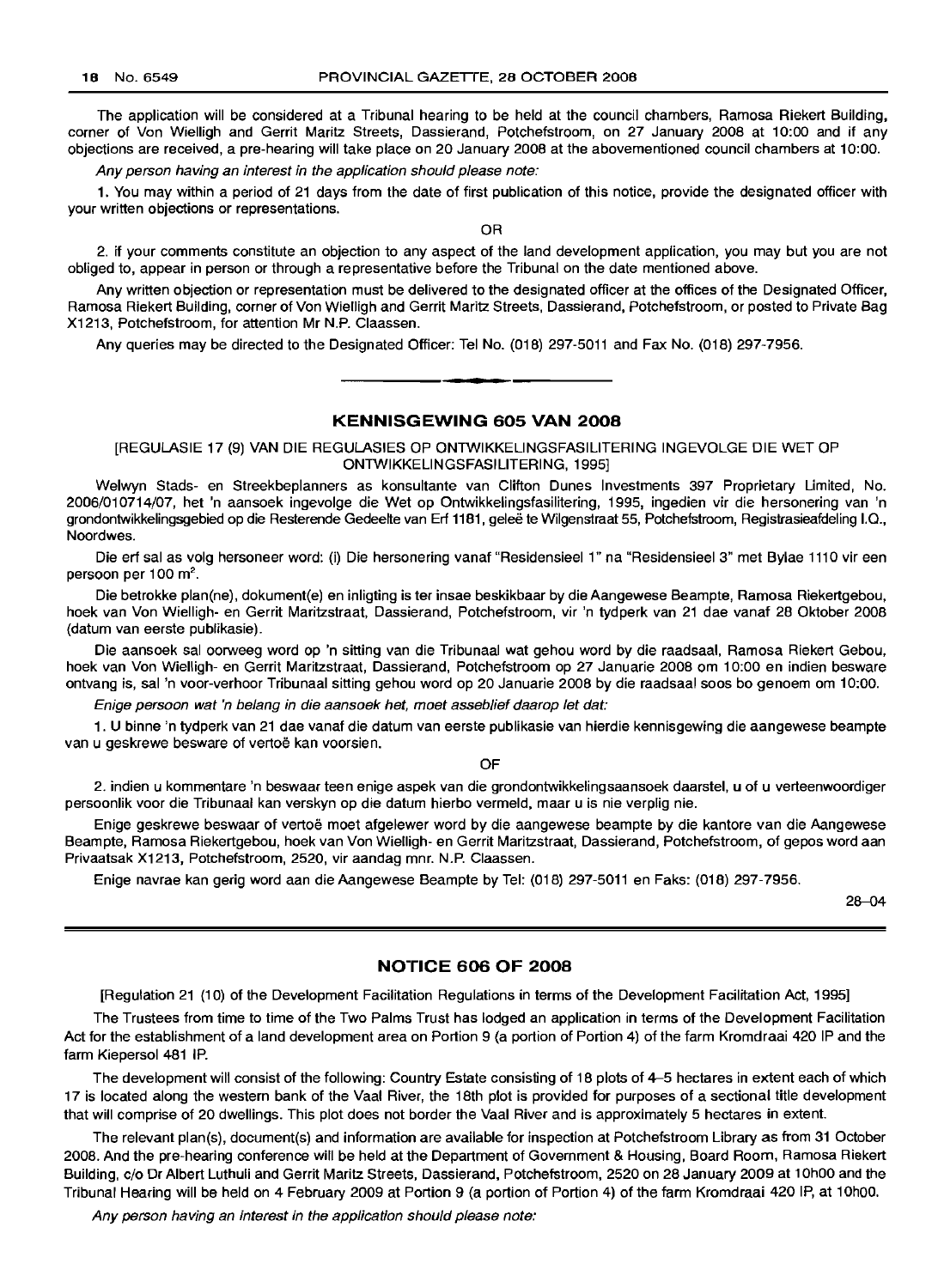1. You may within a period of 21 days from the date of the first publication of this notice, provide the designated officer with your written objections or representations; or

2. If your comments constitute an objection to any aspect of the land development application, you must appear in person or through a representative before the Tribunal on, the date mentioned above.

Any written objection or representation must be delivered to the designated officer at the Acting Director, Department of Local Government & Housing, Private Bag X1213, Potchefstroom, 2520 [Ref: DFA21/3/1/26/38) and you may contact the designated officer if you have any queries on Tel: (018) 297-5011 and Fax: (018) 297-7956.

28-4

#### **NOTICE 607 OF 2008**

NOTICE IN CONNECTION WITH MINERAL RIGHTS AND DIVISION OF LAND ORDINANCE 20 OF 1986

#### **SUBDIVISION OF POR1"ION 9 OF "rHE FARM FOCH No. 149-10 INTO TWO PORTIONS**

The Mineral Rights of Portion 9 of the farm Foch No. 149-10, are reserved in favor of Jacobus Malan, Martha Hester Sophia Steyn (born Malan), Dirk Johannes Albertus Coetzee, Nicolaas Johannes Malan and Gerhardus Petrus Roedolf Strauss, by virtue of Certificate of Mineral Rights RM848/1957.

I, Joze Maleta, being the authorized agent of the registered owner of the above-mentioned property, hereby give notice in terms of section 6 (7) (ii) of the Division of Land Ordinance, 1986 (Ordinance 20 of 1986) that I have applied to Merafong City Local Municipality to divide the land described above into two portions. The mentioned mineral right holders could not be traced.

Further particulars of the application are open for inspection during normal office hours at the municipal offices, Halite Street, Carletonville.

Any person who wishes to object to the granting of the application or who wishes to make representation in regard thereto shall submit his objections or representations in writing to the Municipal Manager at the above address or at P.O. Box 3, Carletonville, 2500, within a period of 28 days from the date of first publication.

Date of first publication: 28 October 2008.

Address of agent: J. Maleta, Professional Land Surveyor, P.O. Box 1372, Klerksdorp, 2570. .**- .**

#### **KENNISGEWING 607 VAN 2008**

KENINISGEWING IN VERBANO MET MINERALE REGTE EN VERDELING VAN GROND INGEVOLGE DIE BEPALINGS VAN ORDONNANSIE 20 VAN 1986, ONDERVERDELING VAN GEDEELTE 9 VAN DIE PLAAS FOCH No. 149-10, IN TWEE GEDEELTES

Die Mineraleregte vir Gedeelte 9 van die plaas Foch No. 149 10 is gereserveer ten gunste van Jacobus Malan, Martha Hester Sophia Steyn (gebore Malan), Dirk Johannes Albertus Coetzee, Nicolaas Johannes Malan en Gerhardus Petrus Rudolf Strauss, kragtens Sertifikaat van Regte op Minerale No. RM848(1957.

Ek, Joze Maleta, synde die gevolmagtigde agent van die eienaar van bogenoemde eiendom, gee hiermee ingevolge artikel 6 (7) (ii) van die Ordonnansie op die Verdeling van Grond, 1986 (Ordonnansie 20 van 1986) kennis dat ek by Merafong City Local Municipality aansoek gedoen het om bogenoemde eiendom te verdeel in twee gedeeltes. Die mineraleregtehouers kon nie opgespoor word nie.

Besonderhede van die aansoek lê ter insae gedurende gewone kantoorure by die Munisipale Kantore, Halitestraat, Oarletonville.

Enige persoon wat teen die toestaan van die aansoek wil beswaar maak of vertoë in verband daarmee wil rig, moet sy besware of vertoe skriftelik by die Munisipale Bestuurder by boqenoernde adres of by Posbus 3, Carletonville, 2500, binne 'n tydperk van 28 dae vanaf datum van eerste publikasie van hierdie kennisgewing indien.

Datum van eerste publikasie: 28 Oktober 2008.

Adres van agent: J Maleta, Professionele Landmeter, Posbus 1372, Klerksdorp, 2570.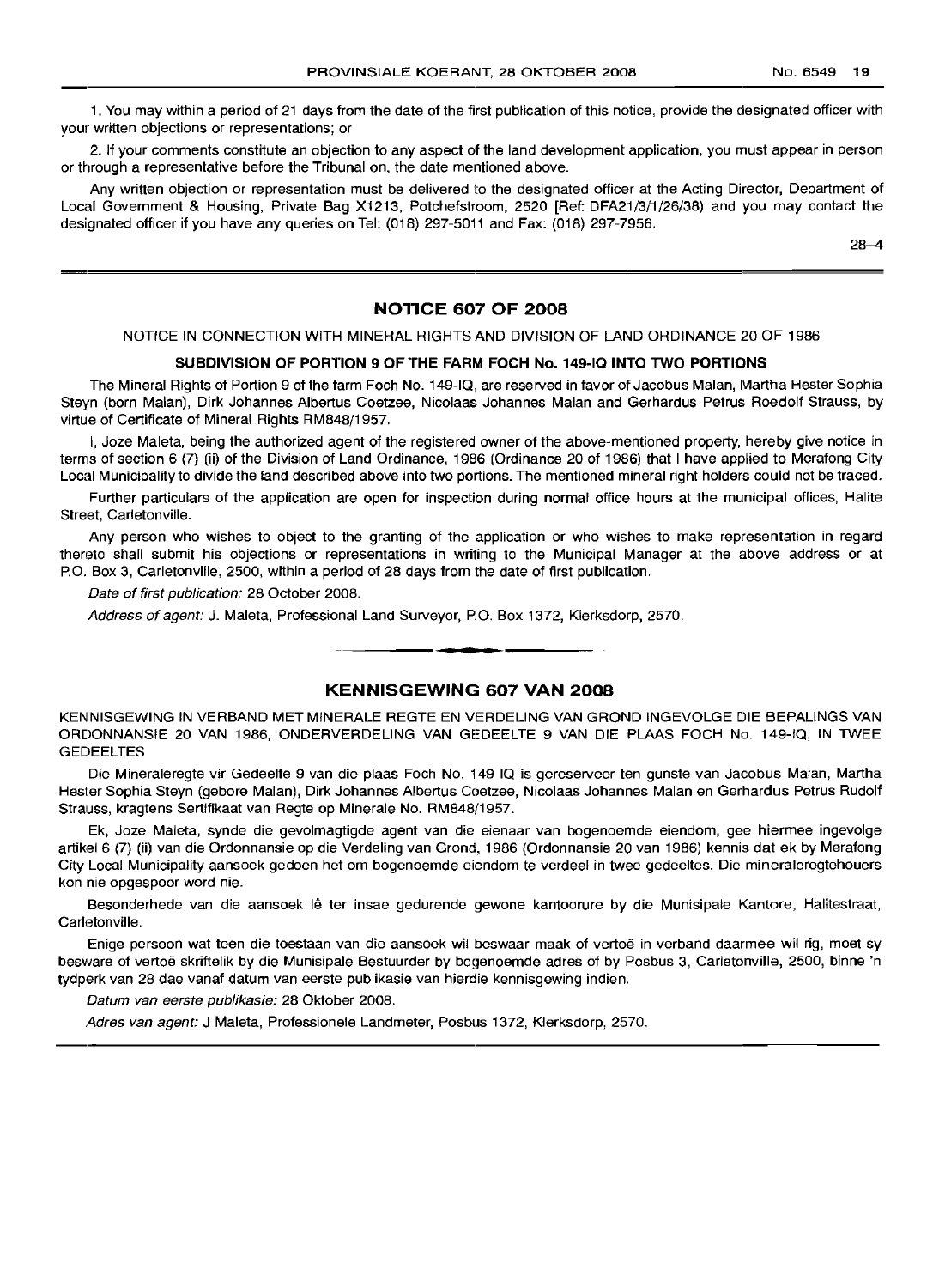#### **KENNISGEWING 598 VAN 2008**

#### VOORGESTELDE DORP: BRITS UITBEREIDING 150

Die Madibeng Plaaslike Munisipaliteit gee hiermee ingevolge artikel Artikel 96 gelees tesame met Artikel 69(6)(a) van die Ordonnansie op Dorpsbeplanning en Dorpe, 1986 (Ordonnansie No. 15 van 1986), kennis dat 'n aansoek deur hom ontvang is om die dorp in die bylae hierby genoem, te stig.

Besonderhede van die aansoek lê ter insae gedurende gewone kantoorure by die kantoor van die Munisipale Bestuurder: Madibeng Plaaslike Munisipaliteit, Van Veldenstraat 53, Brits, vir 'n tydperk van 28 dae vanaf 21 Oktober 2008.

Besware teen of vertoë ten opsigte van die aansoek moet binne 'n tydperk van 28 dae vanaf 21 Oktober 2008 skriftelik by of tot die Munisipale Bestuurder by bovermelde adres of by Posbus 106, Brits, 0250, ingedien of gerig word.

Stedelike Beplanning Afdeling (21 Oktober 2008) (28 Oktober 2008)

#### BYLAE

Naam van Dorp: Brits Uitbereiding 150

Volle Naam van Aansoeker: Origin Stadsbeplanning namens Section 7 Ridge Prop CC. Aantal Erwe en Voorgestelde Sonering:

- 1 Erf soneer as "Algemene Besigheid" met 'n vloerruimteverhouding van 0.6.
- 1 Erf soneer "Spesiaal" vir die doeleindes van 'n hotel met 'n vloerruimteverhouding van 0.8.
- 1 Erf soneer "Spesiaal" vir die doeleindes van wooneenhede met 'n vloerruimteverhouding van 0.8.
- 26 Erwe soneer "Spesiale woon".
- 1 Erf soneer "Spesiaal" vir die doeleindes van toegang, toegangbeheer en aanle van inginieursdienste.
- 1 Erf soneer "Private oop ruimte ".

Beskrywing van Grand waarop dorp gestig staan te word: Gedeelte 163 van die Plaas Krokodildrift 446 JO. Ligging van Voorgestelde Dorp: Die voorgestelde dorp is gelee ongeveer 2km noord van die R512 / N4 kruising aangrensend en ten ooste van die R512 pad.

<sup>I</sup> **•• NOTICE 598 OF 2008**

#### PROPOSED TOWNSHIP: BRITS EXTENSION 150

The Madibeng Local Municipality hereby gives notice in terms of Section 96 read with Section 69(6)(a) of the Town-Planning and Township Ordinance, 1986 (Ordinance No. 15 of 1986), that an application to establish the township referred to in the Annexure hereto, has been received by it.

Particulars of the application will lie for inspection during normal office hours at the office of the Municipal Manager: Madibeng Local Municipality, 53 Van Velden Street, Brits, within a period of 28 days from 21 October 2008.

Objections to or representations in respect of the application must be lodged with or made in writing to the 'Municipal Manager at the above address or at by P.O. Box 106, Brits, 0250, within a period of 28 days from 21 October 2008.

City Planning Division (21 October 2008) (28 October 2008)

#### ANNEXURE

Name of Township: Brits Extension 150

Full name of applicant: Origin Town Planning on behalf of Section 7 Ridge Prop CC.

Number or erven and proposed zoning:

- 1 Erf zoned "General business"with a floor area ratio of 0.6.
- 1 Erf zoned "Specia/"for the purposes of a hotel with a floor area ratio of 0.8.
- 1 Erf zoned "Special"for dwelling units, with a floor space ratio of 0.8.
- 26 Erven zoned "Special Residential".
- 1 Erf zoned "Special" for the purposes of access, access control and conveyance of engineering services.
- 1 Erf zoned "Private Open Space".

Description of land on which township is to be established: Portion 163 of the Farm Krokodildrift 446 JO. Locality of proposed township: The proposed township is situated approximately 2km north of the N4/R512 junction, directly adjacent and to the east of the R512 road.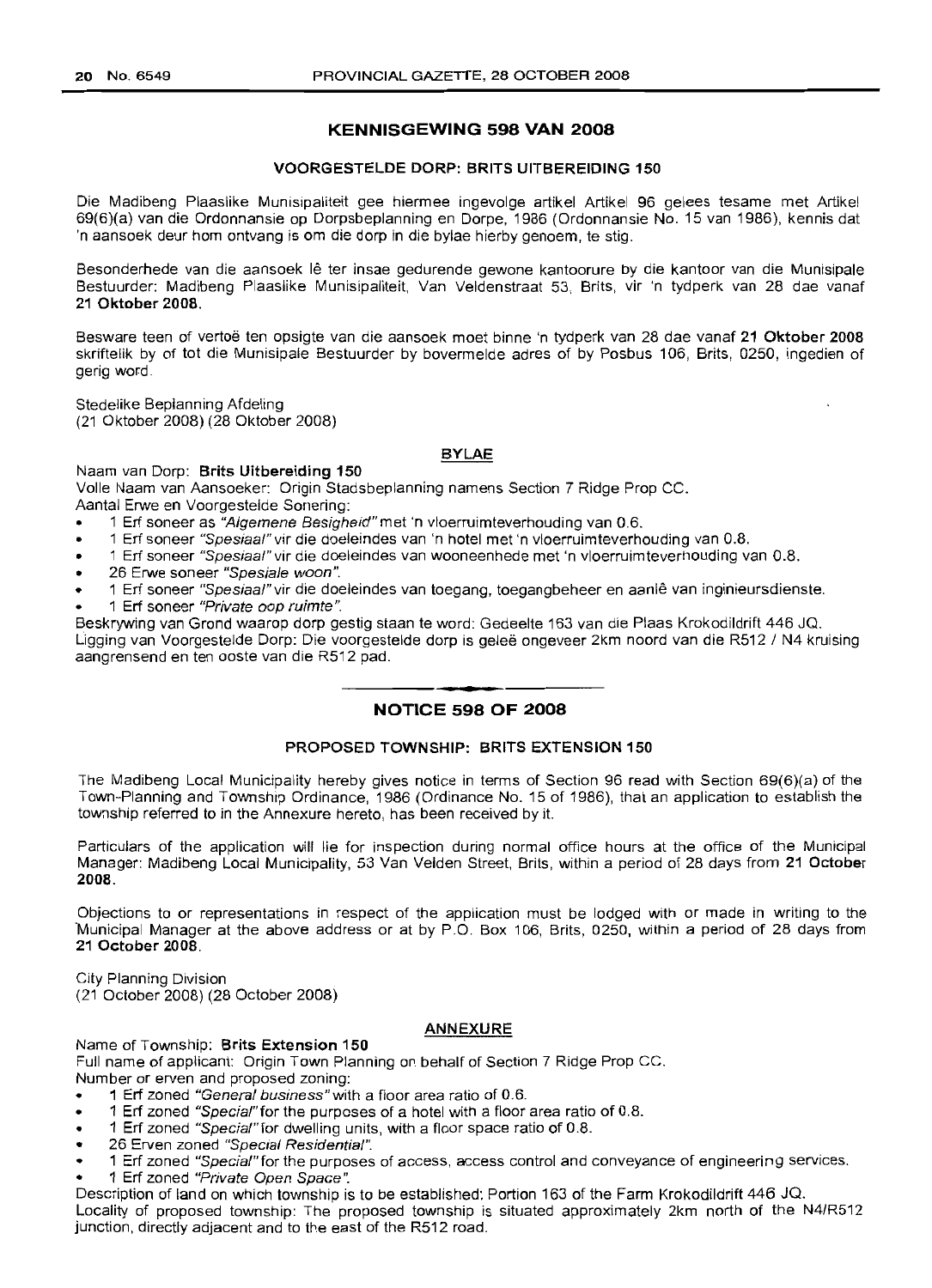#### **NOTICE 599 OF 2008**

#### **NOTICE OF APPLICATION FOR ESTABLISHMENT OF TOWNSHIP**

The Local Municipality of Madibeng hereby gives notice in terms of Section 69(1) of the Town Planning and Townships Ordinance, 1986 (Ordinance 15 of 1986), that an application to establish the township referred to in the Annexure hereto, has been received.

Particulars of the application are open to inspection during normal office hours at the office of: Manager: Town Planning, Town Office, 53 Van Velden Street, Brits for a period of 28 days from **21 October 2008.**

Objections to or representations in respect of the application must be lodged with or made in writing in duplicate to the Manager: Town Planning at the above address or posted to P.O. Box 106, Brits, 0250 within a period of 28 days from **21 October 2008.**

#### **Manager: Town Planning**

Date of first publication: Date of second publication:

21 October 2008 28 October 2008

#### **ANNEXURE**

Name of Township: Bapong Township

Full name of applicant: Jamela Consulting, Planning and Development Consultants Number of erven in the township: 616 erven for Residential, 6 erven for Group Housing, 1 erf for Business, 1 erf for Community Facility, 1 erf for Taxi Rank and 10 erven for Public Open Space.

Description of property upon which the township will be established: Portion 29 of the farm Buffelsfontein 465-JQ

Locality of the proposed township: The property is situated off the Sun City Road, Bapong Village.

#### **- - KENNISGEWING <sup>599</sup> VAN <sup>2008</sup>**

#### **KENNISGEWING VAN AANSOEK OM STIGTING VAN DORP**

Die Plaaslik Munisipaliteit van Madibeng gee hiermee ingevolge artikel 69(1) van die Ordonnansie op Dorpsbeplanning en Dorpe, 1986 (Ordonnansie 15 van 1986) kennis dat 'n aansoek om dorp te stig ontvang is, soos in die bylae hierby genoem.

Besonderhede van die aansoek Ie ter insae gedurende gewone kantoorure by die kantoor van die Bestuurder: Dorp Beplanninq, Dorp Kantoor, 53 Van Velden Straat, Brits. 0250 vir 'n tydperk van 28 dae vanaf **21 Oktober 2008.**

Besware teen of vertoe ten opsigte van die aansoek moet binne 'n tydperk van 28 dae vanaf **21 Oktober 2008** skriftelik en in tweevoud by die Bestuurder: Dorp Beplanning by bovermelde adres of by Posbus 106, Brits, 0250, ingedien of gerig word.

| Bestuurder: Dorp Beplanning.                  |                 |
|-----------------------------------------------|-----------------|
| Datum van eerste publikasie:                  | 21 Oktober 2008 |
| Datum van tweede publikasie: 28 Oktober 2008. |                 |

#### **BYLAE**

Naam van dorp: Bapong Woongebied

Volle naam van applikant: Jamela Consulting, Beplanning and Ontwikkeling Konsultante Aantal erwe in dorp: 616 erwe vir Woon, 6 erwe vir Groepsbehuising, 1 erf Besigheid, 1 erf vir Gemeenskap Fasiliteite, 1 erf vir Taxi Staanplek en 10 erwe vir Park.

Beskrywing van eiendom waarop dorp gestig gaan word: Gedeelte 29 Buffelsfontein 465 -JQ Ligging van die voorgestelde dorp: Die eiendom is geleë aan die Sun City Pad, Bapong Dorp.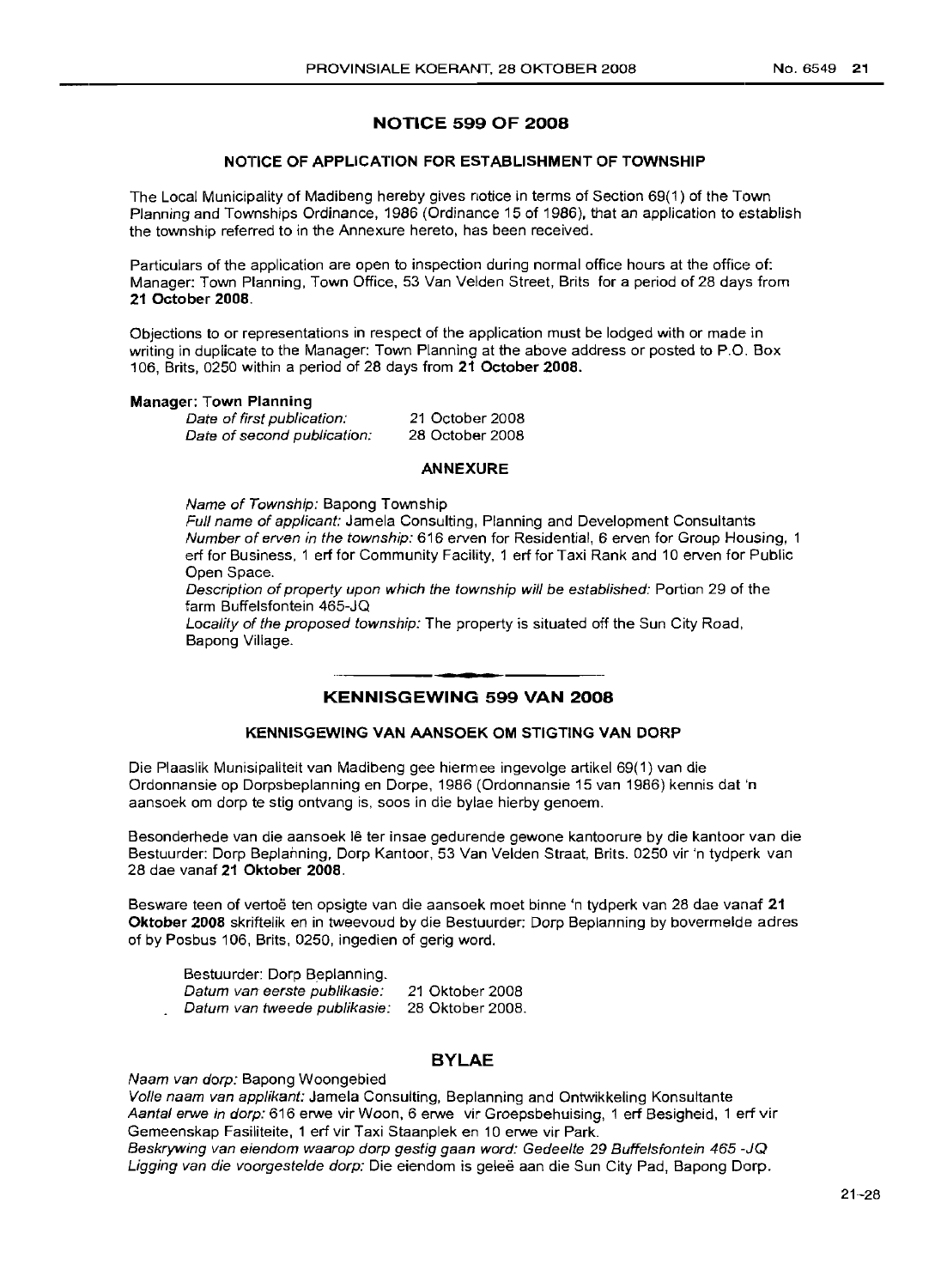## **LOCAL AUTHORITY NOTICES PLAASLIKE BESTUURSKENNISGEWINGS**

#### **PLAASLIKE BESTUURSKENNISGEWING 442**

#### WET OP OPHEFFING VAN BEPERKINGS, 1967

#### DIE OPHEFFING VAN TITEL VOORWAAROES VAN VERSKILLENOE GEOEELTES VAN DIE PLAAS PAAROEKRAAL 279 J.Q. NDORO WES PROVINSIE

Hierby word ooreenkomstig die bepalings van artikel 2(1) van die Wet op Opheffing van Beperkings, 1967 (Wet No. 84 van 1967) bekend gemaak dat die Premier die opheffing van die volgende beperkende voorwaardes goedgekeur het:

#### 1. Akte van Transport: T *99769/2001*

- A. Paragraaf 7: Restant van Gedeelte 17 van die plaas Paardekraal 279 J. Q, Beperkende Voorwaardes: A 1 tot 9, A 11 en B.
- B. Paragraaf 11: Restant van Gedeelte 37 ('n gedeelte van Gedeelte 17) van die plaas Paardekraal 279 J. Q Beperkende Voorwaardes: A(a) en (b) (A in sy geheel), C en D
- C Paragraaf 9: Restant van Gedeelte 38 ('n gedeelte van Gedeelte 17) van die plaas Paardekraal 279 J.Q Beperkende Voorwaardes 1(a) tot (I) en 1(k) en 2
- D Paragraaf 6: Restant van Gedeelte 43 ('n gedeelte van Gedeelte 30) van die plaas Paardekraal J.Q Beperkende Voorwaardes: 1(a) tot (e), 2(a) en (b), 5 en 6
- E Paragraaf 8: Restant van Gedeelte 47 ('n gedeelte van Gedeelte 18) van die plaas Paardekraal J.Q Beperkende Voorwaardes: 1(a) tot (k), 1(m) en 2
- F Paragraaf 10: Gedeelte 56 ('n gedeelte van Gedeelte 38) van die plaas Paardekraal 279 J.Q Beperkende Voorwaardes 1() tot (i), 3 en 4
- G Paragraaf 39: Gedeelte 76 ('n gedeelte van Gedeelte 22) van die plaas Paardekraal 279 J.Q Beperkende Voorwaardes: A (1) tot (j), C en D
- H Paragraaf 20: Gedeelte 20 van die plaas Paardekraal 279 J.Q Beperkende Voorwaardes: C(a) tot (i), Den E

#### 2. Akte van Transport: T *66566/2004*

- A. Paragraaf 2: Restant van Gedeelte 31 van die plaas Paardekraal 279 J.Q Beperkende Voorwaardes: A (1) en B
- B Paragraaf 5: Gedeelte 48 ('n gedeelte van Gedeelte 43) van die plaas Paardekraal 279 J.Q
- Beperkende Voorwaardes: A (1) tot (3), B, E en F
- C Paragraaf 3: Gedeelte 57 ('n gedeelte van Gedeelte 31) van die plaas Paardekraal 279 J.Q Beperkende Voorwaardes: A en B(2)
- D Paragraaf 4: Gedeelte 72 van die plaas Paardekraal 279 J.O Beperkende Voorwaardes: A 1(a) tot (i), C en D
- E Paragraaf 7: Restant van Gedeelte 77 van die plaas Paardekraal 279 1.0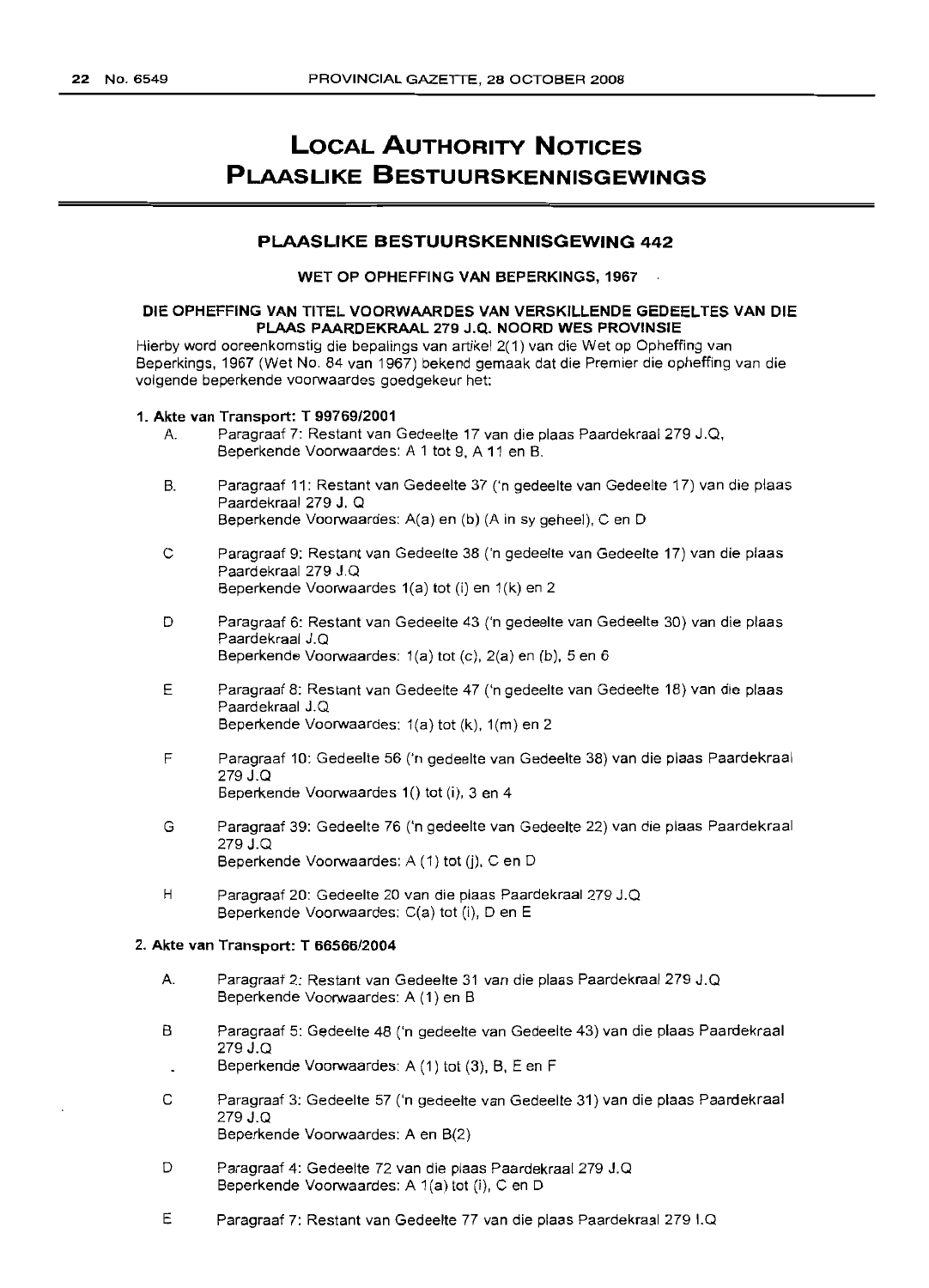Beperkende Voorwaardes: A 1 tot 5, B, C1 tot 2, Fen G

F Paragraaf 1: Gedeelte 73 van die plaas Paardekraal 279 J.O Beperkende Voorwaardes: A en C

#### 3. Akte van Transport: T *115341/2003*

- A Paragraaf 1: Gedeelte 74 van die plaas Paardekraal 279 J.Q Beperkende Voorwaardes: A (1) en B
- B Paragraaf 2: Gedeelte 75 van die plaas Paardekraal 279 J.O Beperkende Voorwaarde: A

GO 15/4/2/1/40/39

.**--** PLAASLIKE BESTUURSKENNISGEWING <sup>442</sup>

#### REMOVAL OF RESTRICTIONS ACT, 1967

#### REMOVAL OF RESTRICTIONS OF VARIOUS PORTIONS OF THE FARM PAARDEKRAAL 279 J.Q

It is hereby notified in terms of section 2(1) of the Removal of Restrictions Act, 1967, (Act No. 84 of 1967) that the Premier has approved the removal of the following restrictive conditions:

#### 1. Deed of Transfer: T *99769/2001*

- C. Paragraph 7: Remainder of Portion 17 of the farm Paardekraal 279 J .0, Restrictions: A 1 to 9, A 11 and B.
- D. Paragraph 11: Remainder of Portion 37 (a portion of Portion 17) of the farm Paardekraal 279 J. 0 Restrictions: A(a) and (b) (A as a whole), C and D
- C Paragraph 9: Remainder of Portion 38 (a portion of Portion 17) of the farm Paardekraal 279 J.O Restrictions  $1(a)$  to (i) and  $1(k)$  and 2
- D Paragraph 6: Remainder of Portion 43 (a portion of Portion 30) of the farm Paardekraal J.Q Restrictions:  $1(a)$  to (c),  $2(a)$  and (b),  $5$  and  $6$
- E Paragraph 8: Remainder of Portion 47 (a portion of Portion 18) of the farm Paardekraal J.0 Restrictions: 1(a) to (k), 1(m) and 2
- F Paragraph 10: portion 56 (a portion of Portion 38) of the farm Paardekraal 279 J.Q Restrictions:  $1()$  to (i), 3 and 4
- G Paragraph 39: Portion 76 (a portion of Portion 22) of the farm Paardekraal 279 J.Q Restrictions: A  $(1)$  to  $(i)$ , C and D
- H Paragraph 20: Portion 20 of the farm Paardekraal 279 J.Q Restrictions: C(a) to (i), D and E

#### 2. Deed of Transfer: T *66566/2004*

B. Paragraph 2: Remainder of Portion 31 of the farm Paardekraal 279 J.O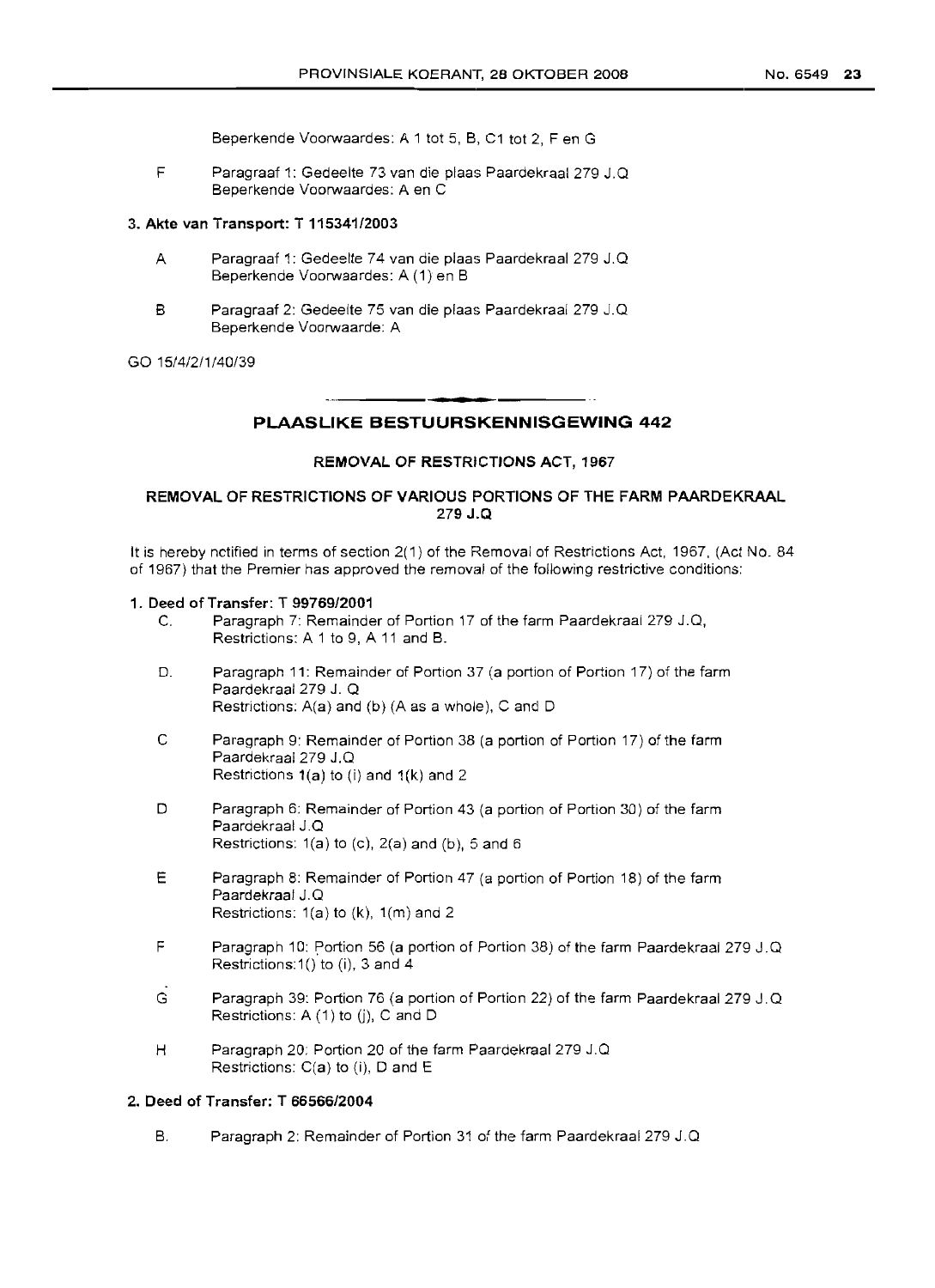Restrictions: A (1) and B

- B Paragraph 5: Portion 48 (a portion of Portion 43) of the farm Paardekraal 269 J.Q Restrictions: A (1) to (3), B, E and F
- C Paragraph 3: Portion 57 (a portion of Portion 31) of the farm Paardekraal 279 J. Q Restrictions: A and B(2)
- D Paragraph 4: Portion 72 of the farm Paardekraal 279 J.Q Restrictions: A 1(a) to (i), C and D
- E Paragraph 7: Remainder of Portion 77 of the farm Paardekraal 279 I.Q Restrictions: A 1 to 5, B, C1 to 2, F and G
- F Paragraph 1: Portion 73 of the farm Paardekraal 279 J. Q Restrictions: A and C

#### 3. Deed of Transfer: T 115341/2003

- A Paragraph 1: Portion 74 of the farm Paardekraal 279 J.Q Restrictions: A (1) and B
- B Paragraph 2: Portion 75 of the farm Paardekraal 279 J.Q Restriction: A

GO 15/4/2/1/40/39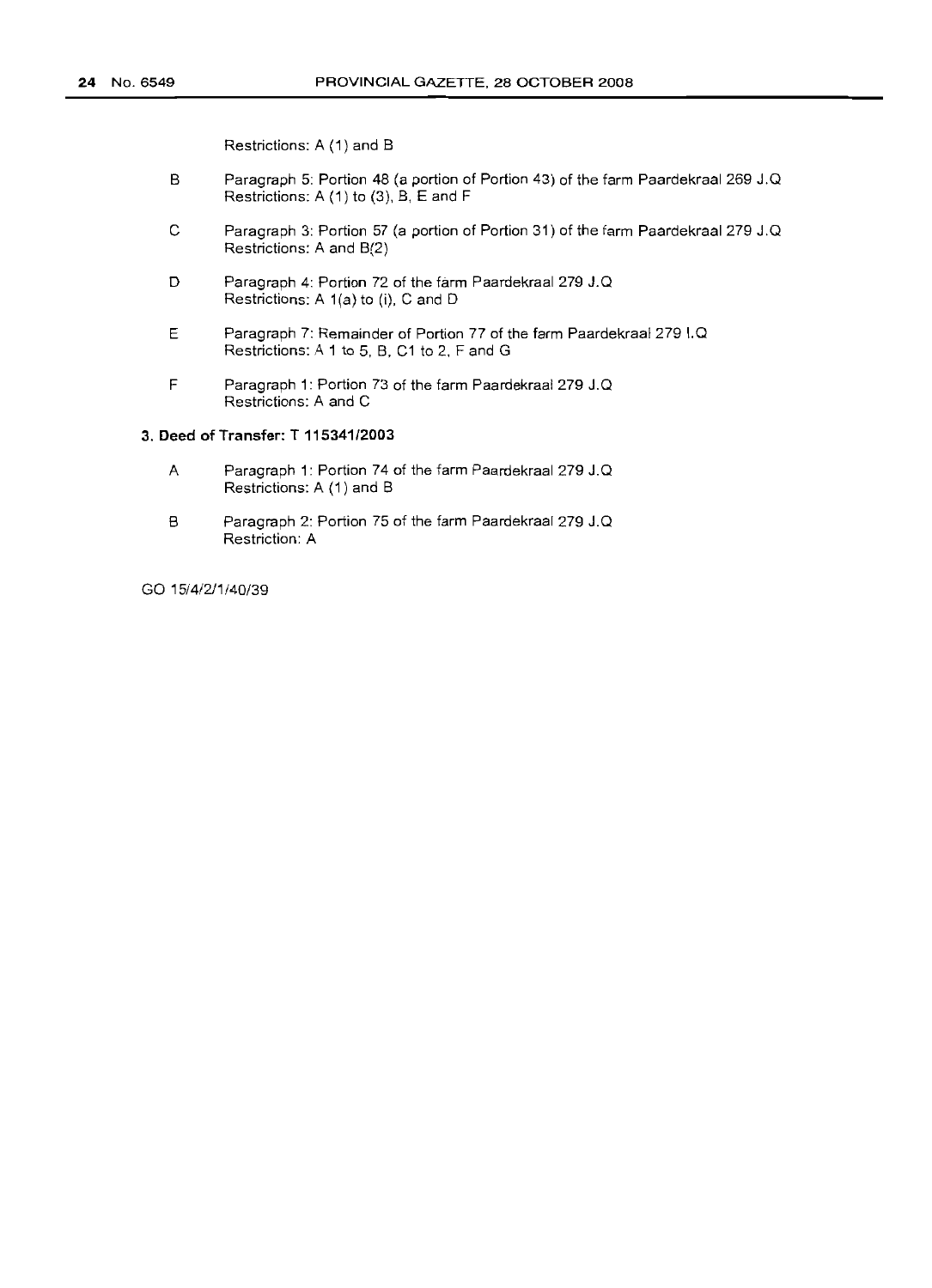#### LOCAL AUTHORITY NOTICE 460

#### LOCAL AUTHORITY NOTICE 326/2008

#### CITY OF MATLOSANA

#### DECLARATION AS APPROVED TOWNSHIP

In terms of Section 103 (1) of the Town Planning and Townships Ordinance. 1986 (Ordinance 15 of 1986), The City of Matlosana declares Wilkoppies Extension 50 Township (District Klerksdorp) to be an approved township subject to the conditions set out in the schedule hereto.

CONDITIONS UNDER WHICH THE APPLICATION FOR TOWNSHIP ESTABLISHMENT IN TERMS OF THE PROVISIONS OF CHAPTER 111 (PART C) 3 OF THE TOWN PLANNING AND TOWNSHIPS ORDINANCE, 1986 (ORDINANCE No.15 of 1986) ON PORTION 804 (A PORTION OF PORTION 328) OF THE FARM ELANDSHEUVEL No.402-IP., NORTH WEST PROVINCE BY COPPER MOON TRADING 72 (Ply.) Ltd. Reg.No.2004l013821/07, (HEREINAFTER REFERRED TO AS THE TOWNSHIP APPLICANT) AND BEING THE REGISTERED OWNER OF THE LAND, HAS BEEN APPROVED.

- 1. CONDITIONS TO BE COMPLIED WITH PRIOR TO THE TOWNSHIP BEING DECLARED AN APPROVED TOWNSHIP
	- (1) INSTALLATION AND PROVISION OF SERVICES

The township applicant shall enter into an agreement with the City Council of Matlosana regarding the provision and installation of essential services in or for the township area,

- (2) GENERAL
	- (a) The concerned Amendment Scheme must be published consecutively with the declaration of the township as an approved township.
	- (b) The township applicant shall make the necessary arrangements 10 ensure that the consent has been obtained of the mineral right holder / -lease.
	- (c) The township applicant shall comply with the provisions of section 72:, 75 and 101 of the Town Planning and Township Ordinance, 1986 (Ordinance 15 af 1986).

#### 2. CONDITIONS OF ESTABLISHMENT

(1) NAME:

The name of the township shall be WlLKOPPIES EXTENSION 50

(2) LAYOUT I DESIGN

The township shall consist of erven and streets as indicated on General Plan S.G.No.835412006.

(3) REMOVAL, REPOSITIONING, MODIFICATION OR REPLACEMENT OF EXISTING POST OFFICE-TTELKOM PLANT

If, by reason of establishment of the township, it should become necessary to remove, reposition, modify or replace any existing Post Offioe-fTelkom plant. the cost thereof shall be borne by the township applicant

(4) REMOVAL, REPOSITIONING, MODIFICATION OR REPLACEMENT OF EXISTING MUNICIPAL SERVICES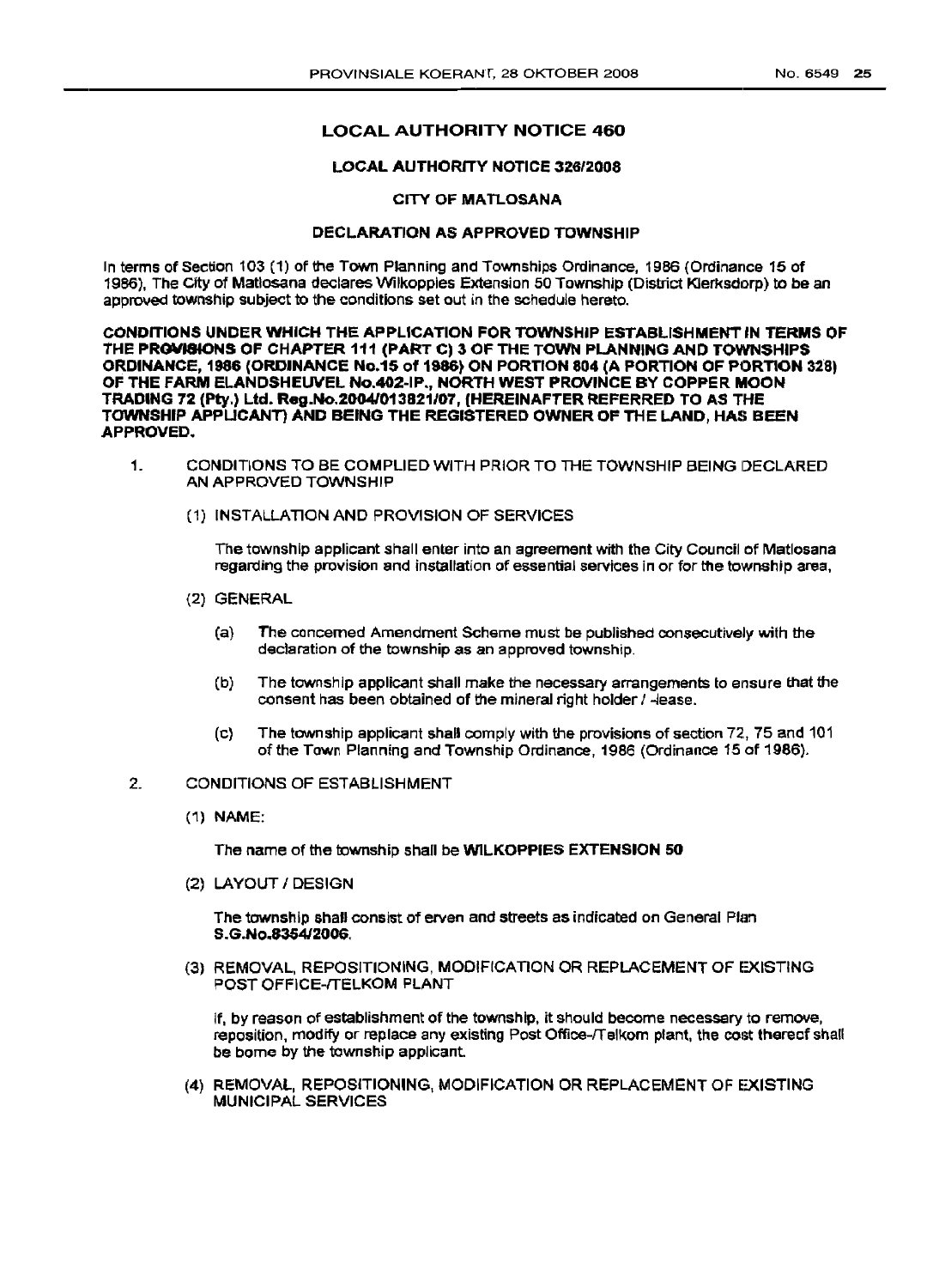If, by reason of the establishment of the township, it should become necessary to remove, reposition, modify or replace any existing municipal services, the cost thereof shall be borne by the township applicant.

(5) ENVIRONMENTAL MANAGEMENT

The township applicant must ensure that all conditions imposed by the Department of Agriculture, Conservation and Environment in tenns of the Record of Decision (ROD) NO.EIA 278f2004NW issued by the said Department on 07/1012005 are adhered to.

- (6) HOME OWNERS ASSOCIATION
	- (a) A Home OWners Association or similar institution must be established in terms of the provisions of Section 21 of the Companies Act, 1973 (Act 61 of 1973) which Association shall bear full responsibility for the functioning and proper maintenance of the "access ert" (Eri 299B) which ert shall be transferred to the Home Owners Association or similar institution
	- (b) None of the erven within the township area or the subdivided portions or consolidation thereof may be transferred to buyers prior to such buyer becoming a member of the Home Association as mentioned in sub-paragraph (a) above. This is a compulsory membership and must be registered as a condition against the tltle Deeds of the mentioned erven and subdivided portions or consolidation thereof.
- 3. CONDITIONS TO BE COMPLIED WITH BEFORE THE ERVEN IN THE TOWNSHIP BECOME REGISTRABLE

INSTALLATION AND PROVISIONS OF SERVICES

The township applicant shall install and provide all Internal and external engineering services in or for the township, as provided for in the service agreement.

- 4. CONDITIONS OF TITLE
	- (1) DISPOSAL OF EXISTING CONDITIONS OF TITLE

All erven shall be made subject to existing conditions and servitudes. If any, including the reservation of rights to minerals and real rights.

- 5. CONDITIONS IMPOSED IN TERMS OF THE PROVISIONS OF THE TOWN PLANNING AND TOWNSHIP ORDINANCE, 1986 (ORDINANCE 15 OF 1986)
	- (a) ALL ERVEN
		- (i) The erf is subject to a servitude, 2 meters wide along any two boundaries in favor of the local authority for sewerage and other service purposes and, in the case of a panhandle ert, an additional servitude for service purposes 2 meters wide across the access portion of the erf, if and when required by the local authority: Provided that the local authority may relax or grant exemption from the required servitudes.
		- (ii) No building or other structure shall be erected within the aforesaid servitude areas and no large-rooted trees shall be planted within the area of such servitude or within 1 meter thereof.
		- (iii) The local authority shall be entitled to deposit temporarily on the land adjoining the aforesaid servitude such material as may be excavated by it during the course afthe construction, maintenance or removal of such sewerage mainsandother worksas in its discretion, may seem necessary and shall further be entitled to reasonable access to the said land for the aforesaid purpose, SUbject to any damage done during the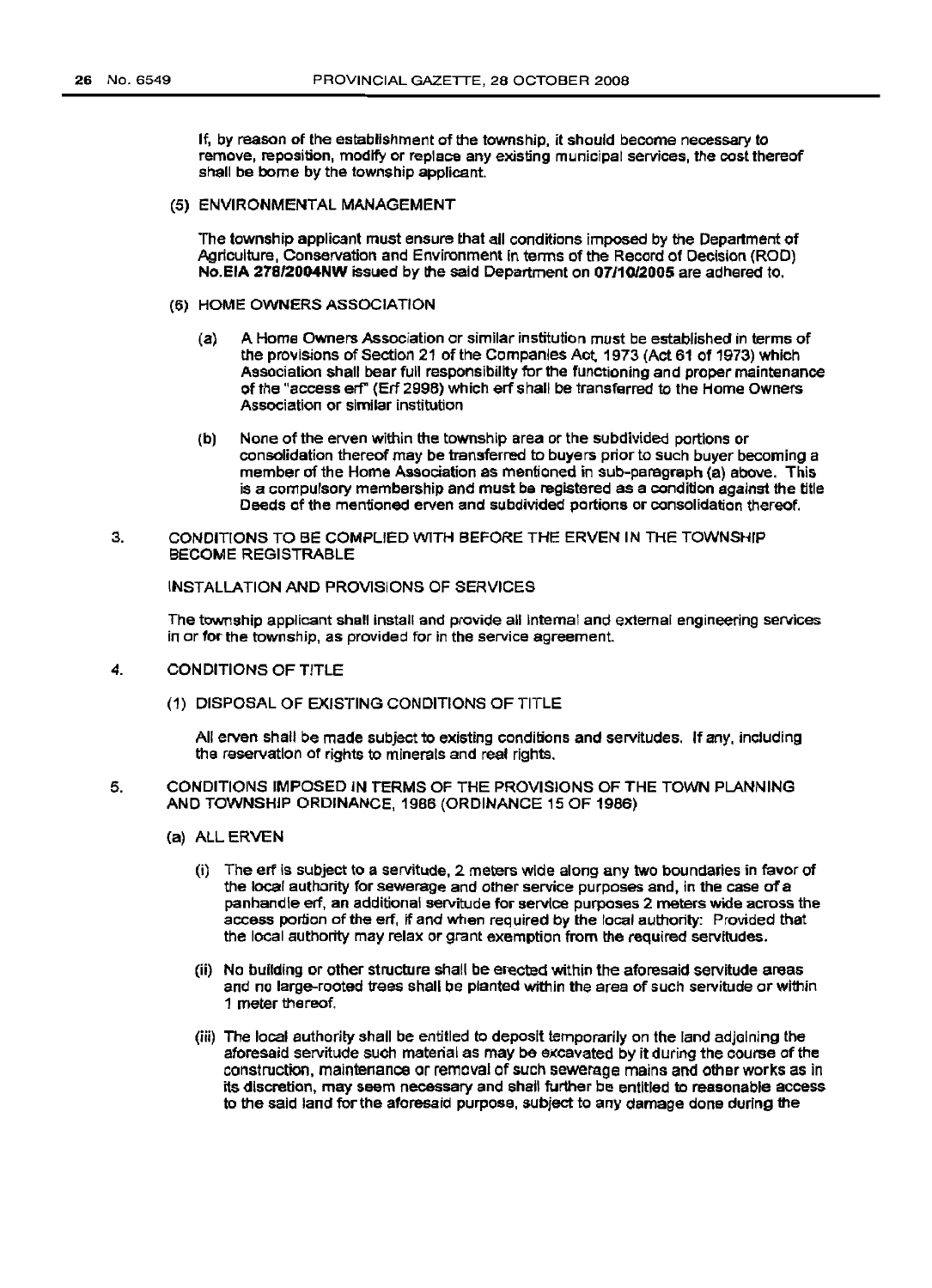process of the construction. maintenance or removal of such sewerage mains and other works being made good by the focal authority.

- 6. CONDITIONS TO BE INCORPORATED WITHIN THE EXISTING TOWN PLANNING SCHEME IN TERMS OF SECTION 125 OF THE TOWN PLANNING AND TOWNSHIPS ORDINANCE, 1986 (ORDINANCE 15 OF 1986) IN ADDITION TO THE EXISTING PROVISIONS OF THE TOWN PLANNING SCHEME
	- (1) ERVEN 2967 TO 2997
		- (a) The use zone of the erf shall be "Residential 1",
		- (b) Coverage: 60%
		- (c) Height: 2 storeys.
		- (d) Building line: 2m along all internal streets.
		- (e) All building plans to be submitted to the Local Authority for approval shalll be subject to approval by the Architectural Committee of the Home Owner's Association.
	- (2) ERF 2998
		- (a) The use zone of the erf shall be "Special" provided that the ert shall be used solely for access and access control purposes.
		- (b) The Section 21 Company will bear full responsibility for the functioning and proper maintenance of the access ert.
	- (3) ALL ERVEN
		- (a) Development of the erf shall be subject to all conditions imposed by the Department of Agriculture, Conservation and Environment in terms of the Recordof-Decision (ROO) No.EIA278/2004NW issued on *07/1012005* by the said Department.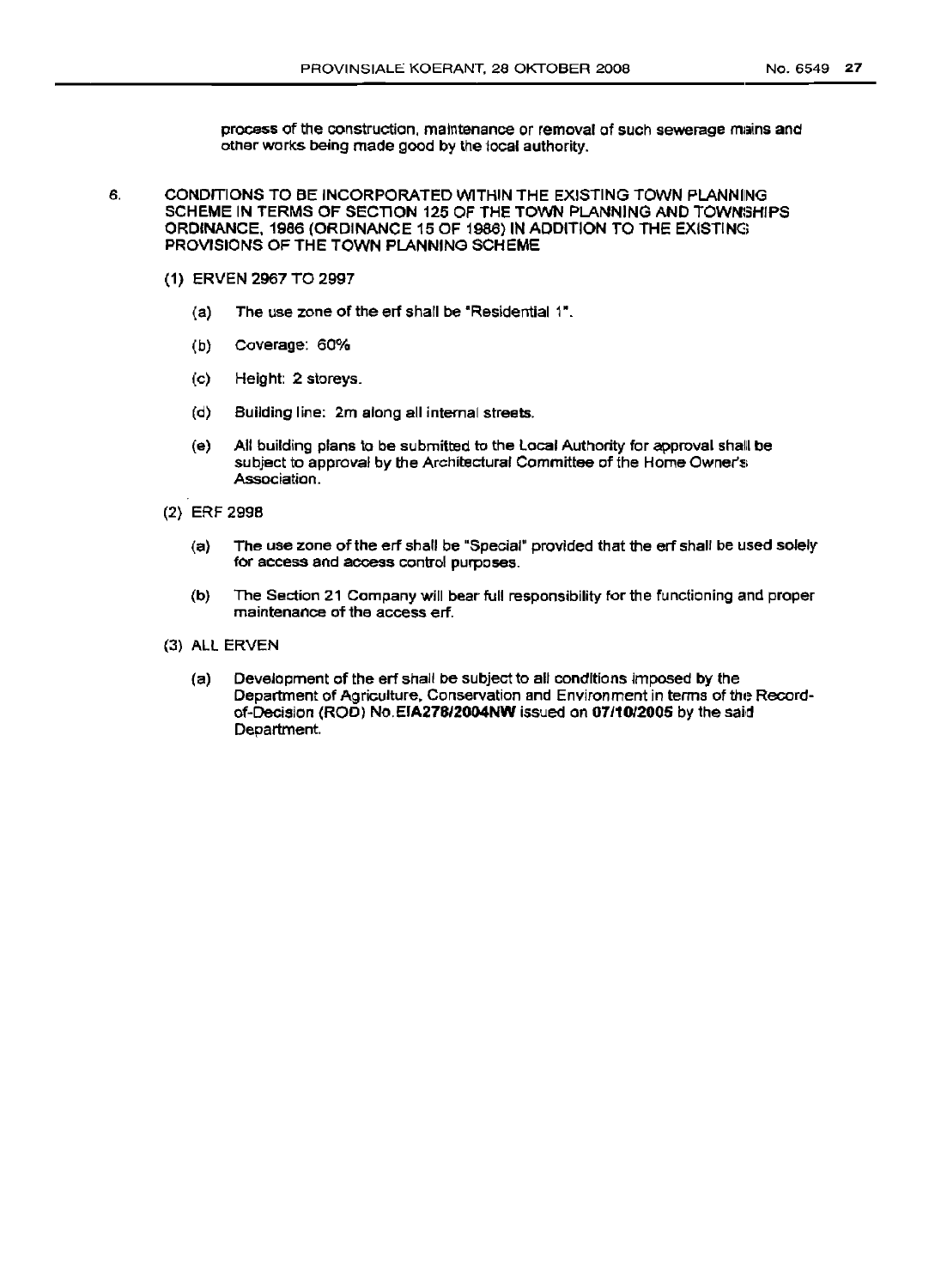#### LOCAL AUTHORITY NOTICE 461

#### LOCAL MUNICIPALITY OF MADIBENG

#### DECLARATION AS AN APPROVED TOWNSHIP ZILKAATSNEK WILDLIFE ESTATE

IN TERMS OF THE PROVISIONS OF SECTION 103 OF THE TOWN-PLANNING AND TOWNSHIPS ORDINANCE, 1986 (ORDINANCE 15 OF 1986), THE LOCAL MUNICIPALITY OF MADIBENG HEREBY DECLARES ZILKAATSNEK WILDLIFE ESTATE TO BE AN APPROVED TOWNSHIP, SUBJECT TO THE CONDITIONS SET OUT IN THE SCHEDULE HERETO.

#### **SCHEDULE**

STATEMENT OF THE CONDITIONS UNDER WHICH THE APPLICATION MADE BY RICHARD STREET DEVELOPMENTS (PROPRIETARY) LIMITED (HEREINAFTER REFERRED TO AS THE APPLICANT) UNDER THE PROVISIONS OF CHAPTER 3 (PART C) OF THE TOWN-PLANNING AND TOWNSHIPS ORDINANCE, 1986 (ORDINANCE 15 OF 1986), FOR PERMISSION TO ESTABLISH A TOWNSHIP ON PORTIONS 217 AND 218 OF THE FARM ZILKAATSNEK NO.439 REGISTRATION DIVISION J.Q. NORTH WEST PROVINCE HAS BEEN GRANTED

#### 1. CONDITIONS OF ESTABLISHMENT

#### (a) NAME

The name of the township shall be Zilkaatsnek Wildlife Estate.

#### (b) DESIGN

The township shall consist of erven as indicated on approved General Plan Number S.G. 11450/2007.

#### (c) CONSTRUCTION OF SERVICES AND/OR BUILDING WORK

Before any construction of services and/or building work is undertaken, complete detail plans and specifications of all services must be submitted to the local authority for approval.

#### (d) CONTRIBUTIONS AND ENDOWMENTS

A bulk services contribution, calculated in terms of the local authority's revised policy in respect of bulk service contributions, shall be payable in accordance with Section 81 of the Town Planning and Townships Ordinance, 1986.

#### (e) DISPOSAL OF EXISTING CONDITIONS OF TITLE

All erven shall be made subject to existing conditions and servitudes, if any, including the reservation of rights to minerals but,

excluding the following servitudes which do not affect the township:

(i) Notarial Deed K3191/1977S:

"By Notarial Deed No. K3191/1977S the right has been granted to ESCOM to convey electricity over the property together with ancillary rights and subject to conditions, the exact route which servitude has been defined by Notarial Deed No. K3344/1984S as will more fully appear on reference to the said Notarial Deeds."

(ii) Notarial Deed K3123/1978S:

"Die voormalige Resterende Gedeelte van Gedeelte 14 ('n gedeelte van gedeelte 2) van die plaas ZILKAATSNEK 439, Registrasie Afdeling J.Q., Transvaal, groot: 791,1584 hektaar ('n gedeelte waarvan hiermee getransporteer word) is kragtens Notariele Akte Nr. K3123/1978S geregistreer op 20 Desember 1978 en aangevul deur Notariele Akte Nr. K1883/1986S, onderworpe aan die reg aan die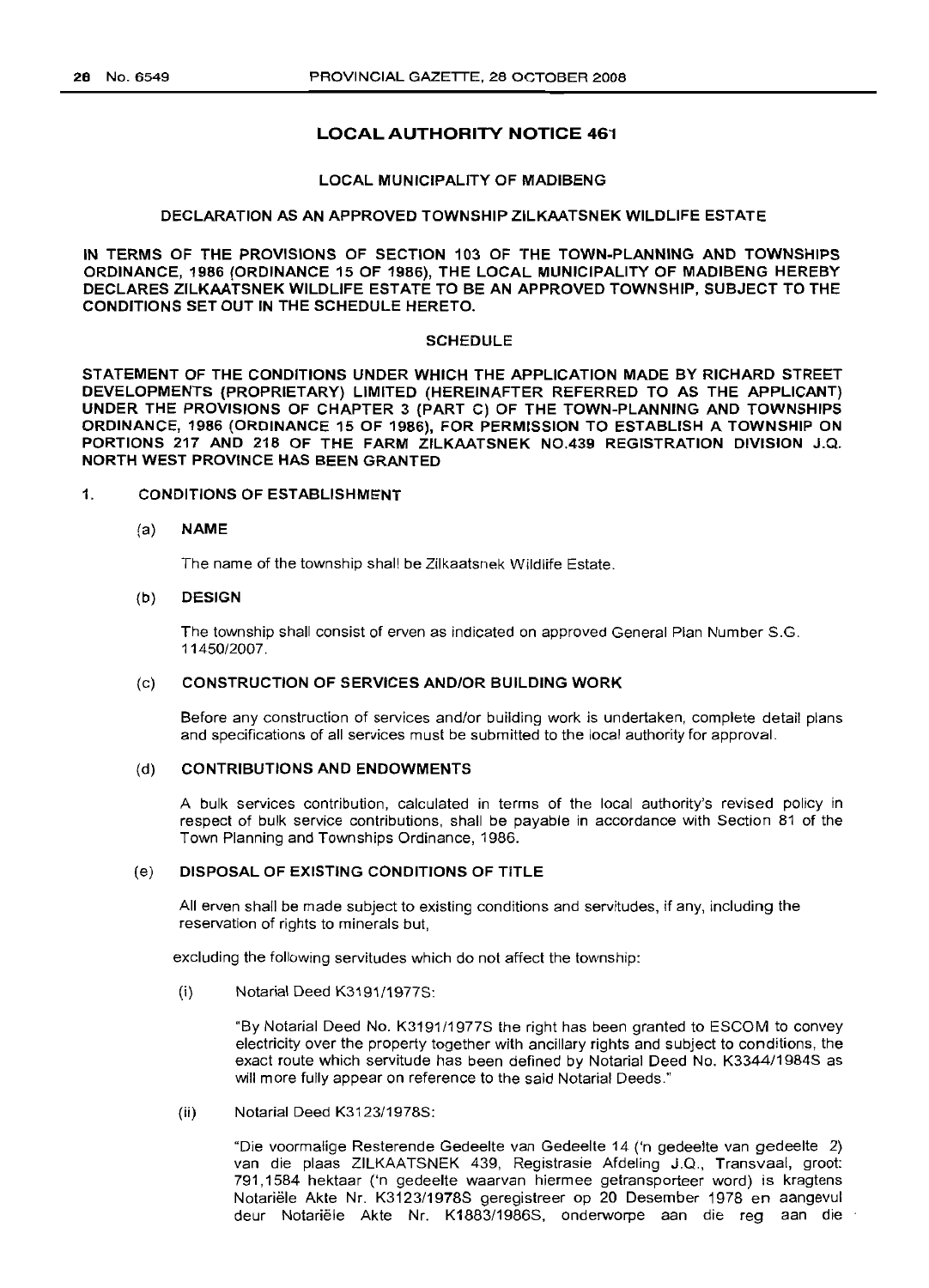Elektrisiteitsvoorsieningskommissie verleen om elektrisiteit oor die eienoorn te vervoer, tesame met bykomende regte soos meer volledig sal blyk uit gesegde Notariële Akte."

- (iii) By Notarial Deed K2734/1986S dated the 17<sup>th</sup> of June 1986, the withinmentioned property is subject to a servitude of right of way 13m wide, as indicated on SG A10574/1985, the Western boundary indicated by the line bc on diagram 11449/2007, in favour of Portion 64 (a Portion of Portion 2) of the farm Zilkaatsnek No 439, Registration Division J.Q. Province of Gauteng which affects erven 1013, 1021 and 1026 only.
- (iv) By Notarial Deed K2734/1986S dated the 17<sup>th</sup> of June 1986, the withinmentioned property is SUbject to a servitude of right of way 13m wide, as indicated on SG A10574/2985, the the Northern and Western boundaries indicated by the lines ed and fe on diagram 11449/2007, in favour of Portion 64 (a Portion of Portion 2) of the Farm Zilkaatsnek No 439, Registration Division J.Q. Province of Gauteng which affects erven 169, 170, 171 and 1013 only.
- (v) SUBJECT to a Power of Line Servitude 7,00 metres wide in favour of Die Transvaalse Raad vir Ontwikkeling van Buitestedelike gebiede, the centre line whereof is indicated by the line k I on Diagram S.G. No. 11449/2007, and as will more fully appear from Notarial Power Line Servitude K1042/89S which affects erven 161, 163 and 1020 only.

#### (f) **OBLIGATIONS IN REGARD TO ESSENTIAL SERVICES**

The applicant shall, within such period as the local authority may determine, fulfil his obligations in respect of the provision of water, electricity and sanitary services and the installation of systems therefore, as previously agreed upon between the applicant and the local authority, and on completion of construction work, "as built" plans certified by a professional engineer must be submitted to the local authority.

#### (g) **OBLIGATIONS IN REGARD TO BUILDINGS**

Should the local authority so request, all buildings will, on completion, be subject to the issuing of an engineering certificate by a professional engineer at the expense of the owner.

#### (h) **CONSTITUTION OF A HOMEOWNERS' ASSOCIATION**

- (i) The applicant shall provide written proof to the local authority that Zilkaats Estate Homeowner's Association (Registration Number 2008/008194/08) has been properly and legally constituted as Home Owners Association in terms of Section 21 of the Companies Act before the transfer of the first erf.
- (ii) The access erven 161-162 and 1013 shall be registered in the name of the Homeowners' Association. Such Homeowners' Association shall have full responsibility for these erven and the essential services serving the township contained therein.
- (iii) Each and every owner of Erven 1 up to and including 160, 163 up to and including 171, 263 up to and including 285, 927 up to and including 1009, 1011 and 1012 and 1047 up to and including 1049 shall become members of the Homeowners' Association and be subjected to the Memorandum of Articles of Association upon transfer of the erf until such owner ceases to be owner of the erf.
- (iv) The Homeowners' Association shall have full legal power to levy, from each and every member; the costs incurred in fulfilling its function, and shall have legal recourse to recover such fees in the event of a default in payments by any member.
- (v) The Local Authority shall not be liable for the malfunction of the surfacing of the access way and/or the stormwater drainage system, and/or any essential services in the township.
- (vi) Access from all the other erven in the township to a public road shall be across erven 161, 162 and 1013.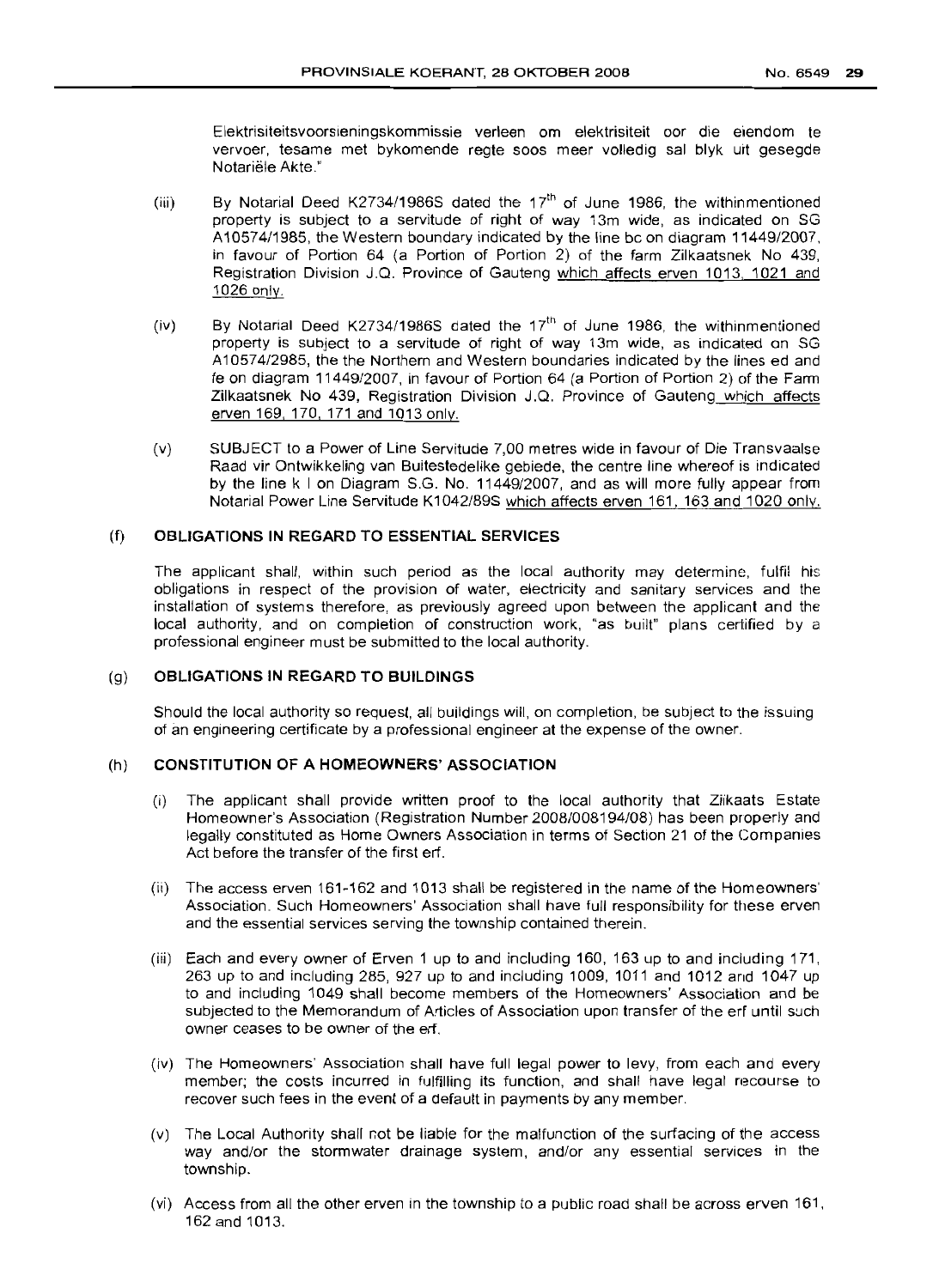(vii) The Local Authority shall have unrestricted access to Erven 161, 162 and 1013 at all times.

#### 2. CONDITIONS OF TITLE

The erven mentioned hereunder shall be subject to the conditions as imposed by the Madibeng Local Council in terms of the provisions of the Town-Planning and Townships Ordinance, 1986 and the Town-Planning Scheme in operation (Peri-Urban Areas Town-Planning Scheme, 1975).

#### (a) ALL ERVEN

- (i) The erf is subject to a servitude, 2m wide, in favour of the local authority, for sewerage and other municipal purposes, along any two boundaries other than a street boundary and in the case of a panhandle erf, an additional servitude for municipal purposes 2m wide across the access portion of the erf, if and when required by the local authority: provided that the local authority may dispense with any such servitude.
- (ii) No building or other structure shall be erected within the aforesaid servitude area and no large rooted trees shall be planted within the area of such servitude or within 2m thereof.
- (iii) The local authority shall be entitled to deposit temporarily on the land adjoining the aforesaid servitude area such material as may be excavated by them during the course of the construction, maintenance or removal of such works as it in its discretion may deem necessary and shall further be entitled to reasonable access to the said land for the aforesaid purpose subject to any damage done during the process of the construction, maintenance or removal of such works being made good by the local authority.

#### (b) ERVEN 161,162 AND 1013

- (i) The entire erven are each subject to a servitude of right of way for access in favour of the local authority and all the erven in the township Zilkaatsnek Wildlife Estate, as shown on the General Plan.
- (ii) The entire erven are each subject to a servitude over its entire area for municipal services, as shown on the General Plan.

#### (c) ERF 1021

The erf is subject to a servitude of Right of Way, 8m wide in favour of Portion 64 of the farm Zilkaatsnek No. 439-JQ as shown on the General Plan.

#### (d) ERF 1028

The entire erf is SUbject to a servitude for an electrical substation as shown on the General Plan.

P.M MAPULANE MUNICIPAL MANAGER: LOCAL MUNICIPALITY OF MADIBENG Municipal Offices, Van Velden Street, Brits P.O Box 106 BRITS 0250

(Notice number 97/2008) (Reference number 15/3/2/1/47/2 HBPT)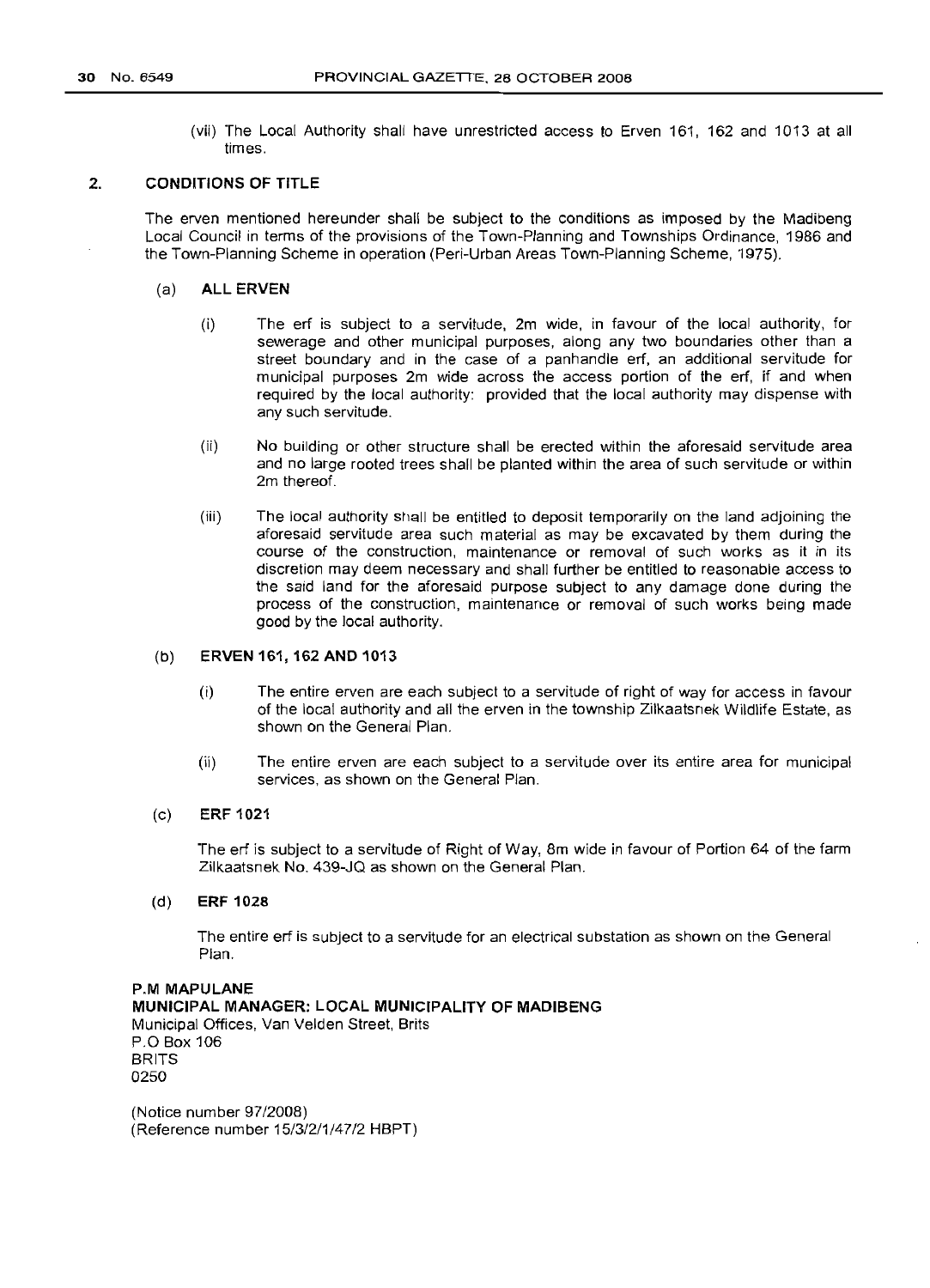## **LOCAL AUTHORITY NOTICE 443**

#### **MERAFONG CITY LOCAL MUNICIPALITY**

#### NOTICE OF APPLICATION FOR THE ESTABLISHMENT OF A TOWNSHIP

The Merafong City Local Municipality hereby gives notice in terms of section 69 (6) (a) read in conjunction with section 96 (3) of the Town-planning and Townships Ordinance, 1986 (Ordinance 15 of 1986), that application to establish the township referred to in the Annexure hereto, has been received.

Particulars of the application is open to inspection during normal office hours at Merafong City Local Municipality, Municipal Building, Room G21, Halite Street, Carletonville, for a period of 28 (twenty-eight) days from 28 October 2008.

Objections to or representations in respect of the application must be lodged with or made in writing and in duplicate to the Municipal Manager at the above address or PO Box 3, Carletonville, 2500, within a period of 28 (twen1y-eight) days from 28 October 2008.

#### **ANNEXURE**

#### Name of township: **Fochville Extension 8.**

Full name of applicant: Hunter, Theron Inc.

Number of erven in proposed township:

1404 "Residential 1" erven.

2 "Special" erven for high density residential.

2 "Business 1" erven including a filling station.

1 "Institutional" erf for place of instruction (school).

2 "Institutional" erven for places of public workship (church).

1 "Institutional" erf for place of instruction (creche).

19 "Public Open Space" erven.

Public Streets.

Description of land on which township is to be established: Portion 16 (Portion of Portion 11) of the farm Kraalkop 147 I.Q.

Locality of proposed township: The site is located west of Fochville township, west of proposed township Fochville Extension 3, south of Fochville Extension 7 and north of Kokosi. More specifically, the site is located west of Du Plessis Street and north and adjacent to the extension of Church Street in the Kraalkop Farm Area. The site is located in the jurisdiction of Merafong City Local Municipality.

Authorised agent: C S Theron, Hunter, Theron Inc., PO Box 489, Florida Hills, 1716. Tel: (011) 472-1613. Fax: (011) 472-3454. E-mail: nita@huntertheron.co.za

### **PLAASLIKE BESTUURSKENNISGEWING 443**

E **• I**

#### **PLAASLIKE MUNISIPALITEIT VAN MERAFONG STAD**

#### KENNISGEWING VAN AANSOEK OM DIE STIGTING VAN DORP

Die Plaaslike Munisipaliteit van Merafong Stad gee hiermee ingevolge artikel 69 (6) (a) saamgelees met artikel 96 (3) van die Ordonnansie op Dorpsbeplanning en Dorpe, 1986 (Ordonnansie 15 van 1986), kennis dat aansoek om die dorp te stig, in die Bylaag hierby genoem, ontvang is.

Besonderhede van die aansoek lê ter insae gedurende gewone kantoorure by die Plaaslike Munisipaliteit van Merafong, Munisipale Gebou, Kamer G21, Halite Street, Carletonville, vir 'n tydperk van 28 (agt-en-twintig) dae vanaf 28 Oktober 2008.

Besware teen of vertoë ten opsigte van die aansoek moet binne 'n tydperk van 28 (agt-en-twintig) dae vanaf 28 Oktober 2008, skriftelik en in tweevoud by bovermelde adres of Posbus 3, Carletonville, 2500, ingedien of gerig word.

#### **BYLAE**

#### Naam van dorp: **Fochville Uitbreiding 8.**

Volle naam van aansoeker: Hunter, Theron Ing.

Aantal erwe in voorgestelde dorp:

1 404 "Residensieel 1" erwe insluitende 'n vulstasie.

2 "Spesiale" erwe vir hoe digtheids residensiele ontwikkeling.

2 "Besigheid 1" erwe.

1 "Inrigting" erf vir 'n onderrigplek (skool).

2 "Inrigting" erwe vir godsdiensoefening (kerke).

1 "Inrigting" erf vir 'n onderrigplek (kleuterskool).

19 "Openbare Oopruimte" erwe.

Openbare Strate.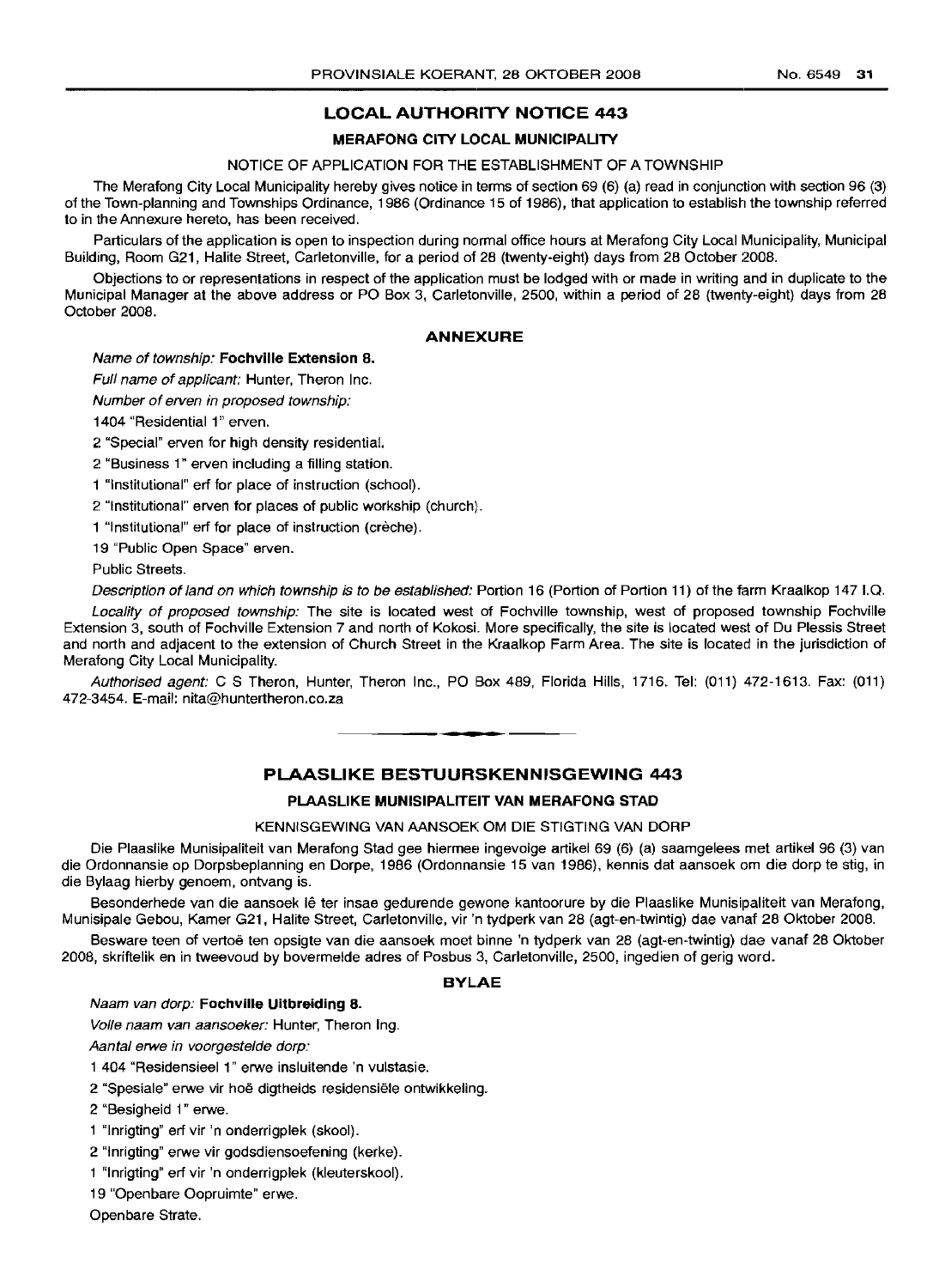Beskrywing van grond waarop dorp gestig staan te word: Gedeelte 16 (Gedeelte van Gedeelte 11) van die plaas Kraalkop 1471.0.

Ligging van voorgestelde dorp: Die voorgestelde dorp is geleë wes van Fochville dorp, wes van voorgestelde dorp Fochville Uitbreiding 3, suid van Fochville Uitbreiding 7 en noord van Kokosi. Meer spesifiek, is die voorgestelde dorp gelee wes van Du Plessisstraat en noord en aanliggend aan die verlenging van Churchstraat in die Kraalkop area. Die voorgestelde dorp is in die jurisdiksie van die Plaaslike Munisipaliteit van Merafong Stad geleë.

Gemagtigde agent: Mnr C S Theron, Hunter, Theron Ing, Posbus 489, Florida Hills, 1716. Tel: (011) 472-1613. Faks: (011) 472-3454. E-mail: nita@huntertheron.co.za

21-28-4

#### **LOCAL AUTHORITY NOTICE 444**

#### **RUSTENBURG AMENDMENT SCHEME 491**

Notice is hereby given in terms of the provisions of section 57 (1) (a) of the Town-planning and Township Ordinance, 1986, that the Rustenburg Local Municipality has approved the amendment of the Rustenburg Land Use Management Scheme, 2005, by the rezoning of Portion 2 of Erf 1308, Rustenburg, from "Residential 1" to "Business 2".

Map 3 and scheme clauses of the amendment scheme are filed with the Regional Director, North West Provincial Administration, Private Bag X1213, Potchefstroom, 2520, and the Municipal Manager, Room 620, Missionary Mpheni House, Beyers Naude Drive, Rustenburg, and are open for inspection at all reasonable times.

This amendment is known as Rustenburg Amendment Scheme 491 and shall come into operation on the date of the publication hereof.

#### **Mr A. BOSHOFF, Municipal Manager**

Missionary Mpheni House, PO Box 16, Rustenburg, 0300

**PLAASLIKE BESTUURSKENNISGEWING 444**

**• •**

#### **RUSTENBURG-WYSIGINGSKEMA 491**

Kennis geskied hiermee ingevolge die bepalings van artikel 57 (1) (a) van die Ordonnansie op Dorpsbeplanning en Dorpe, 1986, dat die Rustenburg Plaaslike Munisipaliteit die wysiging van die Rustenburg Grondgebruiksbeheerskema, 2005, goedgekeur het deur die hersonering van Gedeelte 2 van Erf 1308, Rustenburg, vanaf "Residensieel 1" na "Besigheid 2".

Kaart 3 en die skemaklousules van die wysigingskema word in bewaring gehou deur die Streekdirekteur, Noordwes Provinsiale Administrasie, Privaatsak X1213, Potchefstroom, 2520, en die Munisipale Bestuurder, Kamer 620, Missionary Mpheni House, Beyers Naude Drive, Rustenburg, en is te aile redelike tye ter insae beskikbaar.

Hierdie wysiging staan bekend as Rustenburg-wysigingskema 491 en sal in werking tree op die datum van publikasie hiervan. '

#### **Mnr. A. BOSHOFF, Munisipale Bestuurder**

Missionary Mpheni House, Posbus 16, Rustenburg, 0300

#### **LOCAL AUTHORITY NOTICE 452**

#### **MAQUASSI HILLS LOCAL MUNICIPALITY**

The Maquassi Hills Local Municipality hereby in terms of the provisions of section 125 of the Town-planning and Townships Ordinance, 1986 (Ordinance 15 of 1986) declares that it has approved an amendment scheme being an amendment of the Maquassi Hills Land Use Management Scheme, 2007, in respect of the re-Iayout of Erven 1116 and 1119, Wolmaransstad Extension 10.

Map 3 and the scheme clauses of the amendment scheme are filed with the Acting Manager, Department Developmental Local Government and Housing and the Acting Municipal Manager, Maquassi Hills Local Municipality and are open to inspection during normal office hours.

This amendment scheme is known as Amendment Scheme 14 and shall come into operation on the date of publication of this notice.

#### **ADV. M.A. DLAVANE, Acting Municipal Manager**

Private Bag X3, Wolmaransstad, 2630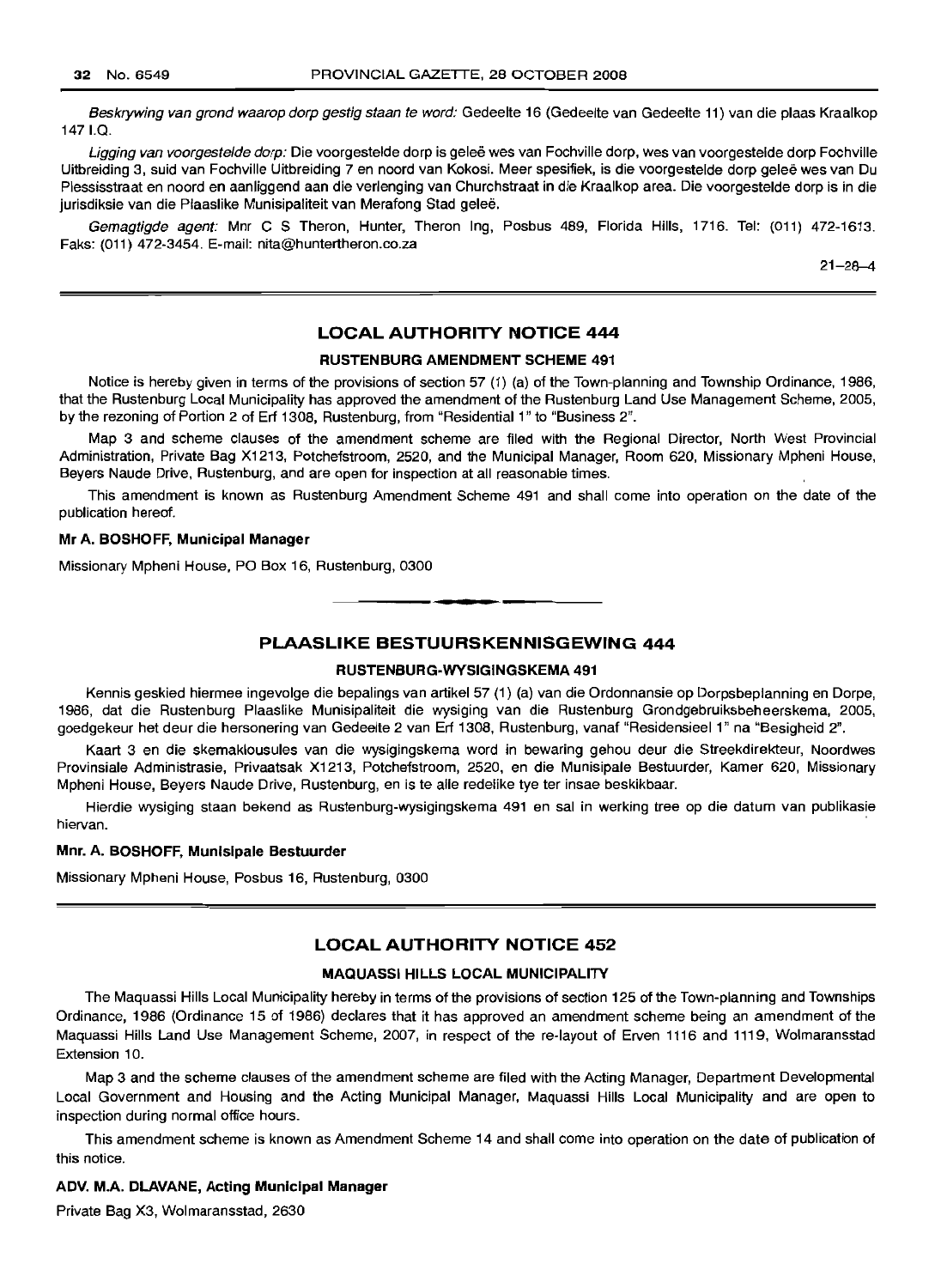#### **PLAASLIKE BESTUURSKENNISGEWING 452**

#### **MAQUASSI HILLS PLAASLIKE MUNISIPALITEIT**

Die Maquassi Hills Plaaslike Munisipaliteit verklaar hierby ingevolge die bepalings van artikel 125 van die Ordonnansie op Dorpsbeplanning en Dorpe, 1986 (Ordonnansie 15 van 1986) dat dit 'n wysigingskema synde 'n wysiging van die Maquassi Hills Grondgebruikbestuurskema, 2007, ten opsigte van die heruitleg van Erwe 1116 en 1119, Wolmaransstad Uitbreiding 10, aanvaar het.

Kaart 3 en die skemaklousules van die wysigingskema word in bewaring gehou deur die Waarnemende Bestuurder, Departement Ontwikkelende Plaaslike Regering en Behuising en die Waarnemende Munisipale Bestuurder, Maquassi Hills Plaaslike Munisipaliteit en lê ter insae te alle redelike tye.

Hierdie wysiging staan bekend as Wysigingskema 14 en tree in werking op datum van publikasie van hierdie kennisgewing.

#### ADV.. **M.A. DLAVANE, Waarnemende Munisipale Bestuurder**

Privaatsak X3, Wolmaransstad, 2630

#### **LOCAL AUTHORITY NOTICE 453**

#### NOTICE OF APPLICATION FOR ESTABLISHMENT OF TOWNSHIP

The Ventersdorp Local Municipality hereby gives notice in terms of section 69 (6) (a) read with section 96 (3) of the Townplanning and Townships Ordinance, 1986 (Ordinance 15 of 1986), that an application to establish a township referred to in the Annexure hereto, has been received by it.

Particulars of the application will lie for inspection during normal office hours at the office of the Actinq Municipal Manager, Ventersdorp Municipal Offices, Van Tonder Crescent, Ventersorp, 2710, for a period of 28 days from 28 October 2008.

Objections to or representations in respect of the application must be lodged with or made in writing and in duplicate to the Acting Municipal Manager at the above address or at Private Bag X1010, Ventersdorp, 2710 within a period of 28 days from 28 October 2008.

#### **ANNEXURE**

#### Name of township: **Klipgat Village.**

Full name of applicant: Maxim Planning Solutions (Pty) Ltd on behalf of the Bakwena Ba Mare aa Phogole Communal Property Association.

Number of erven in proposed township:

| Residential 1                      | 141 erven. |
|------------------------------------|------------|
| <b>Business 2</b>                  | $1$ erf.   |
| Institutional (community facility) | 1 erf.     |
| Institutional (pre-school)         | $1$ erf.   |
| Institutional (church)             | 1 erf.     |
| Institutional (multi purpose)      | 1 erf.     |
| Agricultural                       | 2 erven.   |
| Special (cemetery)                 | 1 erf.     |
| Public Open Space                  | 5 erven.   |

Description of land on which township is to be established: Portion of the Remaining Extent of the farm Klipgat No. 18-10. Situation of proposed township: Located approximately 42.6 km north east of Ventersdorp, approximately 15.5 km north of the Klerkskraal Dam and is located adjacent and to the east of Road 2069 (Klerkskraal Dam-Boons gravel road).

#### O.G. **MOREMEDi, Acting Municipal Manager**

Van Tonder Crescent, Ventersdorp, 2710 (Reference No. 8/1/34)

#### **PLAASLIKE BESTUURSKENNISGEWING 453**

KENNISGEWING VAN AANSOEK OM STIGTING VAN DORP

Die Ventersdorp Plaaslike Munisipaliteit gee hiermee ingevolge artikel 69 (6) (a) saamgelees met artikel 96 (3) van die Ordonnansie op Dorpsbeplanning en Dorpe, 1986 (Ordonnansie 15 van 1986) kennis dat 'n aansoek om die dorp in die Bylae hierby genoem te stig, deur hom ontvang is.

Besonderhede van die aansoek Ie ter insae gedurende gewone kantoorure by die kantoor van die Waarnemende Munisipale Bestuurder, Ventersdorp Munisipale Kantore, Van Tondersingel, Ventersdorp, 2710, vir 'n tydperk van 28 dae vanaf 28 Oktober 2008.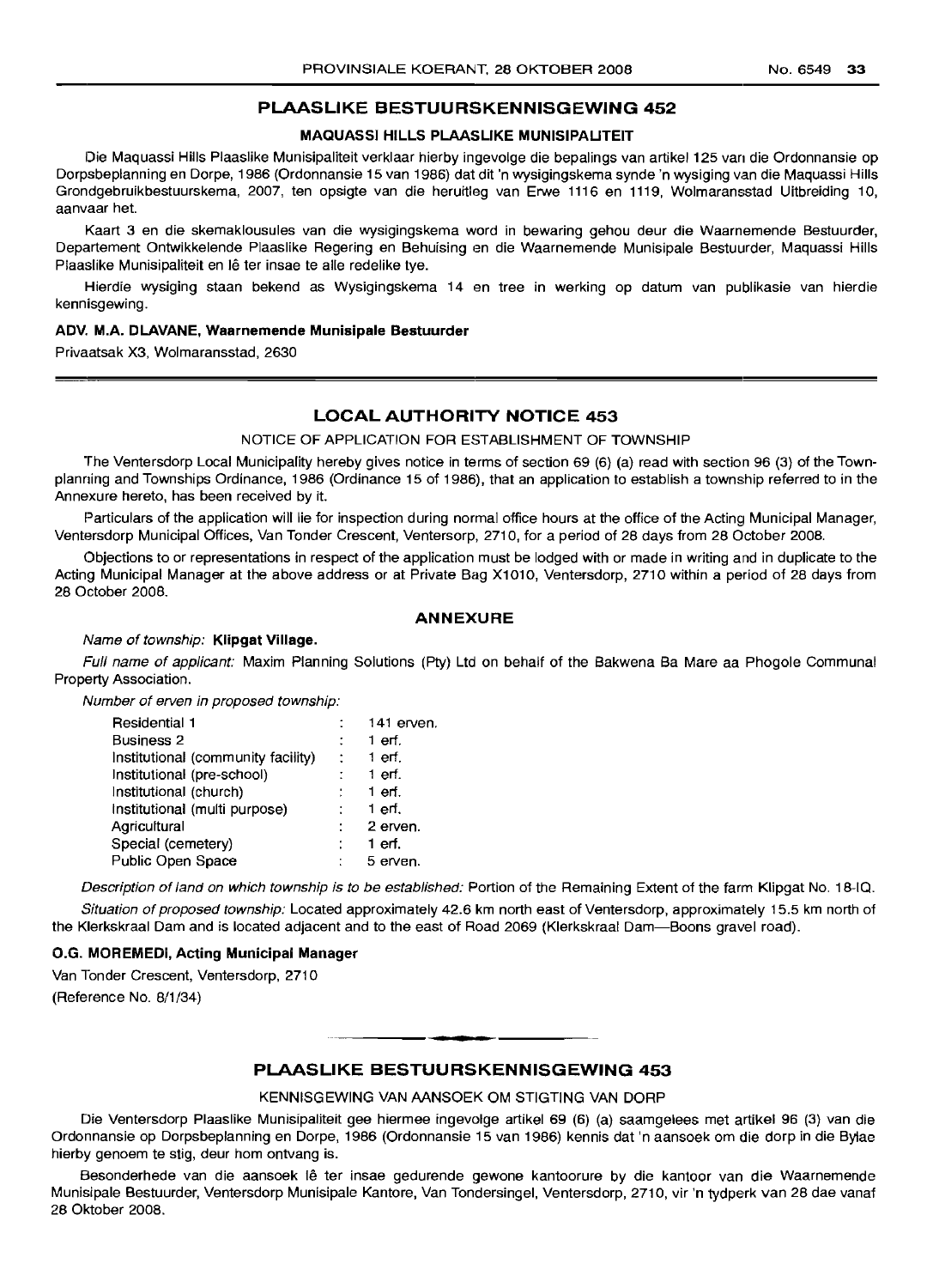Besware teen of vertoë ten opsigte van die aansoek moet binne 'n tydperk van 28 dae vanaf 28 Oktober 2008 skriftelik en in tweevoud by of tot die Waarnemende Munisipale Bestuurder by bovermelde adres of by Privaatsak X1010, Ventersdorp, 2710, ingedien of gerig word.

#### **BYLAE**

#### Naam van dorp: **Klipgat Village.**

Volle naam van aansoeker: Maxim Planning Solutions (Eiendoms) Beperk namens die Bakwena Ba Mare aa Phogole Communal Property Association.

Aantal erwe in voorgestelde dorp:

| Residensieel 1                    |    | 141 erwe. |
|-----------------------------------|----|-----------|
| Besigheid 2                       |    | 1 erf.    |
| Inrigting (gemeenskapsfasiliteit) | t. | 1 erf.    |
| Inrigting (kleuterskool)          |    | 1 erf.    |
| Inrigting (kerk)                  |    | 1 erf.    |
| Inrigting (veeldoelige gebruik)   |    | 1 erf.    |
| Landbou                           |    | 2 erwe.   |
| Spesiaal (begraafplaas)           |    | 1 erf.    |
| Openbare Oopruimte                |    | 5 erwe.   |

Beskrywing van grond waarop dorp gestig staan te word: Gedeelte van die Resterende Gedeelte van die plaas Klipgat No. 18-10.

Ligging van voorgestelde dorp: Geleë ongeveer 42.6 km noord oos van Ventersdorp, ongeveer 15.5 km noord van die Klerkskraal Dam en is gelee aanliggend en ten ooste van Pad 2069 (Klerksdkraal Dam-Boons gruispad).

#### O.G. **MOREMEDI, Waarnemende Munisipale Bestuurder**

Van Tondersingel, Ventersdorp, 2710

(Verwysingsnommer 8/1/34)

28-04

#### **LOCAL AUTHORITY NOTICE 454**

#### **RUSTENBURG AMENDMENT SCHEME 489**

Notice is hereby given in terms of the provisions of section 57 (1) (a) of the Town-planning and Townships Ordinance, 1986, that the Rustenburg Local Municipality has approved the amendment of the Rustenburg Land Use Management Scheme, 2005, by the rezoning of Portion 3 of Ert 1183, Rustenburg from "Residential 2" to "Special" for the purposes of offices, as well as the Remaining Extent of Portion 1 of Ert 1183, Rustenburg from "Residential 1" to "Special" for the purposes of offices, with the subsequent consolidation of the two stands.

Map 3 and the scheme clauses of the amendment scheme are filed with the Regional Director: North West Provincial Administration, Private Bag X1213, Potchefstroom, 2520, and the Municipal Manager, Room 620, Municipal Offices, Beyers Naude Drive, Rustenburg, and are open for inspection at all reasonable times.

This amendment is known as Rustenburg Amendment Scheme 503 and shall come into operation on the date of the publication hereof.

#### **Mr A.** BOSHOFF, **Municipal Manager**

Municipal Offices, P.O. Box 16, Rustenburg, 0300 (Notice Number 218/2008)

#### **PLAASLIKE BESTUURSKENNISGEWING 454**

**• •**

#### **RUSTENBURG WYSIGINGSKEMA 489**

Kennis geskied hiermee ingevolge die bepalings van artikel 57 (1) (a) van die Ordonnansie op Dorpsbeplanning en Dorpe, 1986, dat die Rustenburg Plaaslike Munisipaliteit die wysiging van die Rustenburg Land Use Management Scheme, 2005, goedgekeur het deur die hersonering van Gedeelte 3 van Ert 1183, Rustenburg vanaf "Residensieel 2" na "Spesiaal" vir die doeleindes van kantore, asook die Resterende Gedeelte van Gedeelte 1 van Ert 1183, Rustenburg vanaf "Residensieel 1" na "Spesiaal" vir die doeleindes van kantore, met die gelyktydige konsolidasie van die twee erwe.

Kaart 3 en die skemaklousules van die wysigingskema word in bewaring gehou deur die Streekdirekteur, Noordwes Provinsiale Administrasie, Privaatsak X1213, Potchefstroom, 2520, en die Munisipale Bestuurder: Kamer 620, Stadskantore, Beyers Nauderylaan, Rustenburg, en is te aile redelike tye ter insae beskikbaar.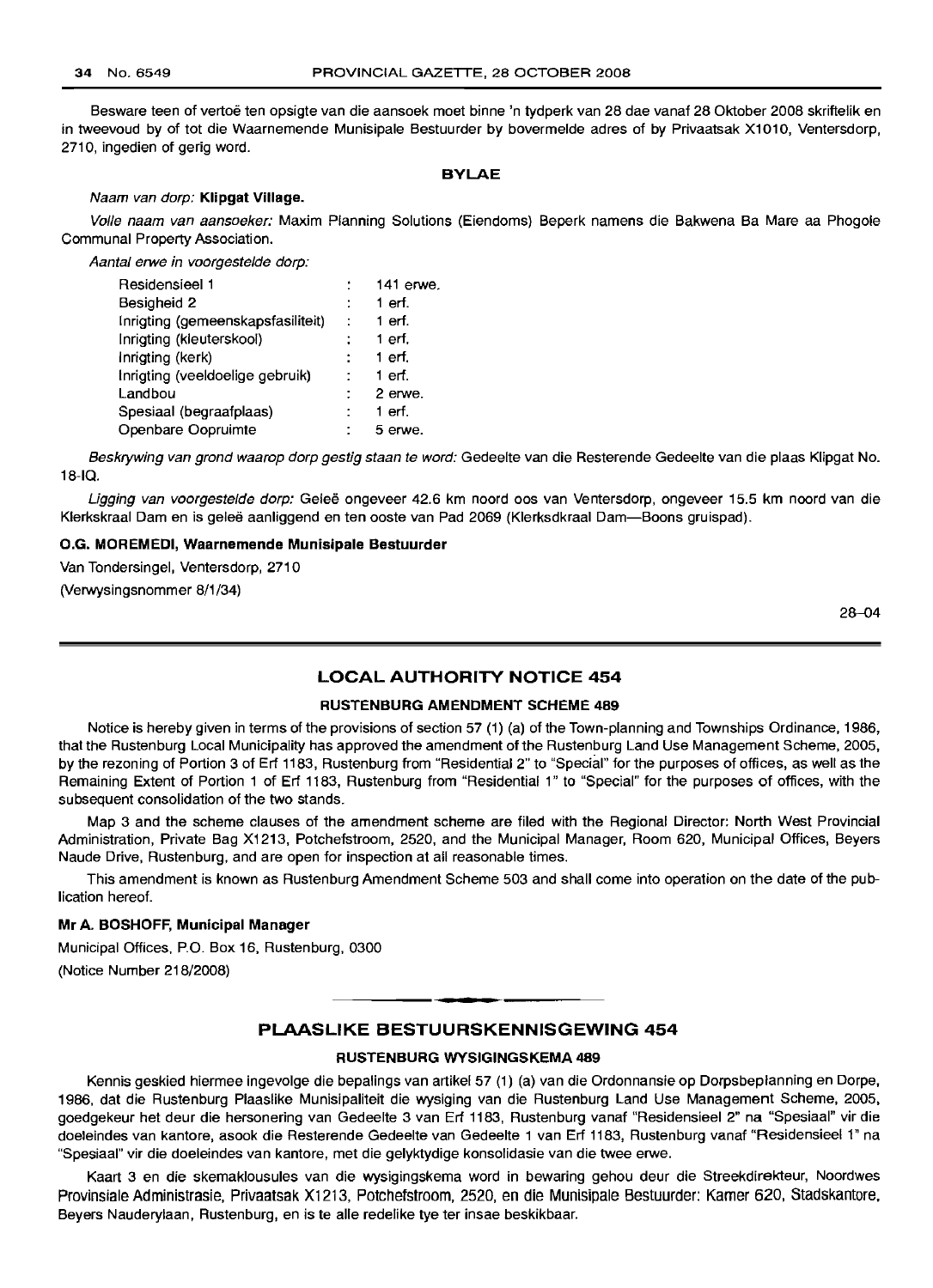Hierdie wysiging staan bekend as Rustenburg Wysigingskema 503 en sal in werking tree op die datum van publikasie hiervan.

#### Mnr. A. BOSHOFF, Munisipale Bestuurder

Munisipale Kantore, Posbus 16, Rustenburg, 0300 (Kennisgewing No. 218/2008)

#### LOCAL AUTHORITY NOTICE 455

#### PERI-URBAN AREAS TOWN-PLANNING SCHEME 1975: AMENDMENT SCHEME 2066

Notice is hereby given in terms of the provisions of section 57 (1) (a) of the Town-planning and Townships Ordinance, 1986, that the Madibeng Local Municipality has approved the amendment of the Peri-Urban Areas Town-planning Scheme, 1975, by the rezoning of Portion 12 of the farm Elandskraal No. 469 JQ from "Agricultural" to "Special" for the purposes of a guest lodge consisting of 8 (eight) chalets (180 m<sup>2</sup>) and conference facilities (500 m<sup>2</sup>).

Map 3 and scheme clauses of the amendment scheme are filed with the Regional Director: North West Provincial Administration, Private Bag X1213, Potchefstroom, 2520, and the Municipal Manager, Madibeng Local Municipality, Brits and are open for inspection at all reasonable times.

This amendment is known as the Peri-Urban Areas Town-planning Scheme, 1975: Amendment Scheme 2066 and shall come into operation on the date of the publication hereof.

#### Mr P. M. MAPULANE, Municipal Manager

Municipal Offices, P.O. Box 106, Brits, 0250 (Notice Number 88/2008)

#### PLAASLIKE BESTUURSKENNISGEWING 455

I **• •**

#### BUITESTEDELIKE DORPSBEPLANNINGSKEMA, 1975: WYSIGINGSKEMA 2066

Kennis geskied hiermee ingevolge die bepalings van artikel 57 (1) (a) van die Ordonnansie op Dorpsbeplanning en Dorpe, 1986, dat die Madibeng Plaaslike Munisipaliteit die wysiging van die Buitestedelike Dorpsbeplanningskema, 1975, goedgekeur het deur die hersonering van Gedeelte 12 van die plaas Elandskraal No. 469 JQ vanaf "Landbou"na "Spesiaal" vir die doeleindes van 'n "guest lodge" bestaande uit 8 (agt) chalets (180 m<sup>2</sup>) en konferensie fasiliteite (500 m<sup>2</sup>).

Kaart 3 en die skemaklousules van die wysigingskema word in bewaring gehou deur die Streekdirekteur, Noordwes Provinsiale Administrasie, Privaatsak X1213, Potchefstroom, 2S20, en die Munisipale Bestuurder: Munisipale Kantore, Brits, 0250, en is te aile redelike tye ter insae beskikbaar.

Hierdie wysiging staan bekend as die Buitestedelike Dorpsbeplanningskema, 1975: Wysigingskema 2066 en sal in werking tree op die datum van publikasie hiervan.

#### Mnr. P.M. MAPULANE, Munisipale Bestuurder

Munisipale Kantore, Posbus 106, Brits, 0250 (Kennisgewingno. 88/2008)

#### LOCAL AUTHORITY NOTICE 456

#### LOCAL AUTHORITY NOTICE MADIBENG MUNICIPALITY

#### APPROVAL OF AMENDMENT OF TOWN-PLANNING SCHEME

The Municipality of Madibeng hereby in terms of section 57 (1) (a) of the Town-planning and Townships Ordinance, 1986 (Ordinance 15 of 1986), declares that it has approved an amendment scheme, being an amendment of the Brits Town-planning Scheme 1 of 1958 by the rezoning of Erf 377, Elandsrand from "Special Residential" to "Special for dwellinq units, attached or detached".

The Map 3 and the scheme clauses of the amendment scheme are filed with the Municipal Manager, Madibeng, PO Box 106, Brits, 0250 and with the Manager, Department of Developmental Local Government and Housing, Private Bag X1213, Potchefstroom, 2520 and are open for inspection at all reasonable times.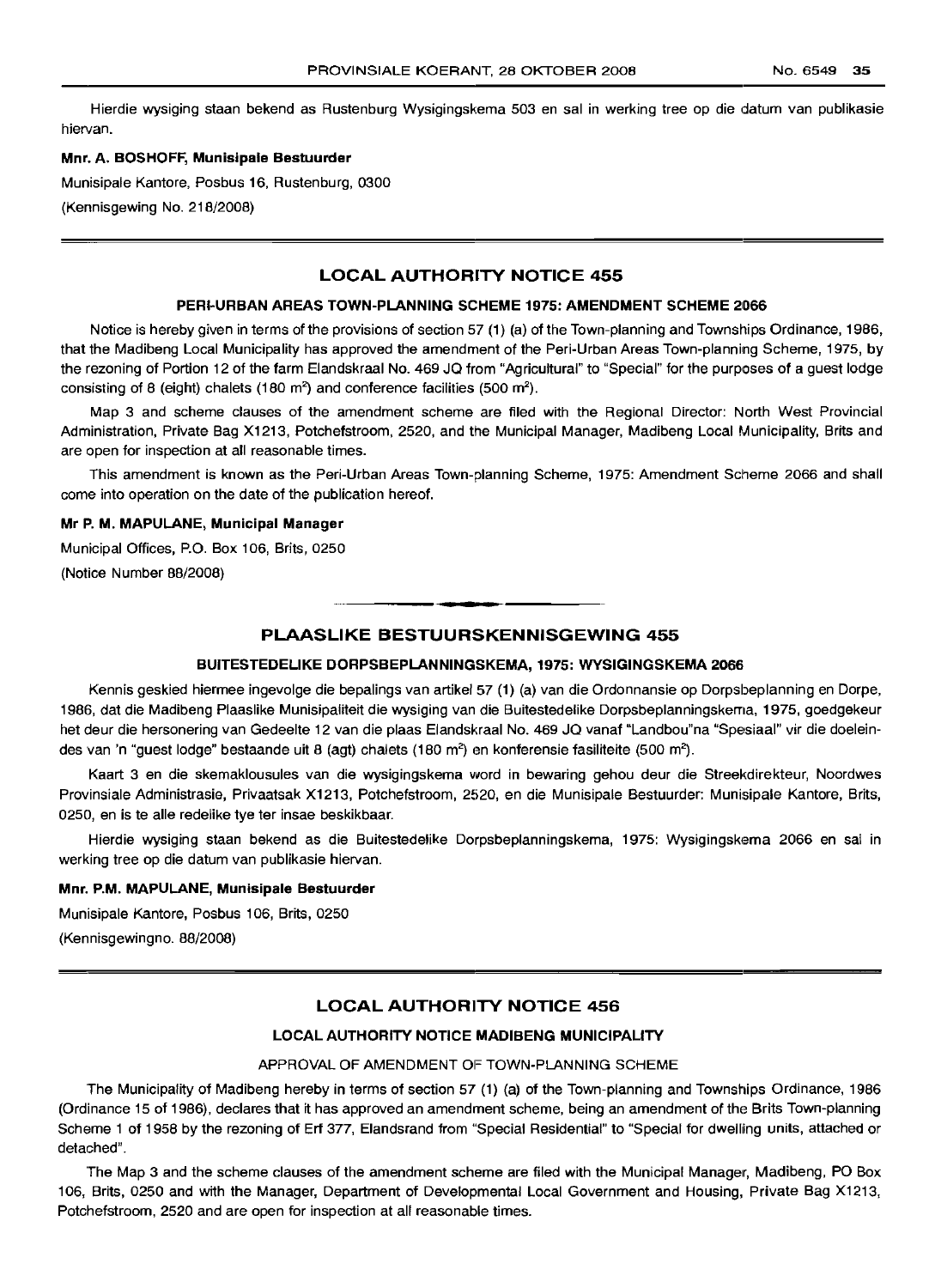This amendment is known as Brits Amendment Scheme 1/408 and shall come into operation from the date of publication of this notice.

## **P. M. MAPULANE, Municipal Manager**

Madibeng (Notice No. 92/2008) 21 October 2008 (16/4/6/2/408)

#### **PLAASLIKE BESTUURSKENNISGEWING 456**

**- .**

#### **PLAASLIKE BESTUURSKENNISGEWING MADIBENG MUNISIPALITEIT**

GOEDKEURING VAN WYSIGING VAN DORPSBEPLANNINGSKEMA

Die Madibeng Munisipaliteit verklaar hierby ingevolge die bepalings van artikel 57 (1) (a) van die Ordonnansie op Dorpsbeplanning en Dorpe, 1986 (Ordonnansie 15 van 1986), dat hy 'n wysigingskema goedgekeur het, synde 'n wysiging van die Brits-dorpsaanlegskema 1 van 1958, deur die hersonering van Erf 377, Elandsrand vanaf "Spesiale Woon" tot "Spesiaal vir wooneenhede, vas-of losstaande".

Die Kaart 3 en die skema klousules van die wysigingskema word in bewaring gehou deur die Munisipale Bestuurder, Madibeng, Posbus 106, Brits, 0250, en deur die Bestuurder, Departement Ontwikklende Plaaslike Regering en Behuising, Privaatsak X1213, Potchefstroom, 2520, en is beskikbaar vir inspeksie op aile redelike tye.

Hierdie wysiging staan bekend as Brits Wysigingskema 1/408 en tree in werking op datum van publikasie van hierdie kennisgewing.

#### **P. M. MAPULANE, Munisipale Bestuurder**

Madibeng (Kennisgewingno. 92/2008) 21 Oktober 2008 (16/4/6/2/408)

#### **LOCAL AUTHORITY NOTICE 457**

#### **LOCAL AUTHORITY NOTICE MADIBENG MUNICIPALITY**

#### APPROVAL OF AMENDMENT OF TOWN-PLANNING SCHEME

The Municipality of Madibeng hereby in terms of section 57 (1) (a) of the Town-planning and Townships Ordinance, 1986 (Ordinance 15 of 1986), declares that it has approved an amendment scheme, being an amendment of the Peri-Urban Areas Town-planning Scheme, 1975, by the rezoning of Portion 163, Roodekopjes 417 JQ, from "Agriculture" to "Special for Public Garage and with the consent of the Local Authority other uses as per Scheme".

The Map 3 and the scheme clauses of the amendment scheme are filed with the Municipal Manager, Madibeng, PO Box 106, Brits, 0250 and with the Manager, Department of Developmental Local Government and Housing, Private Bag X1213, Potchefstroom, 2520 and are open for inspection at all reasonable times.

This amendment is known as Peri-Urban Areas Amendment Scheme 2089 and shall come into operation from the date of publication of this notice. .

#### **P. M. MAPULANE, Municipal Manager**

Madibeng (Notice No. 91/2008) 21 October 2008 (15/2/1/396HBP)

#### **PLAASLIKE BESTUURSKENNISGEWING 457**

**• •**

#### **PLAASLIKE BESTUURSKENNISGEWING MADIBENG MUNISIPALITEIT**

GOEDKEURING VAN WYSIGING VAN DORPSBEPLANNINGSKEMA

Die Madibeng Munisipaliteit verklaar hierby ingevolge die bepalings van artikel 57 (1) (a) van die Ordonnansie op Dorpsbeplanning en Dorpe, 1986 (Ordonnansie 15 van 1986), dat hy 'n wysigingskema goedgekeur het, synde 'n wysiging van die Buitestedelike Gebiede-dorpsbeplanningskema, 1957, deur die hersonering van Gedeelte 163, Roodekopjes 417 JQ vanaf "Landbou" tot "Spesiaal vir Publieke Garage en met die toestemming van die Plaaslike Bestuur ander gebruike 5005 per die Skema.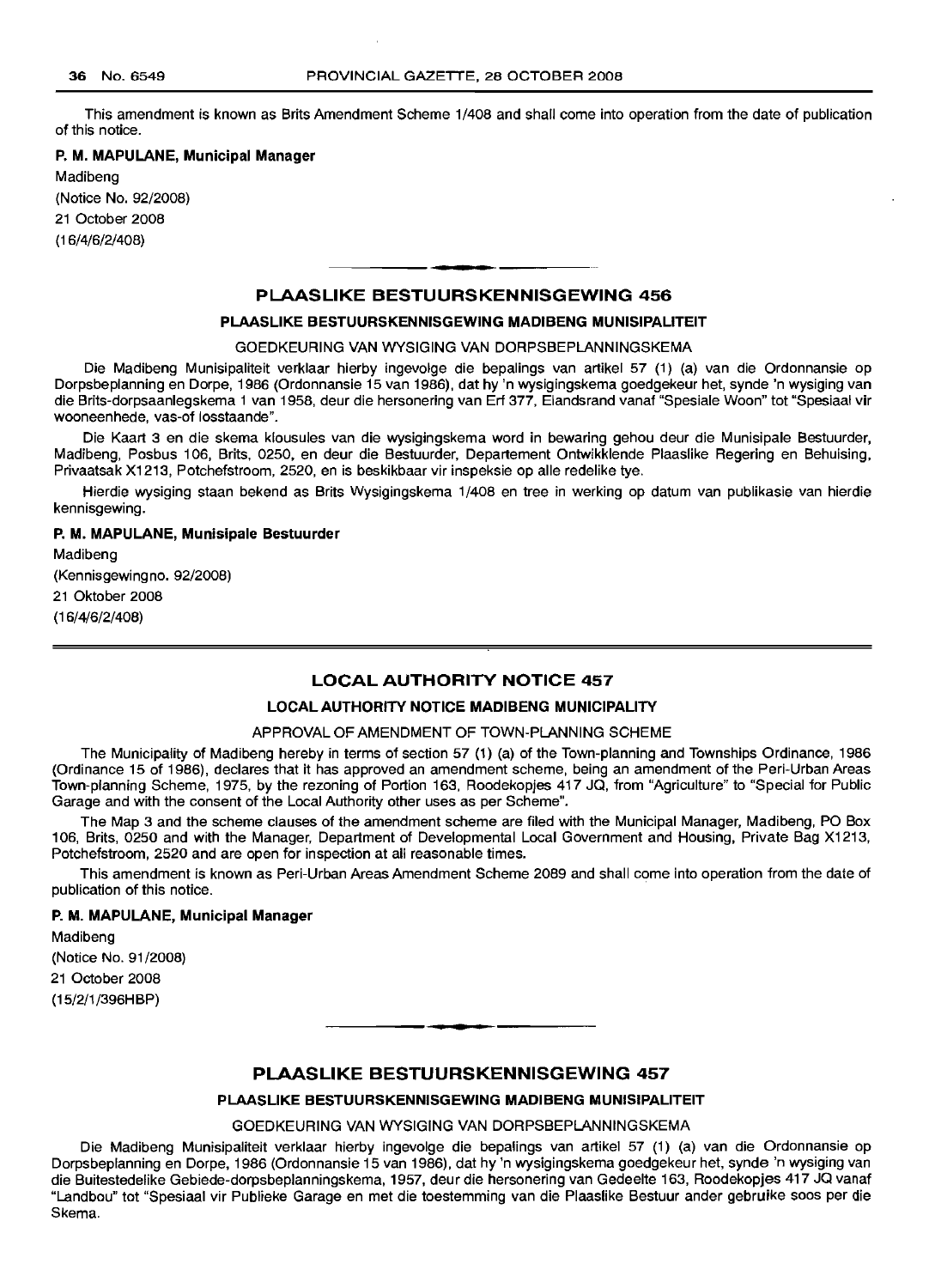Die Kaart 3 en die skemaklousules van die wysigingskema word in bewaring gehou deur die Munisipale Bestuurder, Madibeng, Posbus 106, Brits, 0250, en deur die Bestuurder, Departement Ontwikklende Plaaslike Regering en Behuising, Privaatsak X1213, Potchefstroom, 2520, en is beskikbaar vir inspeksie op aile redelike tye.

Hierdie wysiging staan bekend as Buitestedelike Gebiede Wysigingskema 2089 en tree in werking op datum van publikasie van hierdie kennisgewing.

#### **P. M. MAPULANE, Munisipale Bestuurder**

Madibeng (Kennisgewingno. 91/2008) 21 Oktober 2008 (15/2/1/396HBP)

#### **LOCAL AUTHORITY NOTICE 458**

#### **LOCAL AUTHORITY NOTICE MADIBENG MUNICIPALITY**

#### APPROVAL OF AMENDMENT OF TOWN-PLANNING SCHEME

The Municipality of Madibeng hereby in terms of section 57 (1) (a) of the Town-planning and Townships Ordinance, 1986 (Ordinance 15 of 1986), declares that it has approved an amendment scheme, being an amendment of the Hartbeespoort Townplanning Scheme, 1993, by the rezoning of Erf 40, Schoemansville from "Residential 1, with one dwelling per erf' to "Residential 1, with one dwelling per 625  $\mathrm{m}^{2}$ .

The Map 3 and the scheme clauses of the amendment scheme are filed with the Municipal Manager, Madibeng Municipality, PO Box 106, Brits, 0250 and with the Manager, Department of Developmental Local Government and Housing, Private Bag X1213, Potchefstroom, 2520 and are open for inspection at all reasonable times.

This amendment is known as Hartbeespoort Amendment Scheme 293 and shall come in operation from the date of publication of this notice.

#### **P. M. MAPULANE, Municipal Manager**

Madibeng (Notice No. 93/2008) 21 October 2008 (15/2/2/3/293)

#### **PLAASLIKE BESTUURSKENNISGEWING 458**

**• •**

#### **PLAASLIKE BESTUURSKENNISGEWING MADIBENG MUNISIPALITEIT**

#### GOEDKEURING VAN WYSIGING VAN DORPSBEPLANNINGSKEMA

Die Madibeng Munisipaliteit verklaar hierby ingevolge die bepalings van artikel 57 (1) (a) van die Ordonnansie op Dorpsbeplanning en Dorpe, 1986 (Ordonnansie 15 van 1986), dat hy 'n wysigingskema goedgekeur het, synde 'n wysiging van die Hartbeespoort-dorpsbeplanningskema, 1993, deur die hersonering van Erf 40, Schoemansville vanaf "Residensieel 1, met een woonhuis per erf" tot "Residensieel 1, met een woonhuis per 625 m<sup>2</sup>".

Die Kaart 3 en die skemaklousules van die wysigingskema word in bewaring gehou deur die Munisipale Bestuurder, Madibeng Munisipaliteit, Posbus 106, Brits, 0250, en deur die Bestuurder, Departement Ontwikkelende Plaaslike Regering en Behuising, Privaatsak X1213, Potchefstroom, 2520, en is beskikbaar vir inspeksie op aile redelike tye.

Hierdie wysiging staan bekend as Hartbeespoort Wysigingskema 230 en tree in werking op datum van publikasie van hierdie kennisgewing.

#### **P. M. MAPULANE, Munisipale Bestuurder**

Madibeng (Kennisgewingno. 93/2008) 21 Oktober 2008 (15/2/2/3/293)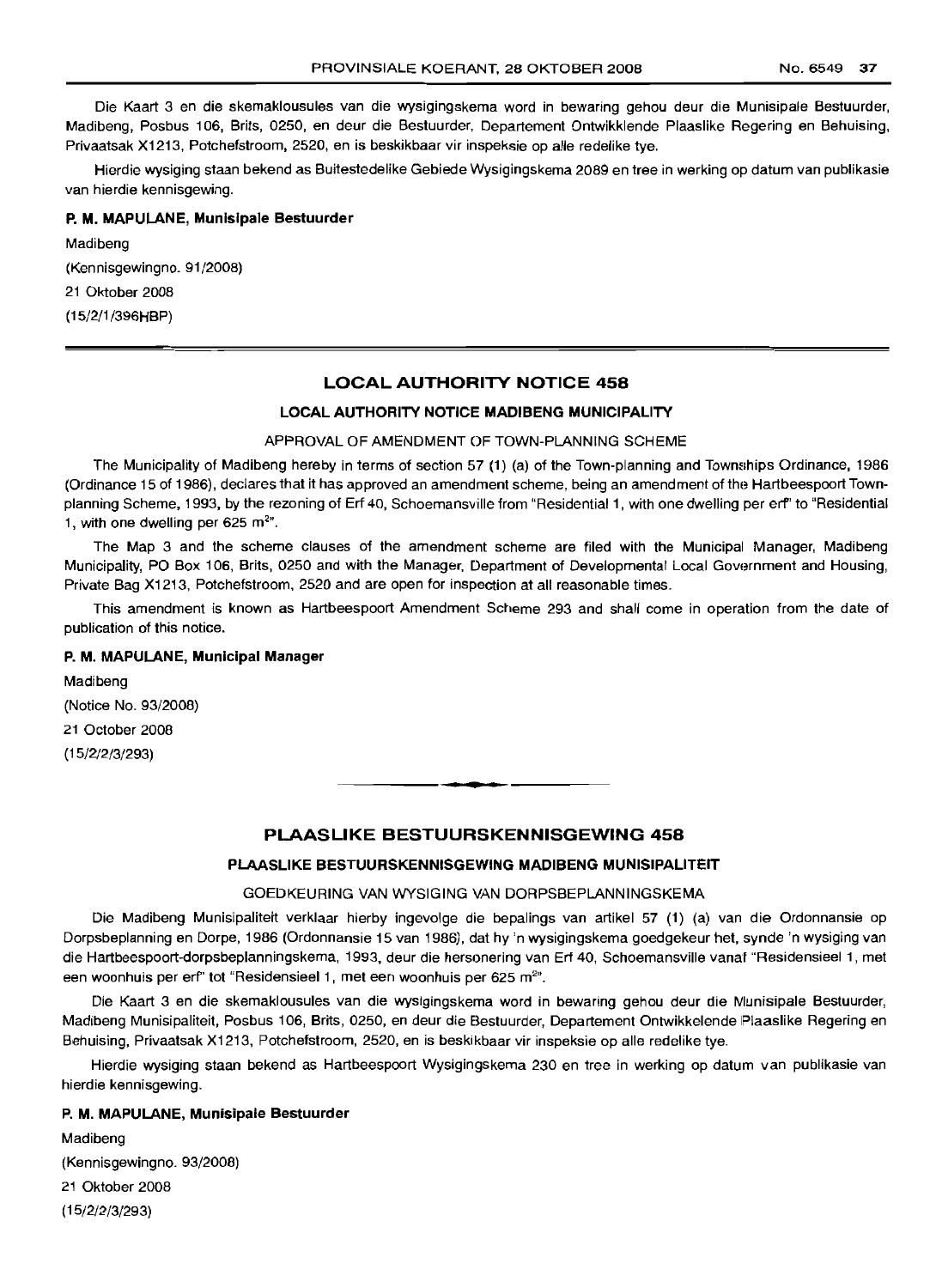#### **LOCAL AUTHORITY NOTICE 459**

#### **RUSTENBURG AMENDMENT SCHEME 466**

Notice is hereby given in terms of the provisions of section 57 (1) (a) of the Town-planning and Townships Ordinance, 1986, that the Rustenburg Local Municipality has approved the amendment of the Rustenburg Land Use Management Scheme, 2005, by the rezoning of Portion 3 of Erf 1017, Rustenburg from "Residential 1" to "Residential 2" (density of 60 units/ha).

Map 3 and the scheme clauses of the amendment scheme are filed with the Regional Director: North West Provincial Administration, Private Bag X1213, Potchefstroom, 2520, and the Municipal Manager, Room 620, Missionary Mpheni House, Beyers Naude Drive, Rustenburg, and are open for inspection at all reasonable times.

This amendment scheme is known as Rustenburg Amendment Scheme 466 and shall come into operation on the date of the publication hereof.

#### **Mr A. BOSHOFF, Municipal Manager**

Missionary Mpheni House, PO Box 16, Rustenburg, 0300

#### **PLAASLIKE BESTUURSKENNISGEWING 459**

**• •**

#### **RUSTENBURG WYSIGINGSKEMA 466**

Kennis geskied hiermee ingevolge die bepalings van artikel 57 (1) (a) van die Ordonnansie op Dorpsbeplanning en Dorpe, 1986, dat die Rustnburg Plaaslike Munisipaliteit die wysiging van die Rustenburg Grondgebruiksbeheerskema, 2005, goedgekeur het deur die hersonering van Gedeelte 3 van Erf 1017, Rustenburg vanaf "Residensieel 1" na "Residensieel 2" (Digtheid 60 eenhede per hektaar).

Kaart 3 en die skemaklousules van die wysigingskema word in bewaring gehou deur die Streekdirekteur, Noordwes Provinsiale Administrasie, Privaatsak X1213, Potchefstroom, 2520, en die Munisipale Bestuurder: Kamer 620, Missionary Mpeni House, Beyers Naude Drive, Rustenburg, en is te aile redelike tye ter insae beskikbaar.

Hierdie wysiging staan bekend as Rustenburg Wysigingskema 466 en sal in werking tree op die datum van publikasie hiervan.

#### **Mnr. A. BOSHOFF, Munisipale Bestuurder**

Missionary Mpheni House, Posbus 16, Rustenburg, 0300